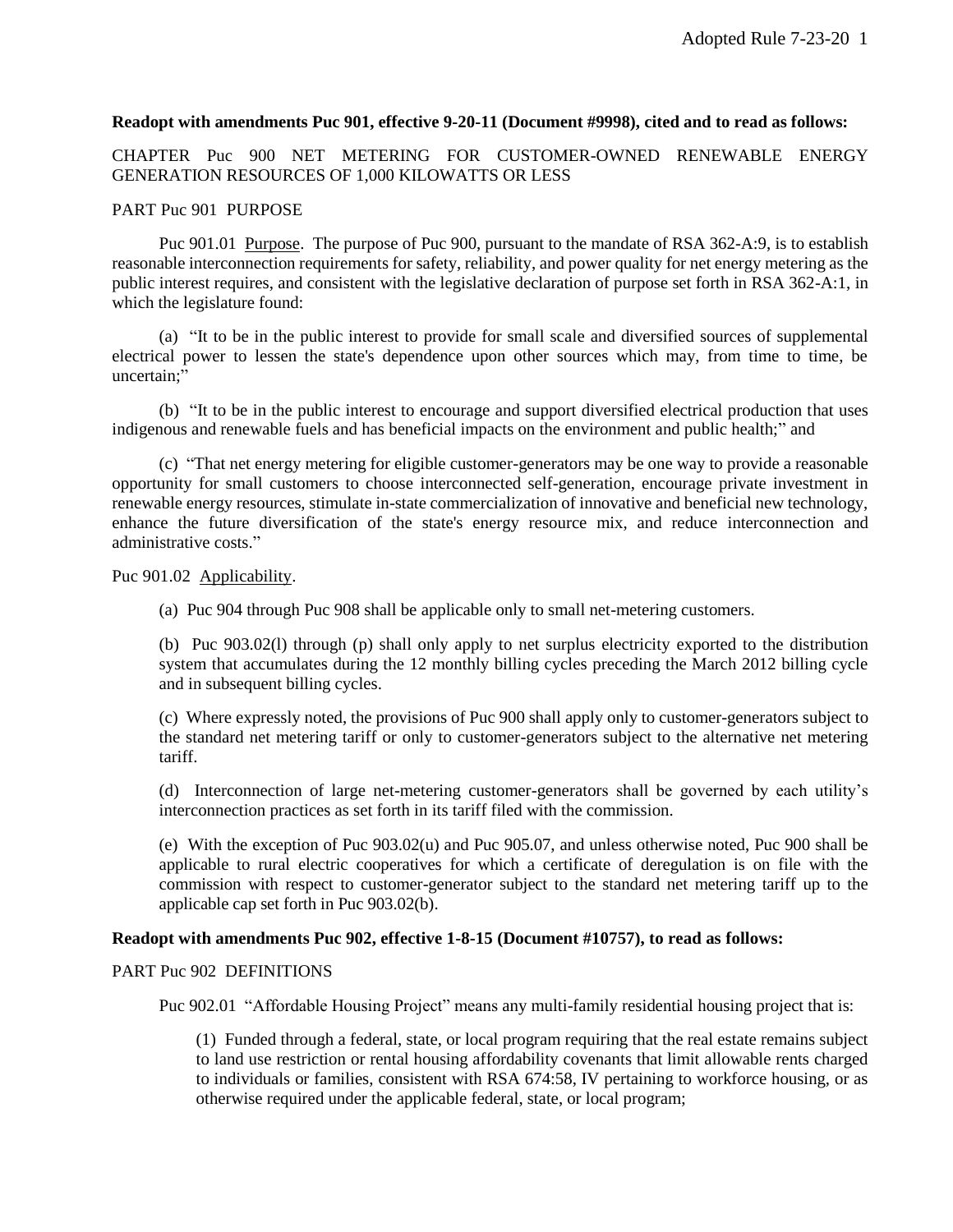(2) A federal low-income housing tax credit project, as defined in Section 42 of the Internal Revenue Code of 1986, as amended;

(3) A project funded with federal grants made to states for low-income housing projects in lieu of low-income housing tax credits under Section 1602 of the American Recovery and Reinvestment Act of 2009; or

(4) A limited equity cooperative, including, but not limited to, a manufactured housing park or apartment building, in which the majority of members are of low or moderate income.

Puc 902.02 "Agreement" means the written agreement signed by the host and by each group member as required by RSA 362-A:9, XIV for the purpose of controlling energy costs of the group.

Puc 902.03 "Alternative net metering tariff" means the alternative net energy metering tariff provisions adopted by the commission pursuant to RSA 362-A:9, XVI in Order No. 26,029 issued in Docket DE 16-576 on June 23, 2017, which tariff provisions are applicable to customer-generators receiving a utility net metering capacity allocation on or after September 1, 2017 once the utility is capable of implementing such new tariff provisions.

Puc 902.04 "Combined heat and power system" means a "combined heat and power system" as defined in RSA 362-A:1-a, I-d, namely "a new system installed after July 1, 2011, that produces heat and electricity from one fuel input using an eligible fuel, without restriction to generating technology, has an electric generating capacity rating of at least one kilowatt and not more than 30 kilowatts and a fuel system efficiency of not less than 80 percent in the production of heat and electricity, or has an electric generating capacity greater than 30 kilowatts and not more than one megawatt and a fuel system efficiency of not less than 65 percent in the production of heat and electricity. Fuel system efficiency shall be measured as usable thermal and electrical output in BTUs divided by fuel input in BTUs."

Puc 902.05 "Customer-generator" means "eligible customer-generator" as defined in RSA 362-A:1-a, II-b, namely "an electric utility customer who owns, operates, or purchases power from an electrical generating facility either powered by renewable energy or which employs a heat led combined heat and power system, with a total peak generating capacity of up to and including one megawatt, that is located behind a retail meter on the customer's premises, is interconnected and operates in parallel with the electric grid, and is used to offset the customer's own electricity requirements. Incremental generation added to an existing generation facility, that does not itself qualify for net metering, shall qualify if such incremental generation meets the qualifications of this paragraph and is metered separately from the non-qualifying facility."

Puc 902.06 "Customer's own electricity requirements" shall include the electricity consumed in conjunction with or to operate the facility.

Puc 902.07 "Default service" means energy supply services provided by a distribution utility which includes a rural electric cooperative for which a certificate of deregulation is on file with the commission, but does not include alternative default service provided by a municipal or county aggregator under RSA 53-E.

Puc 902.08 "Distribution utility" means the company that owns and/or operates the distribution facilities delivering electricity to the customer-generator's premises, and includes a rural electric cooperative for which a certificate of deregulation is on file with the commission.

Puc 902.09 "Electric utility customer" as used in the definition of "customer-generator" means any retail ratepayer of a distribution utility.

Puc 902.10 "Electricity suppliers" means "electricity suppliers" as defined in RSA 374-F:2, II, namely "suppliers of electricity generation services and includes actual electricity generators and brokers, aggregators,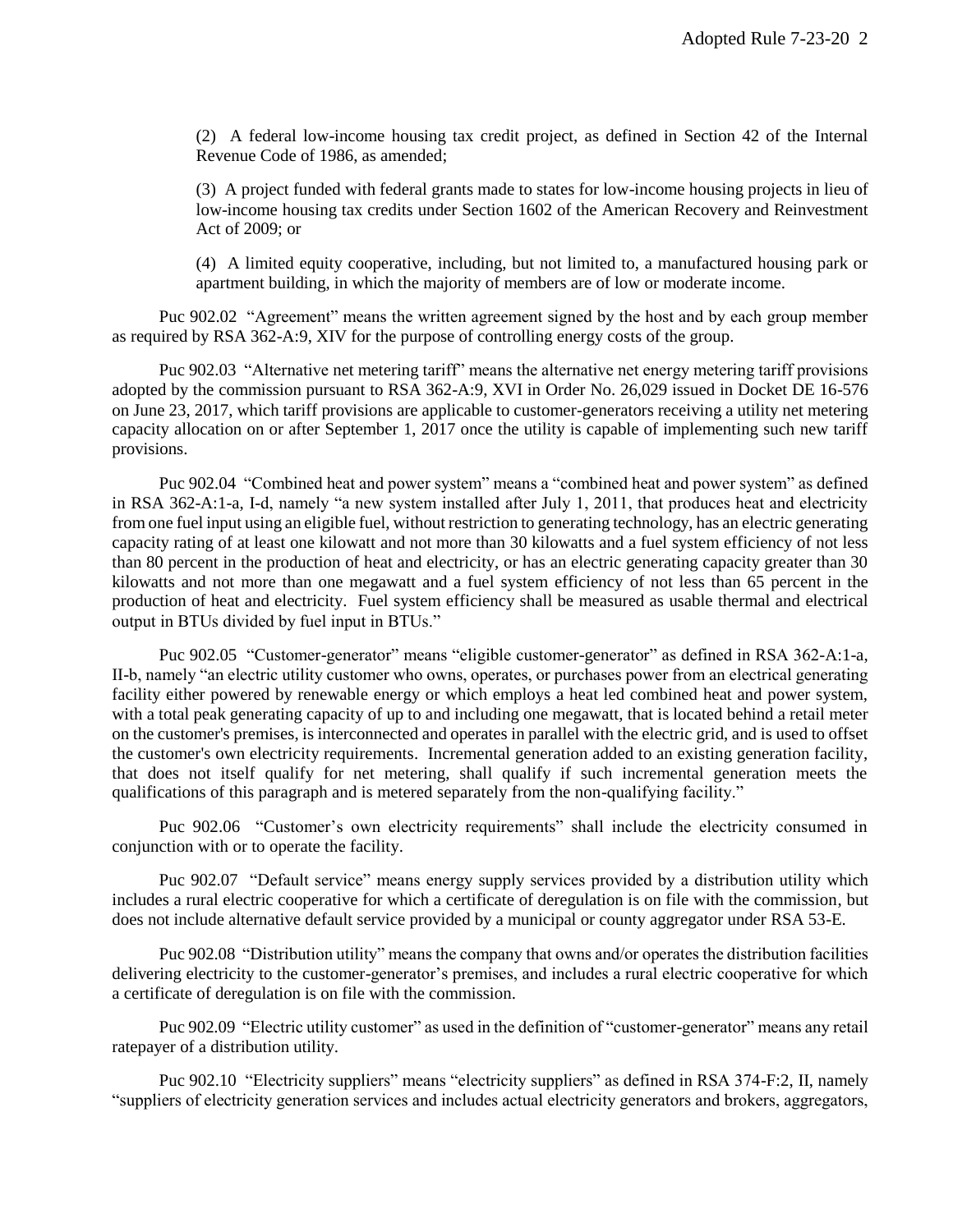and pools that arrange for the supply of electricity generation to meet retail customer demand, which may be municipal or county entities."

Puc 902.11 "Eligible fuel" means "eligible fuel" as defined in RSA 362-A:1-a, II-c, namely, "natural gas, propane, wood pellets, hydrogen, or heating oil when combusted with a burner, including air emission standards for the device using the approved fuel."

Puc 902.12 "End-user customer" means any person or entity that purchases electricity supply at retail in New Hampshire from another person or entity, with the exception of a generating facility taking station service at wholesale from the regional markets administered by ISO New England, Inc. or its successor independent system operator or regional market administrator.

Puc 902.13 "Facility" means the electricity generating equipment, powered by renewable energy or that employs a heat led combined heat and power system, interconnected with the electric distribution system through any one retail meter or more than one retail meter, installed or to be installed in accordance with Puc 903.03.

Puc 902.14 "Federal poverty guidelines" means the federal poverty guidelines updated periodically in the federal register by the U.S. Department of Health and Human Services under the authority of 42 U.S.C. §9909(2).

Puc 902.15 "Generating capacity" means, for inverter-based units, the maximum generating capacity alternating current kilowatt rating of the inverters, and for other interconnections, the nameplate capacity kilowatt rating of the generating facility.

Puc 902.16 "Group" means one or more members who are customers of the same distribution utility who have signed an agreement with a host as required by RSA 362-A:9, XIV. A group can include a host and a member that are the same entity or person.

Puc 902.17 "Heat led" means "heat led" as defined in RSA 362-A:1-a, II-d, namely, "that the combined heat and power system is operated in a manner to satisfy the heat usage needs of the customergenerator."

Puc 902.18 "Host" means a customer-generator that elects to assume the duties and obligations of RSA 362-A:9, XIV, who is, and who remains during the term of the agreement, a customer of the same distribution utility as the group.

Puc 902.19 "Islanding" means a condition in which a portion of the utility system that contains both load and dispersed generation is isolated from the remainder of the utility system.

Puc 902.20 "Large customer-generator" means a customer-generator whose facility has a total maximum generating capacity greater than 100 kilowatts alternating current up to and including one megawatt.

Puc 902.21 "Low-moderate income community solar project" means "low-moderate income community solar project," as defined in RSA 362-F:2, X-a, namely, "ground-mounted or rooftop solar arrays that directly benefit a group of at least 5 residential end-user customers, where at least a majority of the residential end-user customers are at or below 300 percent of the federal poverty guidelines."

Puc 902.22 "Member" means a customer of the same distribution utility as the host, who signs an agreement to be a member of a group under RSA 362-A:9, XIV, who remains a customer of the same distribution utility as the host during its membership in the group, and, except as provided in Puc 902.16, who is not a customer-generator.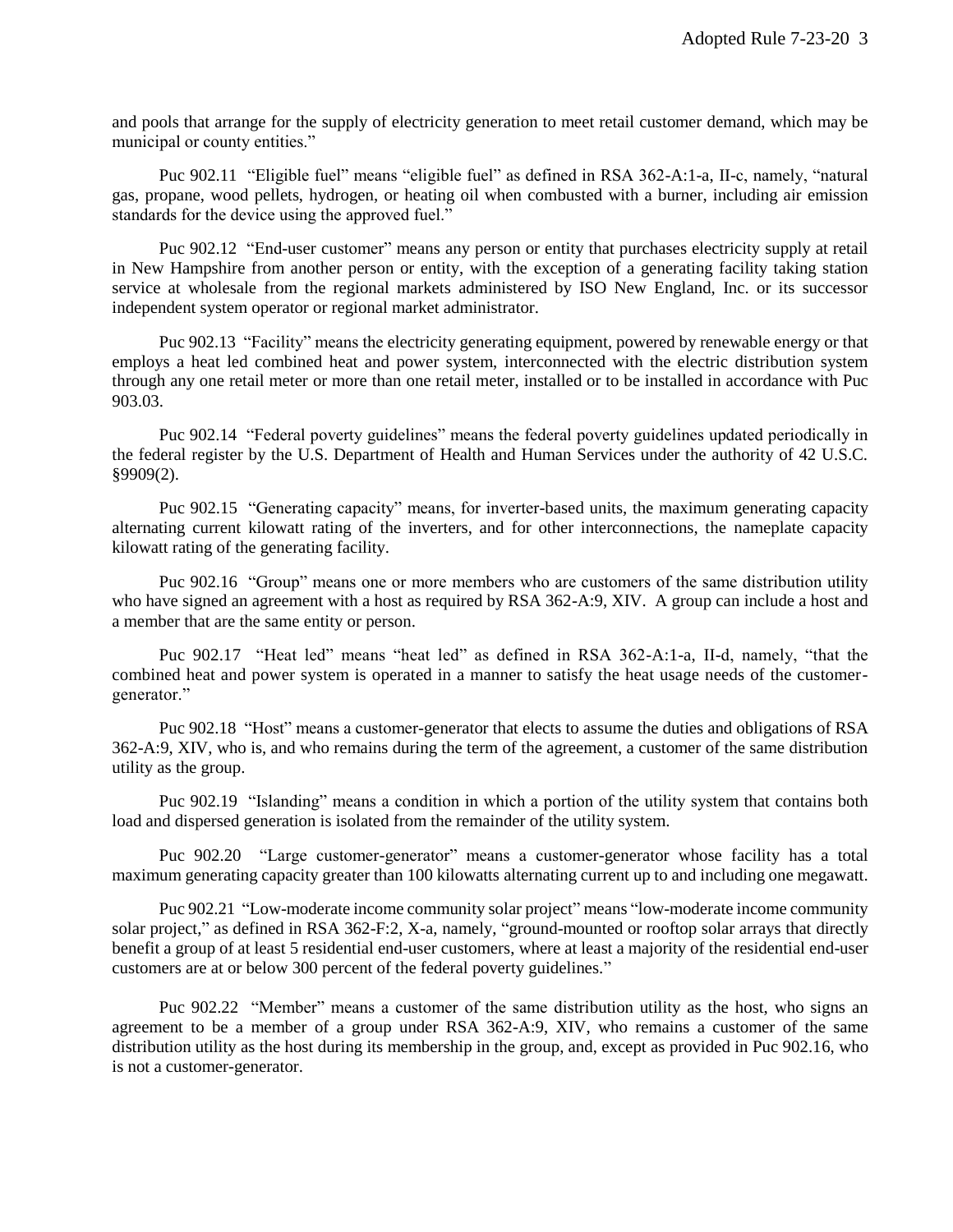Puc 902.23 "Net energy metering" means "net energy metering" as defined in RSA 362-A:1-a, III-a, namely, "measuring the difference between the electricity supplied over the electric distribution system and the electricity generated by an eligible customer-generator which is fed back into the electric distribution system over a billing period."

Puc 902.24 "Non-bypassable charges" means charges assessed on the full amount of electricity imports without any netting during the applicable billing period, including such charges as the system benefits charge, stranded cost recovery charge, and storm recovery surcharge.

Puc 902.25 "Renewable energy" means electricity produced by renewable resources including geothermal, tidal or wave, wind, solar, landfill gas, hydro, biomass, bio-oil, bio-synthetic gas, and biodiesel resources.

Puc 902.26 "Small customer-generator" means a customer-generator whose facility has a total maximum generating capacity of not more than 100 kilowatts alternating current.

Puc 902.27 "Standard net metering tariff" means the net energy metering tariff provisions as specified in RSA 362-A:9, as applicable to customer-generators receiving a utility net metering capacity allocation prior to September 1, 2017 and not in excess of the net metering cap applicable prior to commission adoption of the alternative net metering tariff.

Puc 902.28 "Witness test" means the process used by the electric distribution utility following the interconnection of a customer-generator's facility to determine whether the interconnection affects the safety, reliability, or power quality of the utility's distribution system.

# **Readopt with amendments Puc 903 – Puc 908, effective 9-20-11 (Document #9998), to read as follows:**

# PART Puc 903 CONDITIONS TO INTERCONNECTION

#### Puc 903.01 General Rules, Rights, and Obligations.

(a) Any distribution utility and any electricity supplier operating within the state of New Hampshire shall, upon request, provide net energy metering to customer-generators pursuant to Puc 900 and RSA 362- A:9.

(b) A distribution utility shall comply with Puc 900 in a non-discriminatory manner and shall not unreasonably withhold its permission to interconnect a customer-generator's facility.

(c) Any electricity supplier operating within New Hampshire that is not the default service provider shall offer net metering pursuant to Puc 900, but may provide for rates and terms as provided in RSA 362-A:9, II and Puc  $903.02(g)$ .

(d) Any customer-generator who engages in net energy metering in New Hampshire shall comply with Puc 900.

(e) A customer-generator shall comply with:

(1) Applicable commission-approved rules, tariffs, and terms and conditions of the distribution utility not in conflict with Puc 900;

(2) Any local, state, or federal law, statute, rule, or regulation which applies to the design, siting, construction, installation, operation, or any other aspect of the customer-generator's facility and associated interconnection; and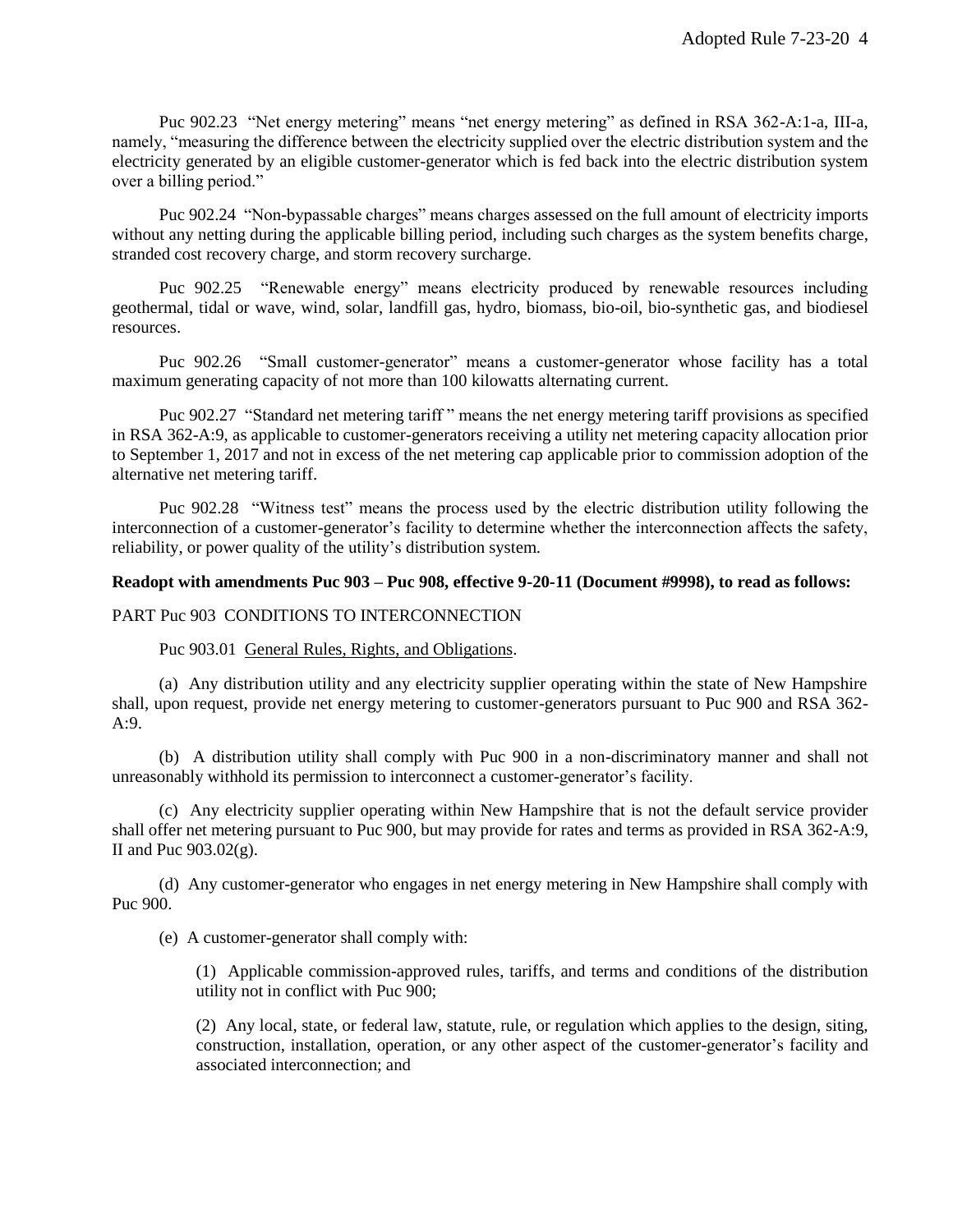(3) Interconnection requirements of the distribution utility as set forth in its tariff on file with the commission.

(f) Interconnection with the distribution utility under Puc 900 shall not authorize a customer-generator to utilize the distribution utility's electric distribution system for the transmission or distribution of electric power.

(g) The distribution utility shall have the right to review the design of a customer-generator's facility and associated interconnection and to inspect such facility and interconnection prior to the commencement of facility operations.

(h) The distribution utility shall require a customer-generator to make modifications to its facility as necessary to comply with the requirements of Puc 900.

(i) The distribution utility's review and authorization for operation shall not be construed as confirming or endorsing the customer-generator's design or as warranting the safety, durability, or reliability of the facility or associated interconnection.

(j) The distribution utility shall not, by reason of such review or lack of review, be responsible for the strength, adequacy, or capacity of the facility's equipment.

(k) A customer-generator's facility and associated interconnection shall be reasonably accessible to the distribution utility's personnel as necessary for the utility to perform its duties and exercise its rights under its tariffs and terms and conditions filed with and approved by the commission and under Puc 900.

(l) Any information pertaining to a facility and associated interconnection that is provided to a distribution utility by a customer-generator shall be treated by the utility in a confidential manner.

(m) A customer-generator shall operate and maintain its facility and associated interconnection in a manner that is safe and reliable.

(n) A customer-generator shall be responsible for all costs associated with interconnection of the customer-generator's facility to the distribution system, as provided under RSA 362-A:9, XIII.

# Puc 903.02 Statutory and Other Requirements.

(a) Electric distribution utilities shall make net energy metering available to customer-generators, pursuant to RSA 362-A:9 and Puc 900.

(b) Eligibility for net energy metering shall be available on a first-come, first-served basis within each distribution utility service area under the jurisdiction of the commission, provided that the standard net metering tariff provisions are available only until the total rated generating capacity owned and operated by customergenerators within the respective utility service area exceeds the following amounts:

(1) Liberty Utilities (Granite State Electric) Corp. d/b/a Liberty Utilities, 8.74 MW;

- (2) New Hampshire Electric Cooperative, Inc., 3.16 MW;
- (3) Public Service Company of New Hampshire d/b/a Eversource Energy, 75.38 MW; and
- (4) Unitil Energy Systems, Inc., 12.72 MW.

(c) No more than 4 MW of such total rated generating capacity eligible for the standard net metering tariff throughout New Hampshire shall be from combined heat and power systems.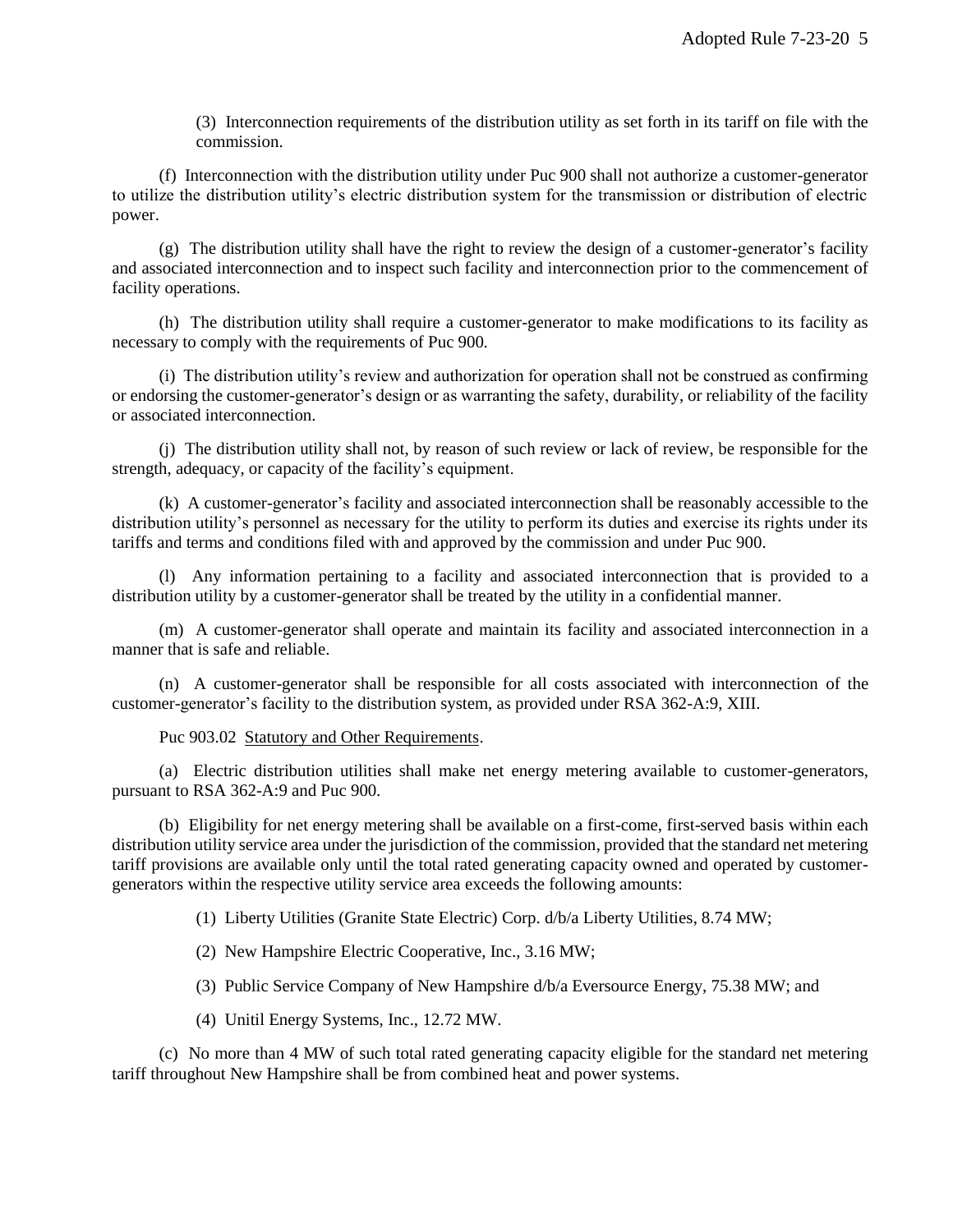(d) A large customer-generator subject to the alternative net metering tariff shall be eligible for net energy metering only if at least 20 percent of the actual or estimated annual electricity generation from its facility is consumed behind-the-meter, unless it has registered as a group host under RSA 362-A:9, XIV and Puc 909.

(e) Customer-generators subject to the standard net metering tariff may switch to the alternative net metering tariff upon written notice to the distribution utility, but any such customer-generators shall not return to the standard net metering tariff terms once they have switched. Any such customer-generators that switch to the alternative net metering tariff shall be grandfathered pursuant to RSA 362-A:9, XVI and commission order 26,029.

(f) Metering shall be done in accordance with normal metering practices as follows:

(1) Except as provided for in (3) and (5) below, small customer-generators subject to the standard net metering tariff shall have a single net meter that internally measures the inflow and outflow of electricity such that the net electricity usage or production can be periodically read, and the small customer-generators shall not be required to pay for the installation of that meter;

(2) Large customer-generators shall have a bi-directional metering system that records the total amount of electricity that the customer receives from the distribution utility and the total amount of electricity exported. Such meter shall record measurements instantaneously or over intervals of an hour or less. Large customer-generators shall pay for the installation of the bidirectional metering system;

(3) A distribution utility may install an additional meter or meters to monitor the flow of electricity in each direction for a small customer-generator subject to the standard net metering tariff, provided that it is not at the expense of the small customer-generator, unless the additional metering is requested by the small customer-generator;

(4) A distribution utility may install a net meter that measures energy usage or production at intervals of an hour or less, provided that it is not at the expense of the small customer-generator unless the interval meter is requested by the small customer-generator;

(5) If the output of the customer-generator's facility will be measured for the purposes of recording renewable energy output under RSA 362-F, a second meter measuring the production of electricity from the facility may be installed at the customer-generator's expense, except as otherwise provided in (8) below;

(6) If an additional meter or meters are installed, as described in (3) or (5) above, or (8) below, the net energy metering calculation shall yield the same result as when a single meter is used, pursuant to RSA 362-A:9;

(7) Small customer-generators subject to the alternative net metering tariff shall have bi-directional meters installed to record in separate channels the quantities of electricity imports from the distribution utility system and electricity exports to the distribution utility system over a billing cycle; and

(8) If, at the time of interconnection, a small customer-generator subject to the alternative net metering tariff requests that the distribution utility install a second utility-owned meter measuring the production of electricity from the facility, the utility shall install such a production meter at no cost to the customer-generator. The small customer-generator shall provide and install a meter socket in a physical location acceptable to the utility.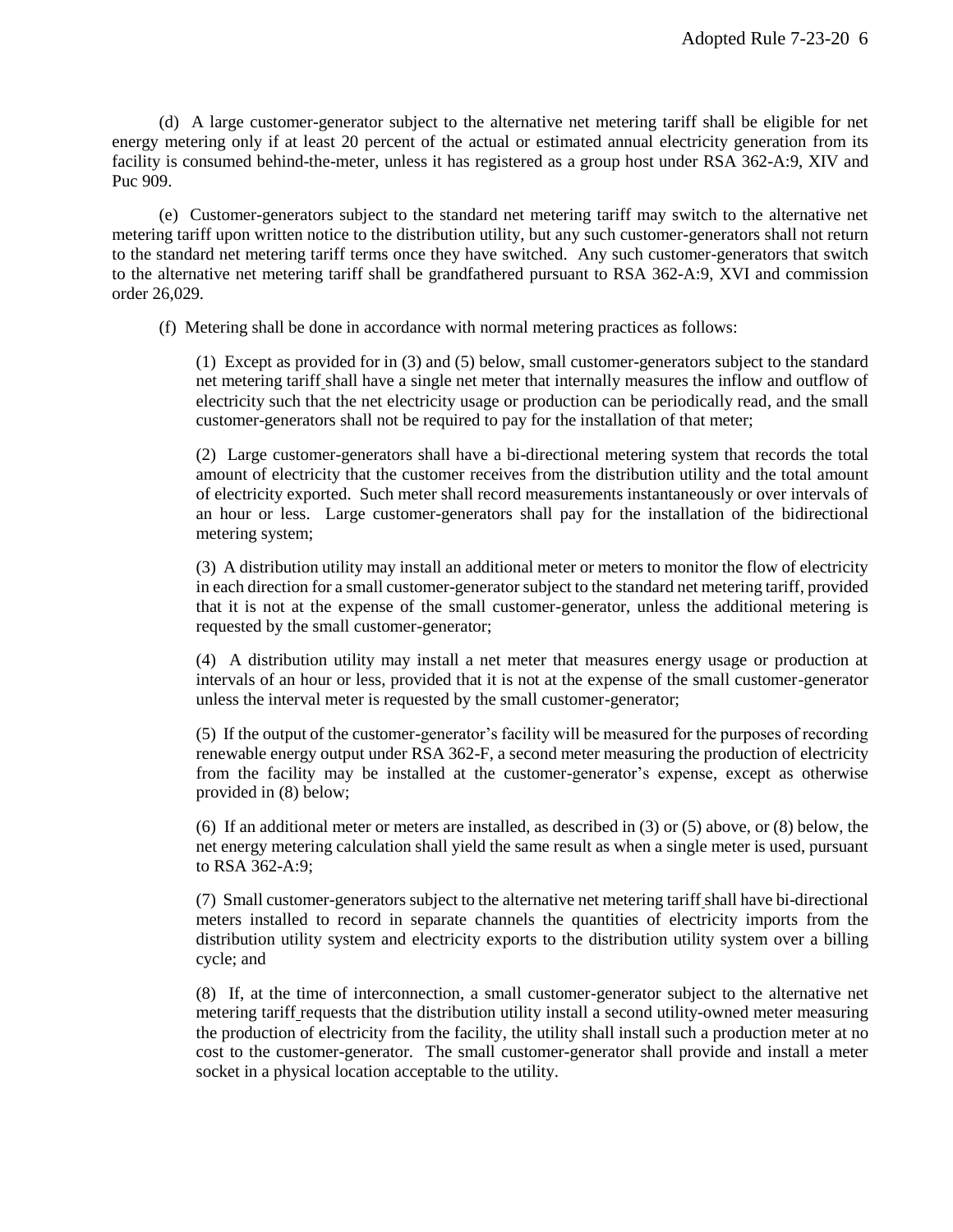(g) A customer-generator shall be billed for electricity under the same rate schedule that such customergenerator would be billed if it had no generation.

(h) Competitive electricity suppliers registered under RSA 374-F:7 and Puc 2000 may voluntarily determine the terms, conditions, and prices under which they shall agree to provide electric energy supply to, and purchase net electric energy output from, customer-generators.

(i) Pursuant to RSA 362-A:9, the following shall apply to net energy metering for small customergenerators subject to the standard net metering tariff and billed on a rate schedule that is not time-based:

> (1) The net electricity received or exported over a billing period shall be measured in accordance with normal metering practices;

> (2) Charges that are not based on kilowatt-hours, including the customer charge and demand-based charges, shall be billed in accordance with the applicable rate schedule;

> (3) If the electricity received by the customer-generator from the distribution system exceeds the electricity exported to the distribution system by the customer-generator during the billing period, the customer-generator shall be billed based on the net energy received in accordance with the applicable rate schedule, net of any credits pursuant to (5) a. below;

> (4) If the electricity exported to the distribution system by the customer-generator exceeds the electricity received from the distribution system over the billing period:

a. The surplus electricity exported to the distribution system shall be calculated by subtracting the kilowatt-hours received from the distribution system from the kilowatt-hours exported to the distribution system over the billing period; and

b. The distribution utility shall use zero kilowatt-hours when calculating all charges that are based on kilowatt-hour usage;

(5) If the electricity exported to the distribution system by the customer-generator exceeds the electricity received from the distribution system over any billing period, the customer-generator shall be:

a. Credited over subsequent billing periods for the surplus electricity exported to the distribution system and all associated kilowatt-hour-based charges; or

b. For default service customers, if the surplus electricity production exceeds 600 kilowatthours, the customer-generator may elect, on an annual basis, to receive a payment from the distribution utility equal in amount to the economic value of accumulated surplus as calculated pursuant to (n) below; and

(6) Customer-generators subject to the standard net metering tariff shall be grandfathered pursuant to RSA 362-A:9, XV and commission order 26,029.

(j) The following shall apply to small customer-generators subject to the alternative net metering tariff:

(1) The net electricity received or exported over a billing period shall be measured in accordance with normal metering practices;

(2) Charges that are not based on kilowatt-hours, including the customer charge and demand-based charges, shall be billed in accordance with the applicable rate schedule;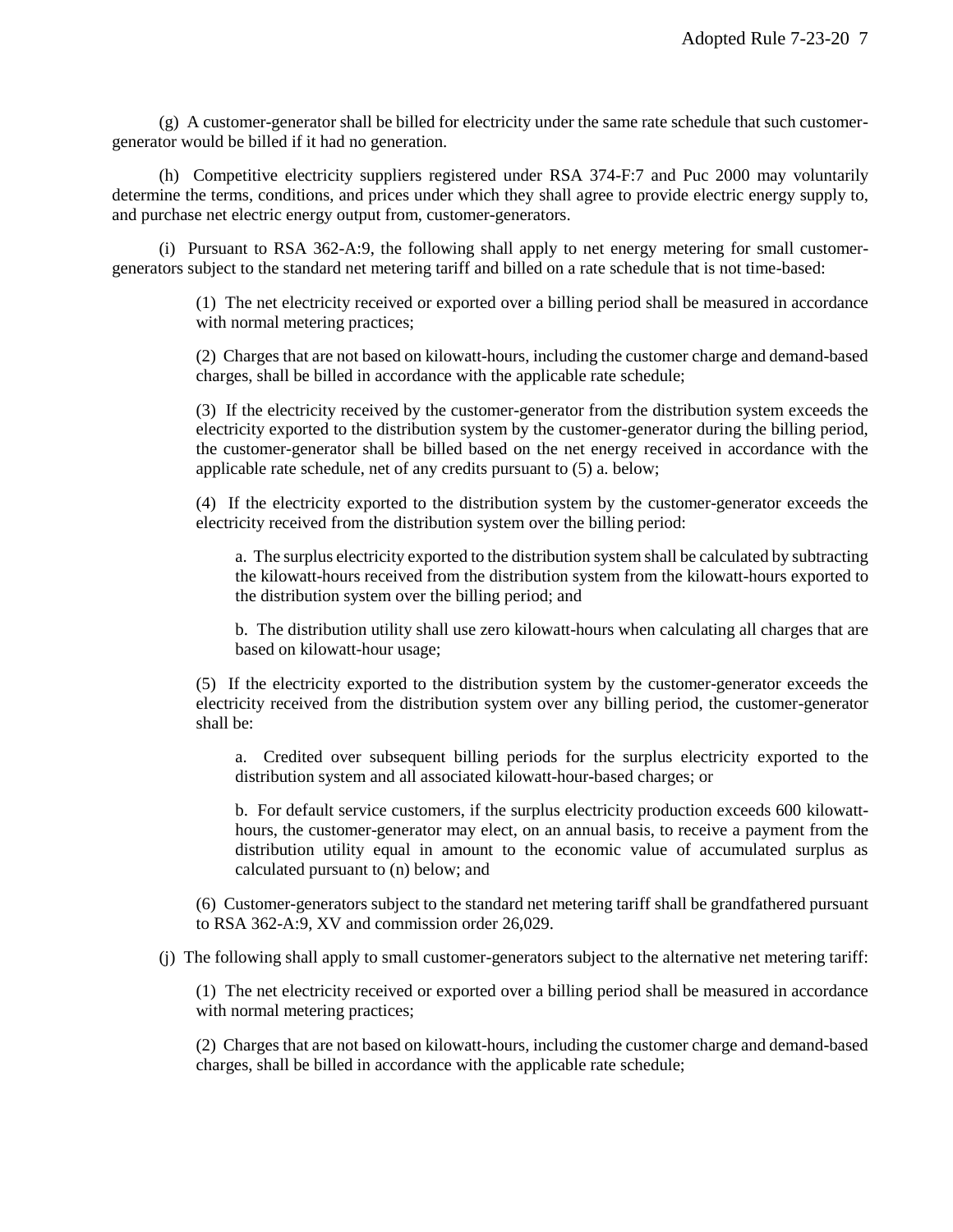(3) Non-bypassable charges shall be assessed based on the full amount of electricity received from the distribution system without any netting of electricity exports over the billing period;

(4) If the electricity exported to the distribution system by the customer-generator exceeds the electricity received from the distribution system over the billing period:

a. The surplus electricity exported to the distribution system shall be calculated by subtracting the kilowatt-hours received from the distribution system from the kilowatt-hours exported to the distribution system over the billing period; and

b. The distribution utility shall use zero kilowatt-hours when calculating all charges, except non-bypassable charges, that are based on kilowatt-hour usage;

(5) If the electricity exported to the distribution system by the customer-generator exceeds the electricity received from the distribution system over any billing period, the customer-generator shall:

a. Receive a monetary bill credit for net electricity exports over the billing period calculated at 25 percent of any distribution charges assessed on a per-kilowatt-hour basis, any transmission charges assessed on a per kilowatt-hour basis, and, for default service customers, the default service rate assessed on a per kilowatt-hour basis;

b. Carry forward the monetary credits to subsequent billing periods until used; and

c. Elect to receive a payment from the distribution utility, on an annual basis, equal to the amount of the accrued monetary bill credit balance which exceeds \$100 as of the end of the March billing period; and

(6) Customer-generators subject to the alternative net metering tariff shall be grandfathered pursuant to RSA 362-A:9, XVI and commission order 26,029.

(k) Pursuant to RSA 362-A:9, the following shall apply to net energy measurements for large customergenerators subject to the standard net metering tariff:

> (1) The net electricity received or exported over a billing period shall be measured in accordance with normal metering practices;

> (2) All charges that are not based on kilowatt-hours, including the customer charge and demandbased charges, shall be billed in accordance with the applicable rate schedule;

> (3) If the electricity received by the customer-generator from the distribution system exceeds the electricity exported to the distribution system by the customer-generator over the billing period, the customer-generator shall be billed all applicable charges on all kilowatt hours received by the customer from the distribution system, less a credit on default service charges, for those customergenerators on utility default service, equal to the metered electricity exported to the distribution system over the billing period;

> (4) If electricity exported to the distribution system by the customer-generator exceeds the electricity received from the distribution system over the billing period:

a. The surplus electricity exported to the distribution system shall be calculated by subtracting the kilowatt-hours received from the distribution system from the kilowatt-hours exported to the distribution system over the billing period; and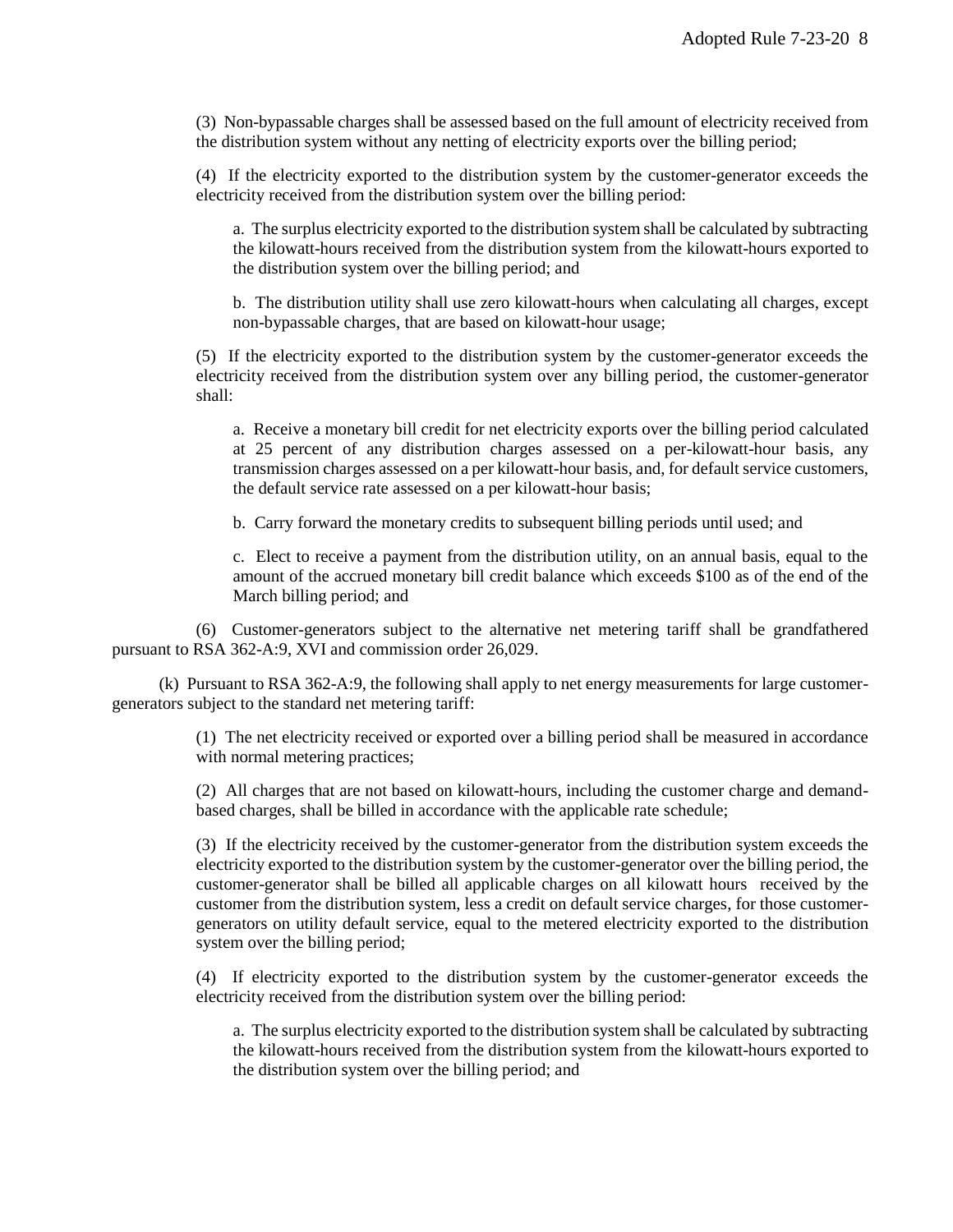b. The distribution utility shall use zero kilowatt-hours when calculating all default service charges. The customer-generator shall be billed for all other applicable charges on all kilowatt-hours received by the customer from the electric distribution system;

(5) If the electricity exported to the distribution system by the customer-generator exceeds the electricity received by the customer-generator from the distribution system over any billing period, the customer-generator shall be:

a. Credited for surplus electricity exported to the distribution system over subsequent billing periods for default service charges only, for those customer-generators on utility default service; or

b. For default service customers, the customer-generator may elect on an annual basis to receive a payment from the distribution utility equal in amount to the economic value of the accumulated surplus as calculated pursuant to (n) below; and

(6) Large customer-generators subject to the standard net metering tariff shall be grandfathered pursuant to RSA 362-A:9, XV.

(l) The following shall apply to net energy measurements for large customer-generators subject to the alternative net metering tariff:

> (1) The net electricity exported or received over a billing period shall be measured in accordance with normal metering practices;

> (2) All charges that are not based on kilowatt-hours, including the customer charge and demandbased charges, shall be billed in accordance with the applicable rate schedule;

> (3) If the electricity received by the customer-generator from the distribution system exceeds the electricity exported to the distribution system by the customer-generator over the billing period, the customer-generator shall be billed for all applicable charges on all kilowatt-hours received by the customer from the distribution system, less a credit on default service charges, for those customergenerators on utility default service, equal to the metered electricity exported to the distribution system over the billing period;

> (4) If the electricity exported to the distribution system by a customer-generator on utility default service exceeds the electricity received from the distribution system over the billing period:

a. The surplus electricity exported to the distribution system shall be calculated by subtracting the kilowatt-hours received from the distribution system from the kilowatt-hours exported to the distribution system over the billing period; and

b. The distribution utility shall use zero kilowatt-hours when calculating all default service charges. The customer-generator shall be billed for all other applicable charges on all kilowatt-hours supplied to the customer from the electric distribution system;

c. Customers who receive default service shall receive a monetary bill credit for surplus electricity exported, calculated at the default service rate assessed on a per kilowatt-hour basis;

d The monetary credits shall carry forward to subsequent billing periods until used; and

e. If the monetary credit balance exceeds \$100 as of the end of the March billing period, on an annual basis, the customer-generator may elect to receive a payment from the distribution utility; and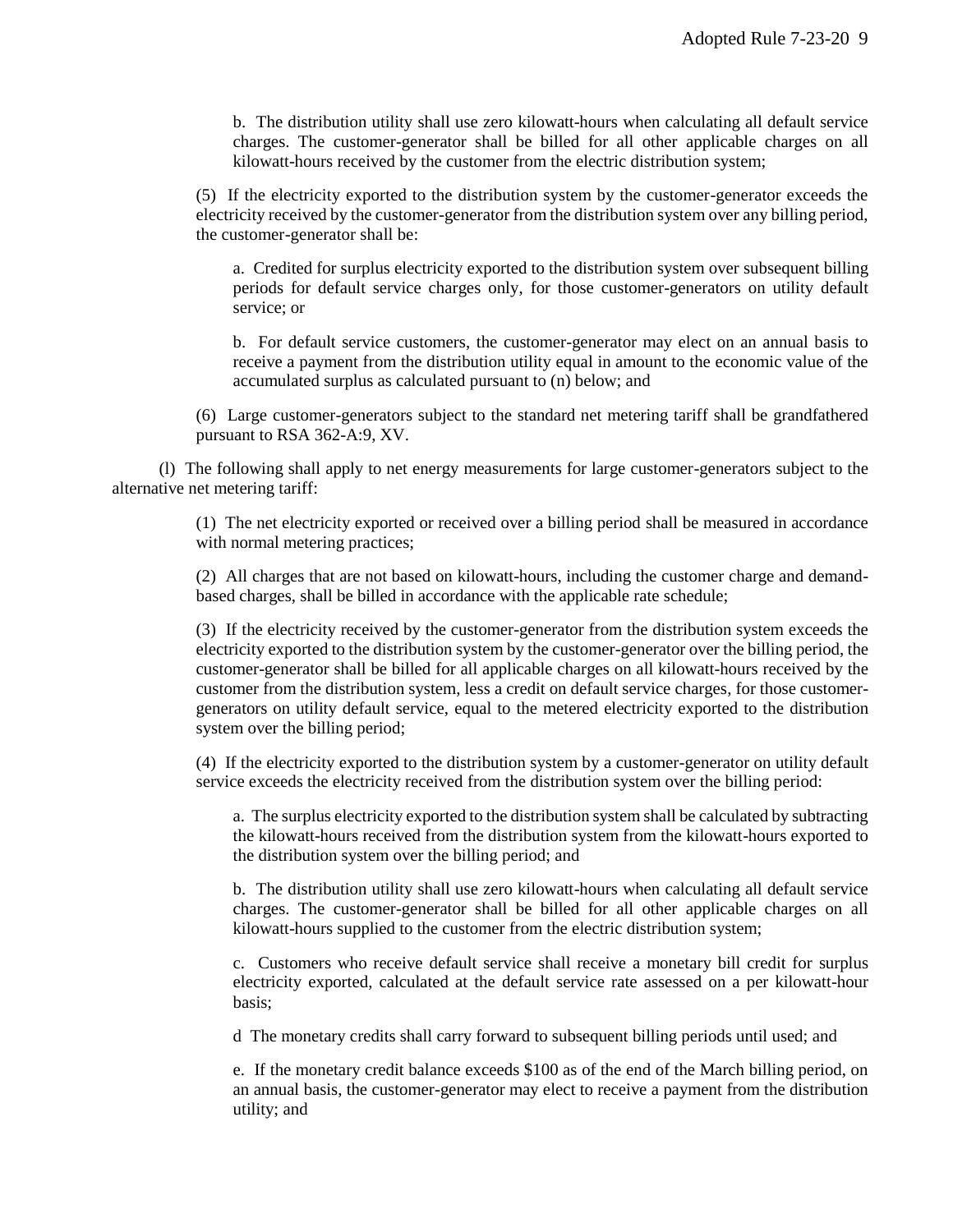(5) Large customer-generators subject to the alternative net metering tariff shall be grandfathered pursuant to RSA 362-A:9, XVI and commission order 26,029.

(m) For customer-generators subject to the standard net metering tariff, on or before June 1 of each year, each distribution utility shall provide to customer-generators taking default service that have accumulated a surplus in excess of 600 kilowatt-hours at the end of their March billing cycle written notice that provides:

(1) The number of accumulated surplus kilowatt-hours;

(2) A statement that the customer-generator will continue to accumulate any net surplus unless it elects one of the following 2 options:

a. Receive a bill credit equal to the economic value of the applicable surplus; or

b. Elect payment by check of the economic value of the surplus;

(3) The capacity in kilowatts, if any, associated with such surplus generation, whether actual, pursuant to  $(n)(5)$  below, or estimated, pursuant to  $(n)(6)$  or  $(7)$  below, as applicable; and

(4) The average rate, expressed in dollars or cents per kilowatt-hour, that the energy component of such surplus will be valued at, the rate for the capacity value of such surplus, expressed in dollars or cents per kilowatt, and the total economic value of such surplus, expressed in dollar and cents.

(n) For customer-generators subject to the alternative net metering tariff, on or before June 1 of each year, each distribution utility shall provide to customer-generators that have accumulated monetary bill credits of \$100 or more at the end of their March billing cycle written notice that provides:

(1) The total accumulated monetary bill credits;

(2) A statement that the customer-generator will continue to carry forward any net monetary bill credits unless it elects to receive payment by check; and

(3) A description of the process through which the customer-generator may elect to receive payment by check of the balance of such accumulated monetary bill credits.

(o) Unless an electric distribution utility elects otherwise as provided in (p) below, and except as may be provided otherwise pursuant to (v) below, the commission shall annually determine the rates for utility avoided costs for energy and capacity consistent with the requirements of the Public Utilities Regulatory Policy Act of 1978 (PURPA) (16 USC § 824a-3 and 18 CFR § 292.304) and as set forth below:

> (1) On or before May 15 of each year, the commission shall publish on its website its calculation of the rates for avoided costs of energy and capacity for the previous year ending March 31, to be used by utilities to calculate the economic value of surplus net-metered generation for the previous year, which may be paid or credited to customer-generators subject to the standard net metering tariff, starting in the June billing cycle, along with supporting calculations, an explanation of assumptions and data sources, and estimated portions of annual surplus generated during the hour or hours used to calculate avoided capacity costs pursuant to (6) and (7) below, capacity factors, if actual hourly surplus generation data is not used for such calculation pursuant to (5) below;

> (2) The rates for avoided energy costs shall be based on the short-term avoided energy costs for the New Hampshire load zone in the wholesale electricity market administered by ISO New England, Inc., consisting of the hourly real time locational marginal price (LMP) of electricity plus generation-related ancillary service charges, all adjusted for the average line loss in New Hampshire between the wholesale metering point and the retail metering point;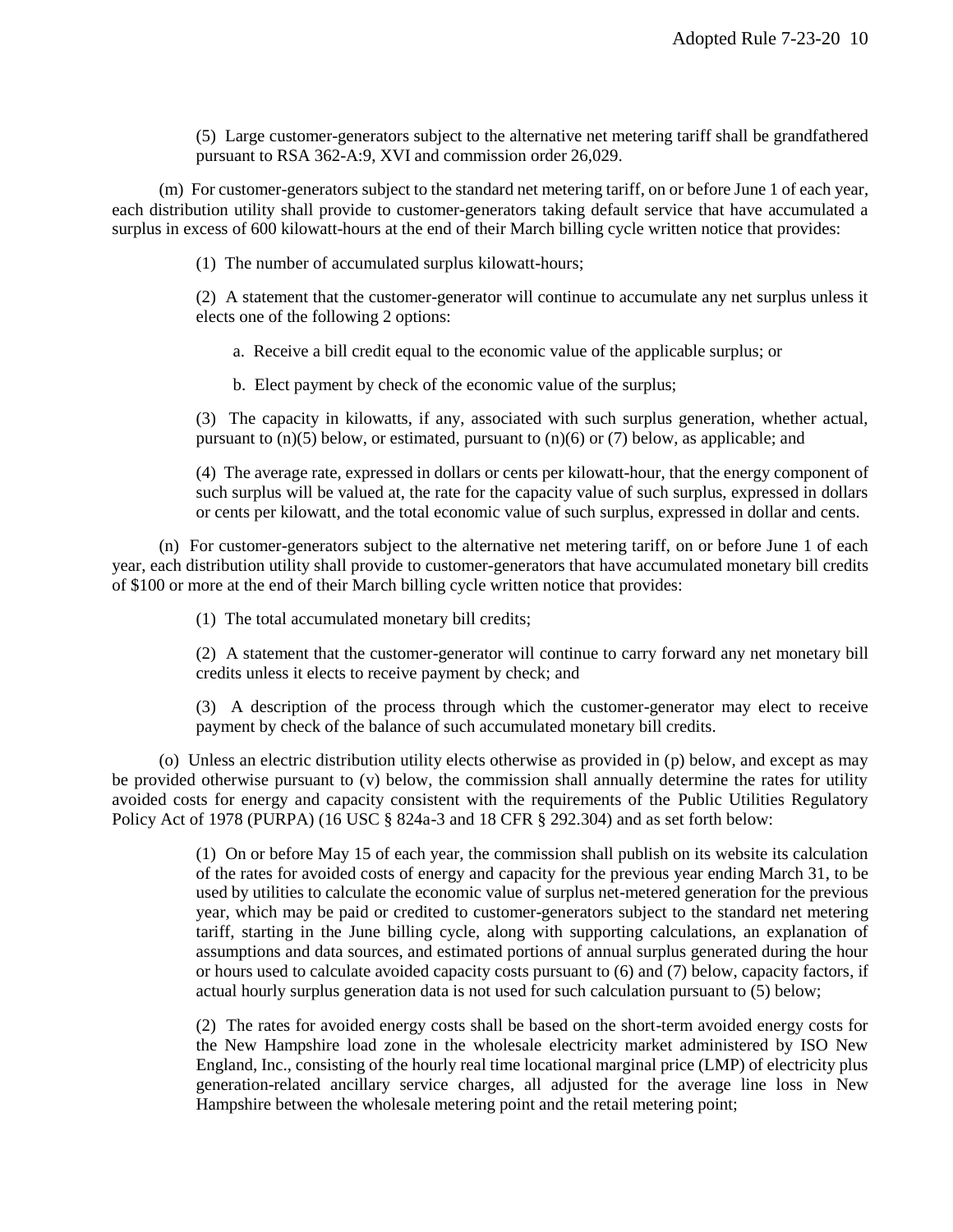(3) The rate for the avoided generation related capacity costs shall be based on the applicable ISO New England, Inc. Forward Capacity Market (FCM) price for the power year most closely matching the 12 months ending in the March billing cycle. The avoided FCM price shall be adjusted to account for any peak energy rent payments made from the energy market that reduce direct capacity costs charged to load and for average line loss in New Hampshire between the wholesale metering point and the retail metering point. Such adjusted price shall be used to determine the rate for avoided capacity costs in dollars per kilowatt to be used by utilities to calculate the value of generation capacity associated with surplus generation on a customer-bycustomer basis. If there is more than one hour in each power year on which ISO New England, Inc. allocates FCM costs to load, the commission shall structure the rate proportionally to ISO New England, Inc.'s allocation of such costs;

(4) In determining the customer-specific value of avoided capacity costs, each utility shall multiply the quantity (in kilowatts) of each customer-generator's surplus generation exported to the distribution system at the hour or hours of capacity peak with respect to which FCM costs are allocated to load, whether actual, pursuant to (5) below, or estimated, pursuant to (6) or (7) below, as applicable, by the rate or rates determined by the commission pursuant to (1) and (3) above;

(5) If hourly meter data is available for a customer-generator's net meter and the utility has the technical capability to utilize that data for avoided cost calculations, the utility, at its election by written notice to the commission on or before June 1 of each year, shall calculate the value of avoided capacity costs or avoided energy costs, or both, for each such customer-generator using actual hourly surplus generation data. The value of avoided energy costs shall be individually calculated by weighting the actual avoided energy costs for each hour of the 12 months ending the immediately preceding March 31, as determined by the commission pursuant to (1) and (2) above, by the actual hourly surplus electricity exported to the distribution system in each hour for the same period to determine a customer-specific average rate for the energy value of net surplus generation;

(6) For all types of net-metered systems other than solar photovoltaic (PV) systems, and for which actual hourly data is not utilized pursuant to (5) above:

a. The rate for avoided energy costs shall be calculated by using a simple average of hourly cost data from ISO New England, Inc. for the 12 months ending the immediately preceding March 31, assuming that surplus generation is, on average, equally distributed over all hours of the year; and

b. The portion of surplus generation estimated to be produced during the hour or hours of capacity peak on which FCM costs are allocated to load shall be equal to the number of such hours divided by 8,760;

(7) For net-metered PV systems for which actual hourly data is not utilized pursuant to (5) above, the rate for avoided energy costs shall be calculated as a weighted average annual rate by weighting the actual avoided costs for each hour of the 12 months ending the immediately preceding March 31 by the hourly generation output profile for PV systems in New Hampshire determined as follows:

a. If verifiable hourly generation output data is available and on file at the commission by April 5 for the applicable year from at least 25 kilowatts of PV system capacity operating within New Hampshire, then the output profile for PV systems shall be the hourly average of all such data; or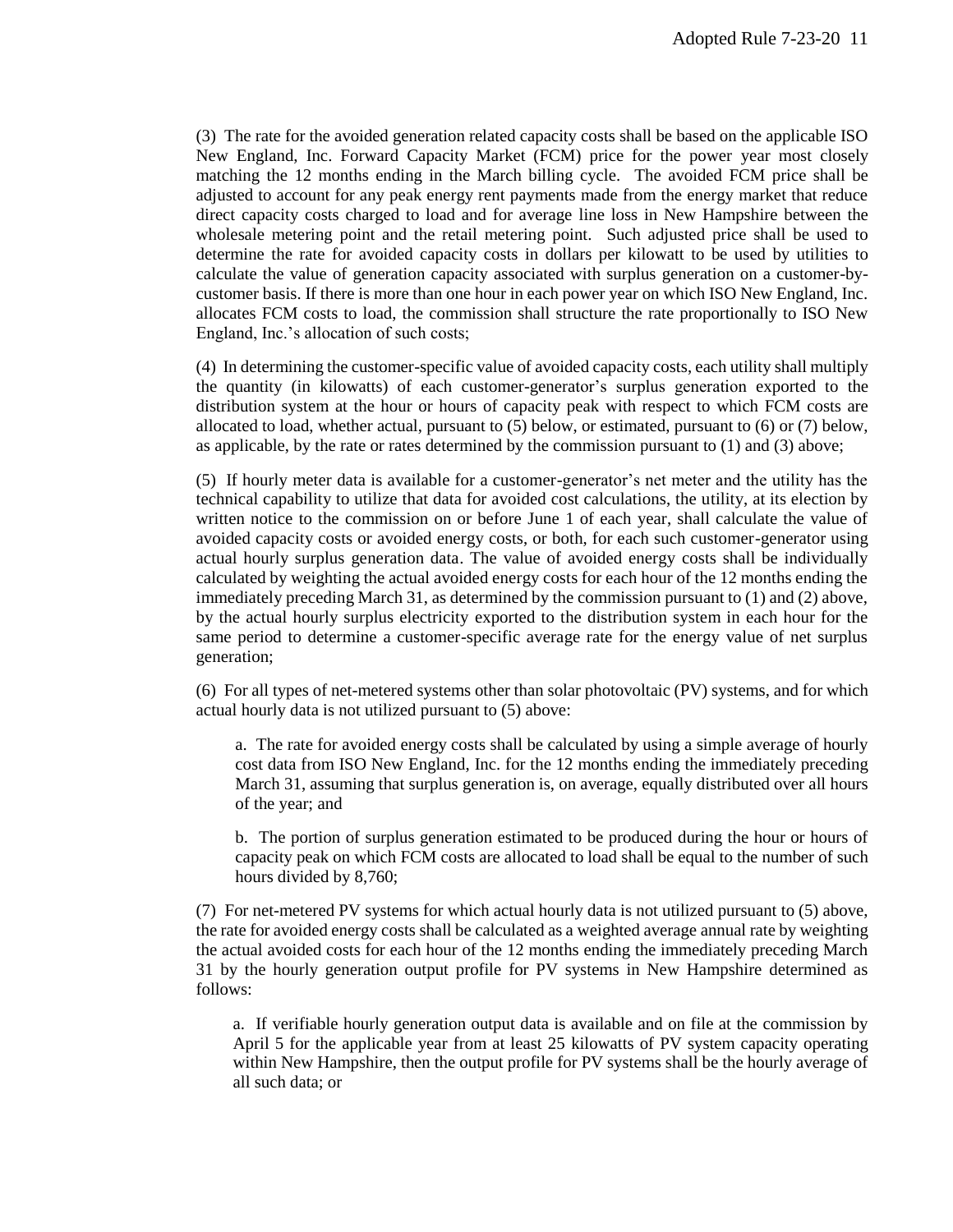b. If such data is not available, the hourly generation output profile shall be the modeled hourly PV performance data output produced by the U.S. Department of Energy, National Renewable Energy Laboratory, PVWatts software, version 6.1.2, (available a[t](http://www.nrel.gov/rredc/pvwatts/site_specific.html))  [https://pvwatts.nrel.gov/](http://www.nrel.gov/rredc/pvwatts/site_specific.html)) ) with the default settings for Concord, New Hampshire; and

c. The portion of surplus generation estimated to be produced during the hour or hours of capacity peak on which FCM costs are allocated to load shall be in the same proportion as the output profile utilized pursuant to (7) a. or b. above.

(p) To correct an error in its determination of avoided costs, the commission shall, on its own motion, the motion of a utility, or the motion of a third party, revise its determination of rates for avoided costs and capacity factors as necessary. Any amounts paid or credited at the originally published rates and capacity factors shall be subject to reconciliation by the revised rates and factors.

(q) Annually, by written notice to the commission on or before June 1 of each year, each electric distribution utility may elect, by filing notice with the commission, to purchase or value surplus generation from customer-generators subject to the standard net metering tariff for the preceding year ending in the March billing cycle at a rate that is equal to the energy supply component of the applicable default service rate, instead of the avoided cost rates determined by the commission pursuant to paragraph (n) above, provided that payment is issued to such customer-generators at least as often as whenever the value of such credit, in excess of amounts owned by the customer-generator, is greater than \$50.

(r) Upon termination of net energy metering, there shall be no payment or credit to a customer-generator subject to the standard net metering tariff for any remaining excess generation.

(s) For customer-generators subject to the alternative net metering tariff, upon termination of net energy metering the utility shall pay to such customer-generators an amount equal to the accumulated balance of any monetary bill credits.

(t) The commission shall waive any provision of Puc 900 or RSA 362-A, by order after notice and an opportunity for a hearing, if it determines that waiver of the applicable statute or rule section is a targeted net energy metering arrangement that is part of a utility strategy to minimize distribution costs, pursuant to RSA 362-A:9.

(u) The commission shall consider any request for a waiver, whether filed pursuant to (s) above or otherwise, pursuant to Puc 201.05.

(v) A distribution utility may perform an annual calculation to determine the net effect of net metering on its default service and distribution revenues and expenses in the prior calendar year. Pursuant to Puc 203, the commission shall determine by order, after notice and hearing, the utility-specific method of performing the calculation and applying the results, as well as a reconciliation mechanism to collect or credit any such net effects with appropriate carrying charges and credits applied.

(w) Pursuant to Puc 203, upon petition by a utility or on its own motion, the commission shall, by order, after notice and hearing, establish on a utility-specific basis a methodology by which customer-generators shall be provided service under time-based net energy metering tariffs, provided that it determines the resulting rates are just and reasonable and in accordance with RSA 362-A:9, VIII.

(x) Renewable energy certificates associated with the customer-generator's facility shall remain the property of the customer-generator until such certificates are sold or transferred.

(y) The following grandfathering provisions shall apply to customer-generators subject to either the standard net metering tariff or the alternative net metering tariff: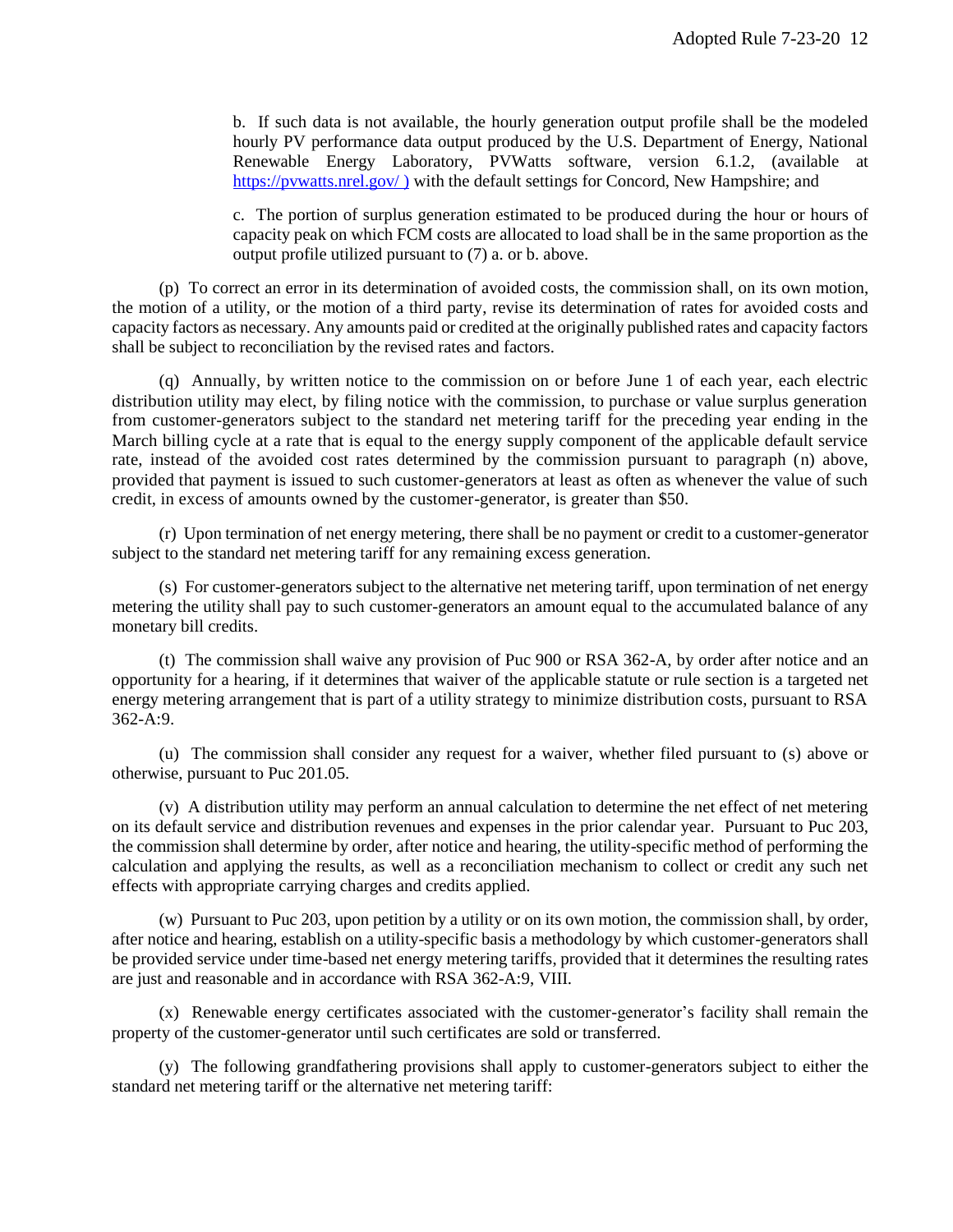(1) Subsequent sales or other transfers of ownership of a net-metered facility or the property upon which the facility is located shall not affect the terms and conditions under which the customergenerator is rendered net metering service. New owners may continue to take service under the same terms and conditions in effect at the time of such sale or transfer and grandfathered pursuant to RSA 362-A:9, XV, RSA 362-A:9, XVI, and commission order 26,029. Following that date, the new owners shall transition to tariffs that are in effect at the time, provided that the facility is not moved to a different location by the purchaser, transferee, or otherwise;

(2) Residential small customer-generators may expand the capacity of their facilities without limitation, provided that the expansion does not result in total facility capacity in excess of 100 kilowatts, and remain subject to the same applicable net metering tariff;

(3) A non-residential small customer-generator may expand the capacity of its facility by an amount up to the greater of either 20 kilowatts or 50 percent of the system capacity allocated into the standard net metering tariff program prior to September 1, 2017, or 50 percent of the original capacity of a facility installed under the alternative net metering tariff, as applicable, provided that in neither case shall such expansion have the effect of increasing the facility's capacity to an amount in excess of 100 kilowatts;

(4) A non-residential large customer-generator may expand the capacity of its facility by an amount up to the greater of either:

a. 50 kilowatts, or

b. a capacity amount such that the expanded facility is sized to produce 110 percent of the customer-generator's annual kilowatt-hour on-site usage, as clearly demonstrated through the customer-generator's documentation of any consecutive 12 months within the previous 2 years;

(5) No such expansion under (3) or (4) shall have the effect of increasing the facility's capacity to a level in excess of one megawatt. Expansion of a net-metered facility by or for a non-residential customer-generator smaller than the applicable limitation shall allow the customer-generator to continue to be grandfathered under the applicable net metering tariff, while any such expansion in excess of the applicable limitation hall result in the entire net-metered facility losing its net metering grandfathered status under the applicable net metering tariff; and

(6) Any facility expansion or other modification shall be reported to the distribution utility within 30 days of expansion or modification, or earlier if so required under the utility's distributed generation interconnection procedures.

# Puc 903.03 Where Multiple Projects Are Deemed a Single Facility.

(a) Except as otherwise provided in (c) below, projects consisting of electricity generating equipment powered by an eligible renewable energy source or that employ a heat led combined heat and power system, and located behind separate retail meters, shall be deemed to be one facility for purposes of net metering eligibility if the projects are owned by the same person or entity or an affiliate of said person or entity and are located on the same parcel of land or adjacent and contiguous parcels of land, unless each of the following conditions applies:

(1) Each project is located on a separate parcel of land;

(2) The property boundaries of each parcel of land have not been subdivided, modified, or otherwise altered within the 10 years immediately preceding the submission of a project interconnection request to the distribution utility;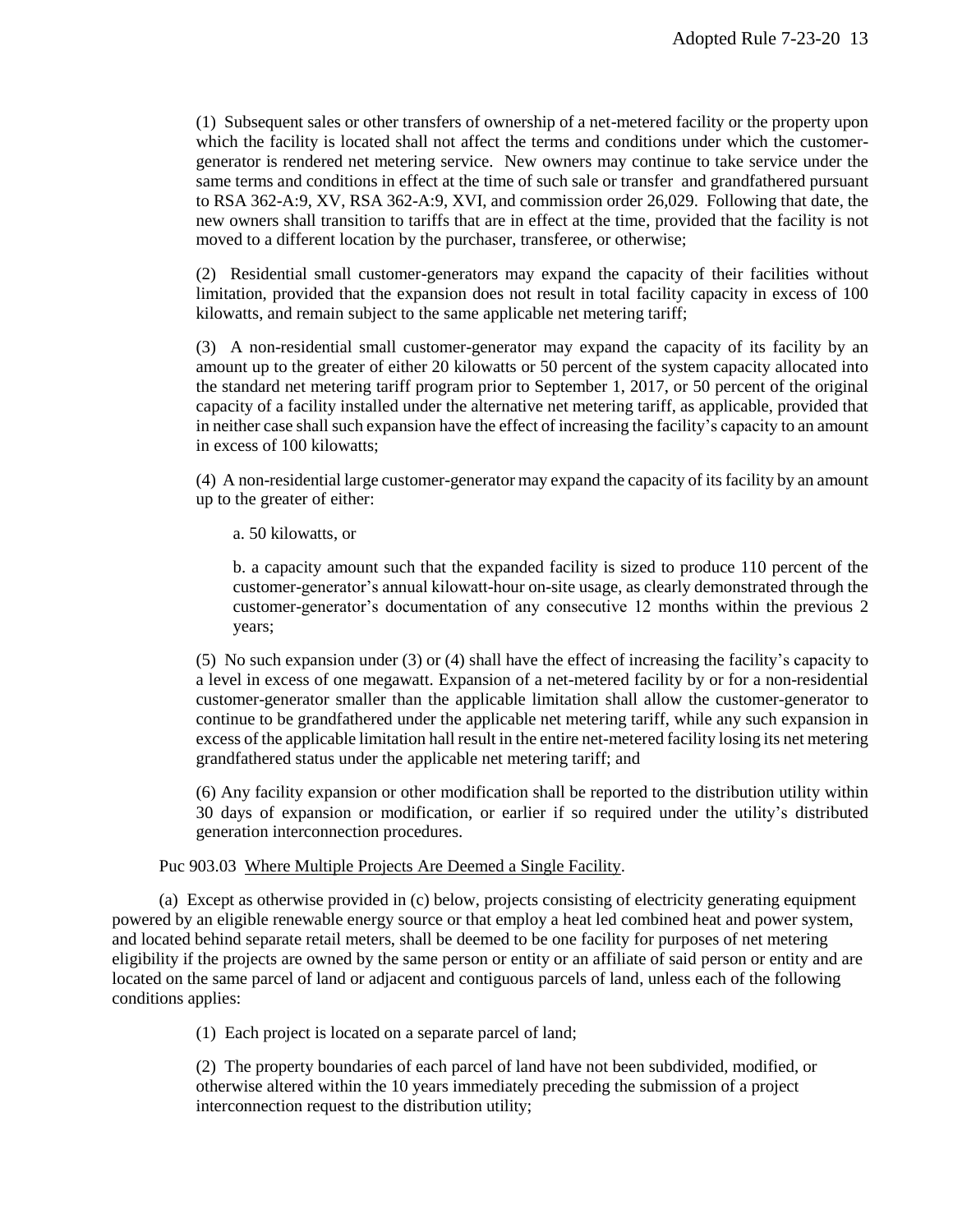(3) Each project is owned by a separate individual or by a separate corporation, limited liability company, or other legal entity; and

(4) Each project is interconnected with the utility distribution system through a separate interconnection point and with a separate meter.

(b) The restrictions set forth in (a) above shall apply to two or more projects notwithstanding any phased approach to development or different construction schedules for such projects.

(c) Multiple projects located on the same or adjacent and contiguous parcels of land, when such projects are owned by the same person or entity or an affiliate of said person or entity and are interconnected behind separate retail electricity meters, shall be considered separate facilities if each such project is being or has been developed:

> (1) Such that not less than 50 percent of the annual generation output is to serve the on-site load of existing or new retail electric customers;

(2) To participate in a different electric generation program, such as net metering, direct producer-to-consumer retail sales of electric power, or wholesale sales of electric power;

(3) Using a solar photovoltaic system that is limited in size to that which will fit on the roof and exterior envelope of the building or buildings served by the retail electricity meter through which the system is interconnected to the electric distribution system; or

(4) Using distinct and different electricity generating technologies and equipment that can be operated independently.

(d) As used in this section, "affiliate" means any of the following:

(1) Any person or entity that directly or indirectly owns, controls, or holds with power to vote a majority of the outstanding voting securities or such minority thereof as to give such person substantial control of another person or entity;

(2) Any person or entity that is directly or indirectly owned, controlled, or held by any person or entity described in (1) above through either power to vote a majority of the outstanding voting securities or such a minority so as to maintain substantial control of such person or entity;

(3) Any person or entity with which another person or entity has a management or service contract or arrangement that provides such person or entity with effective control over the management, supervision, or operation of the other person or entity; or

(4) Any person or entity who or which actually exercises effective control over the management, supervision, or operation of another person or entity.

#### PART Puc 904 INTERCONNECTION APPLICATION PROCESS

Puc 904.01 Pre-application Review.

(a) Before purchasing or installing net energy metering equipment, a customer-generator may request that the distribution utility informally review the proposed project and provide information on:

> (1) Whether the customer-generator's facility and electric distribution system interface, in the opinion of the distribution utility, is likely to comply with the requirements of Puc 900; and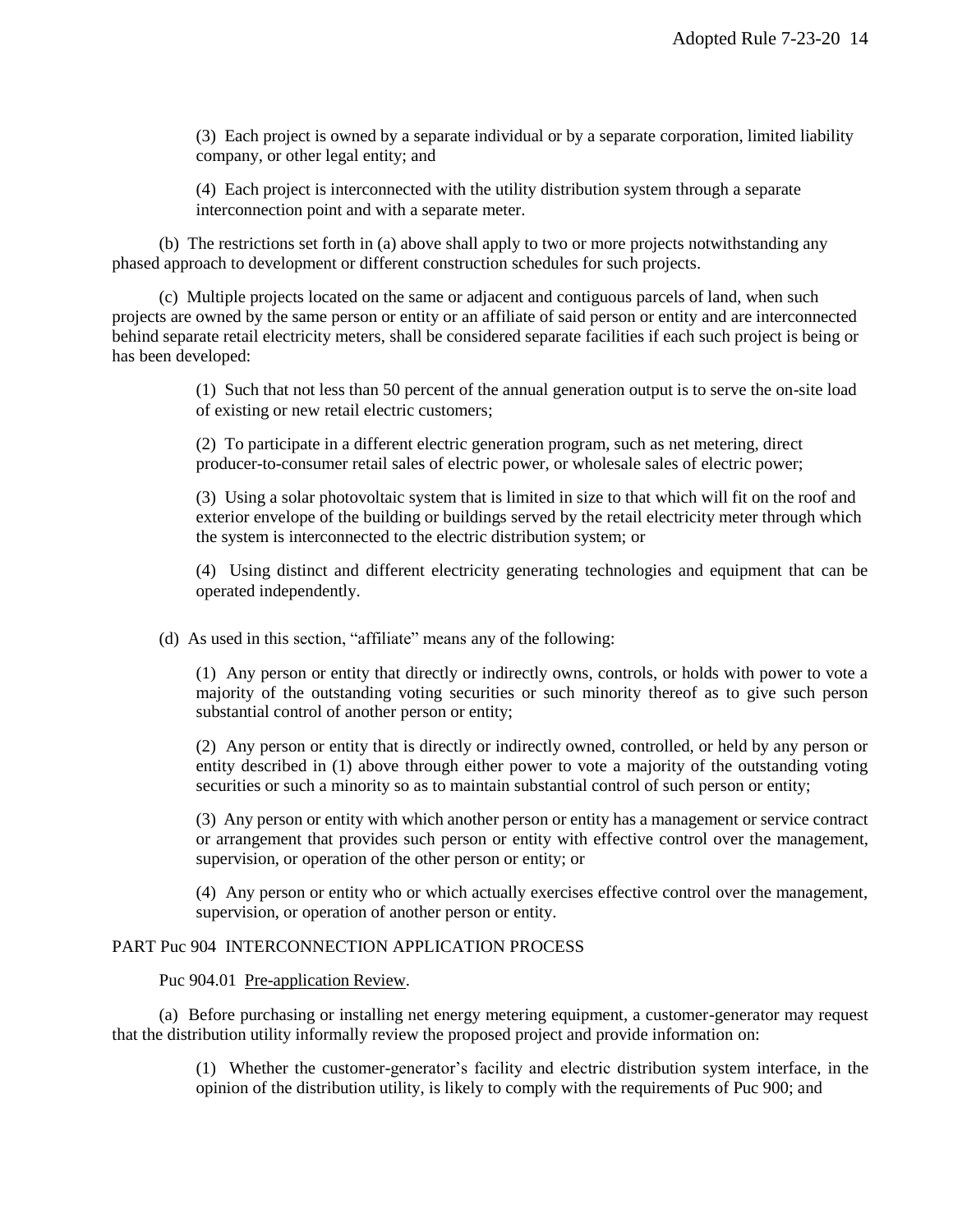(2) Whether the customer-generator is in an area or service location which is likely to require any upgrade or study.

(b) At the pre-application stage, the distribution utility shall provide the customer-generator its best evaluation, given the information it has available, but shall not be required to conduct a study or extensive review of the proposed project.

Puc 904.02 Interconnection Application.

(a) To initiate the process to engage in net energy metering, a customer-generator shall file with its distribution utility and, if applicable, its electricity supplier, an interconnection application.

(b) When filing an application with the distribution utility, to obtain evidence of the filing and the date of filing, the applicant shall:

(1) File the application by certified mail;

(2) Obtain a dated acknowledgment of receipt from the distribution utility; or

(3) Obtain written or electronic verification of receipt from the distribution utility by other means consistent with (1) and (2) above.

(c) The interconnection application shall include the following:

(1) Applicant information which shall include:

a. The customer-generator's name;

b. The customer-generator's full mailing address;

- c. The facility location, if different from the address listed pursuant to b. above;
- d. The customer-generator's daytime and evening telephone numbers;

e. The information provided in a., b., and d. above for an alternative contact person when the customer-generator is unavailable;

f. The name of the local distribution utility and the customer-generator's account number; and

g. If different than the distribution utility, the name of the customer-generator's electricity supplier and the customer-generator's account number with that supplier;

(2) Generating facility information, including:

a. The generator type, whether solar, wind, hydroelectric, or other renewable energy source used to generate electricity, as listed in RSA 362-F:4, I (a) through (k);

b. The generator manufacturer, model name, and model number;

c. The number of phases of the unit, whether single or 3-phase;

d. The power rating of the generation output of the system in kilowatts;

e. If applicable, the inverter manufacturer, model name, and model number;

f. Whether or not a storage system will be used in connection with the facility; and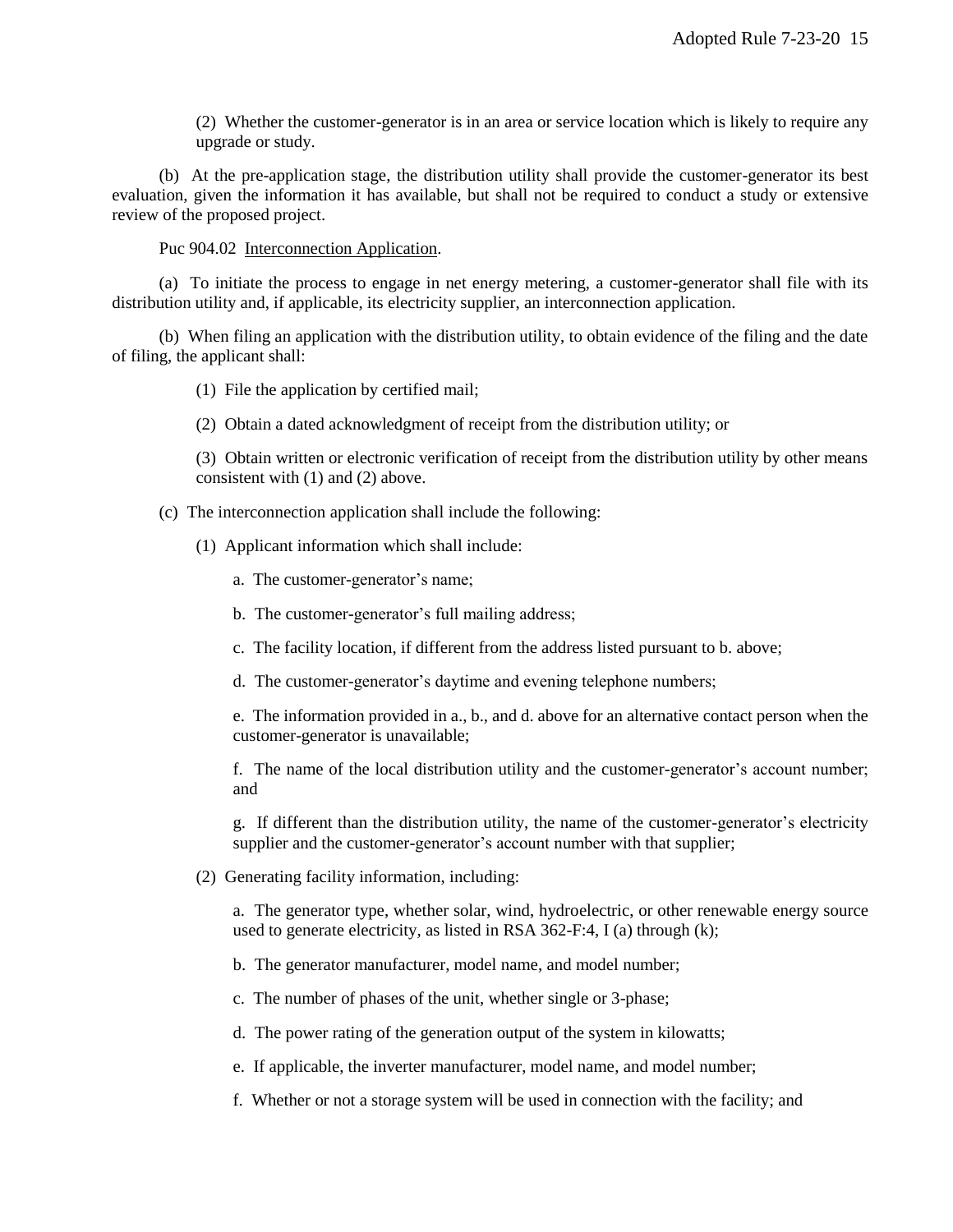g. Whether an exterior manual disconnect switch for utility use shall be installed, if the capacity size of the facility is less than or equal to 10 kilowatts; and

(3) Installation information and certification, which shall include:

a. Whether the generator will be installed by the owner;

b. The installation date;

c. The anticipated interconnection date;

d. The name, complete address, telephone number, and license number of the installing electrician, if applicable;

e. The name and company affiliation of the vendor selling the generator to the customergenerator;

f. The signature, with the date of signature, of the vendor, certifying that the facility hardware is in compliance with Puc 900;

g. Certification, if applicable, that the facility has been installed in compliance with the local municipal building and electrical codes in the form of:

1. A signed and dated certificate by the applicable local code official; or

2. A copy of a signed and dated final inspection certificate from the municipality;

h. A signed and dated certification by the customer-generator that:

1. The customer-generator has installed and shall operate the generation system in compliance with applicable electrical standards;

2. The initial start-up test required by Puc 905.04 has been successfully completed; and

3. To the best of the customer-generator's knowledge, all of the information contained in the interconnection notice is true and correct; and

i. Any information provided under Puc 904.01.

(d) A customer-generator may submit an interconnection application to its distribution utility when the customer-generator's facility has not been fully installed and tested, but shall:

> (1) Provide in writing in connection with the interconnection application, a description of any manner in which the facility is not fully connected and tested, or is not yet otherwise in compliance;

(2) Fulfill any unmet requirements prior to interconnection of the facility; and

(3) Upon completion of any unmet interconnection requirements, provide the distribution utility with any necessary updated written certifications required by this part.

(e) The distribution utility shall not interconnect the facility until all requirements pursuant to (c) and (d) above have been met.

(f) Upon request, the distribution utility shall provide to the customer-generator written confirmation that the interconnection application has been received and the date of receipt as follows: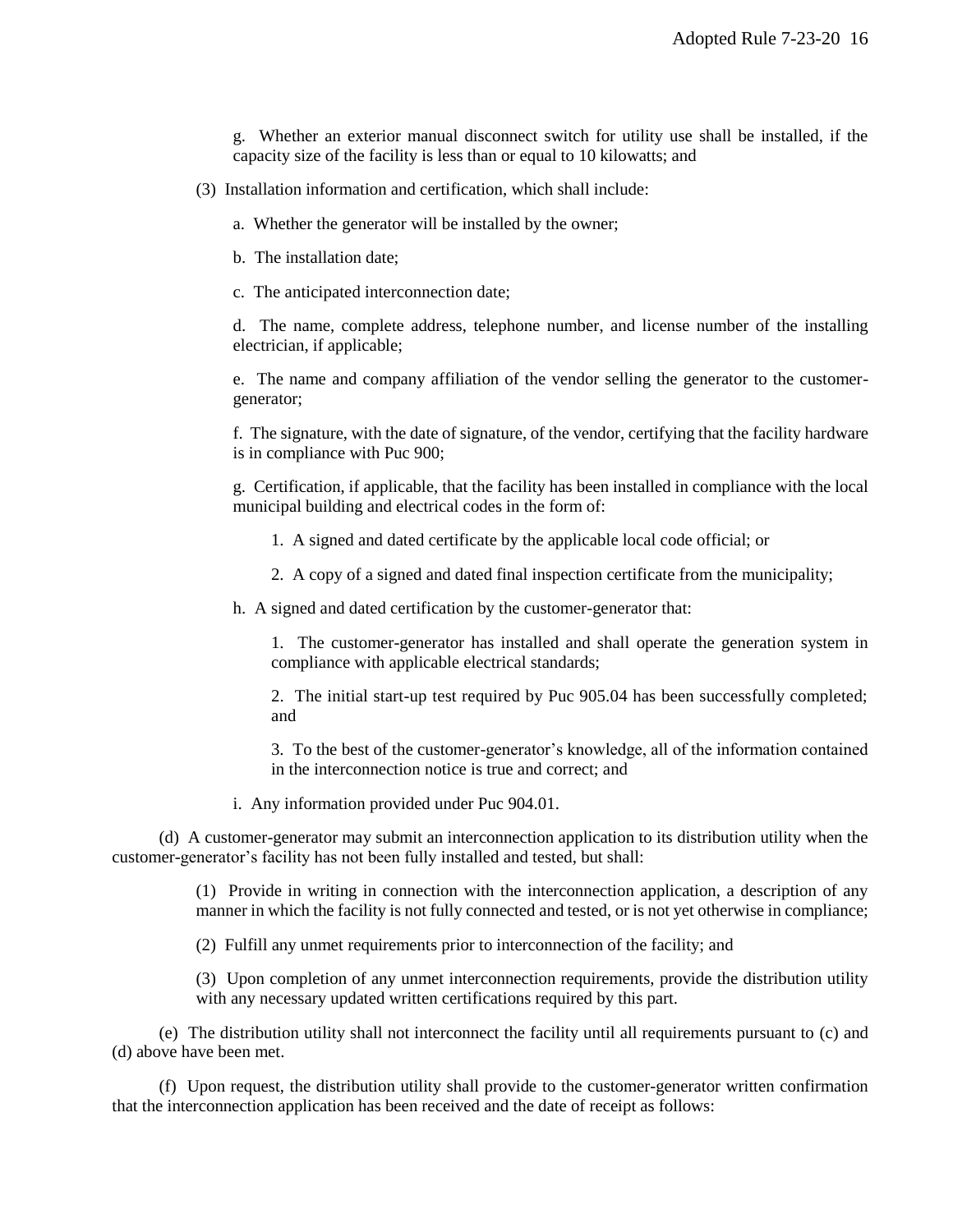(1) If the application is filed in person, immediately; or

(2) If the application is filed by mail or other means, within 10 business days of receipt, with written acknowledgement that states that:

a. The application is complete; or

b. That the application is incomplete and specifying the information necessary to complete the application requirements.

(g) When the distribution utility provides a receipt for an application, it may clarify that the receipt acknowledges the date and fact of a filing, but not approval of the filing.

Puc 904.03 Mutual Indemnity Provision.

(a) Unless both parties to the agreement have agreed, pursuant to (g) below, to not enter into or maintain the mutual indemnity agreement, prior to interconnection, the customer-generator, his or her distribution utility, and, if applicable, the customer-generator's electricity supplier, shall:

(1) Execute the mutual indemnity agreement described in (b) below; and

(2) Maintain the terms of the agreement while the net energy metered unit is interconnected.

(b) With regard to the mutual indemnity agreement, each party to the agreement shall provide as follows:

> (1) Each party shall hold harmless and indemnify the other party, and its directors, officers, agents and employees, from and against any and all loss, liability, damage, or expense, including any direct, indirect or consequential loss, liability, damage, or expense, but not including attorneys' fees unless awarded by a court of competent jurisdiction, for injury or death to persons, including employees of either party, and damage to property, including property of either party, arising out of or in connection with intentional, willful, wanton, reckless, or negligent conduct regarding:

a. The engineering, design, construction, maintenance, repair, operation, supervision, inspection, testing, protection, or ownership of the party's facilities; or

b. Any replacements, additions, or improvements to, or reconstruction of, the party's facilities;

(2) Neither party shall be indemnified by the agreement for any loss, liability, damage, or expense resulting from its sole negligence or willful misconduct; and

(3) Notwithstanding the indemnity provisions contained in the agreement, except for a party's willful misconduct or sole negligence, each party shall be responsible for damage to its own facilities resulting from electrical disturbances or faults.

(c) The mutual indemnity agreement shall become effective, as between the respective parties executing and exchanging the document, upon interconnection of the customer-generator's facility to the electric distribution system and mutual execution and exchange of the document by the distribution utility, the customer-generator, and, if applicable, the electricity supplier.

(d) The distribution utility shall also execute the mutual indemnity agreement described in this section.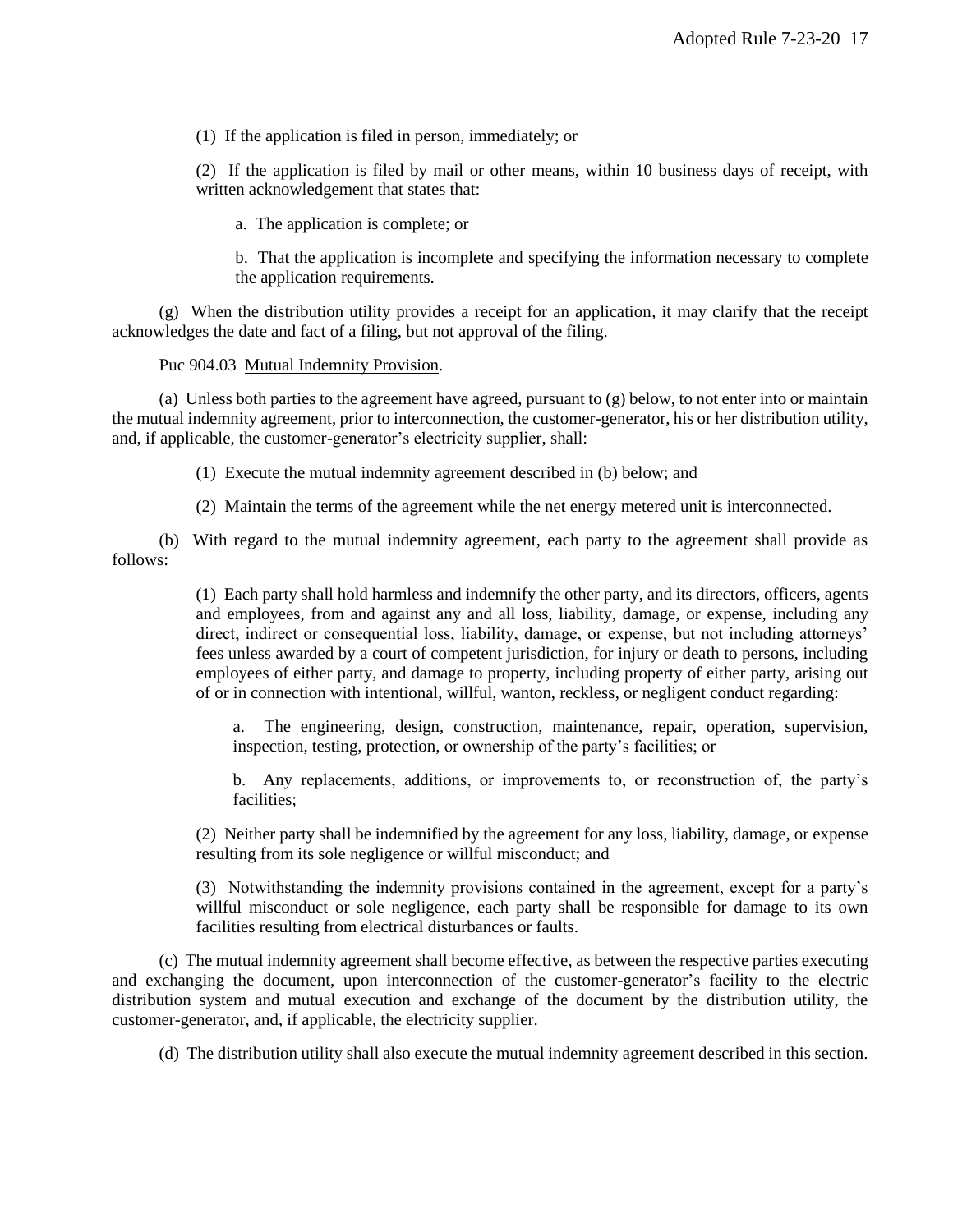(e) The customer-generator, distribution utility, and, if applicable, the electricity supplier, shall each execute duplicate originals of the mutual indemnity agreement described in (b) above and each party to the agreement shall retain one executed original of the agreement.

(f) If an electricity supplier sells electric power to the customer-generator, it may require that the customer-generator enter into a mutual indemnity agreement with it, as described in this section.

(g) Notwithstanding (c) through (f) above, the customer-generator and the distribution utility with which the customer-generator interconnects, and the electricity supplier of the customer-generator, separately or together, may at any time, by mutual agreement, elect not to enter into or to void the indemnity agreement described in (b) above.

(h) The provisions of the indemnity agreement described in this section shall not be construed to relieve any insurer of its obligation to pay any insurance claims in accordance with the provisions of any valid insurance policy.

#### Puc 904.04 Application Completeness Review.

(a) The interconnection process shall be deemed to have commenced when the customer-generator submits a complete application pursuant to this part.

(b) The distribution utility shall evaluate the application for completeness and notify the customergenerator in writing within 10 business days of the application's receipt whether the application is or is not complete and, if the application is not complete, inform the customer-generator in writing of any information required to be provided to complete the application.

(c) The distribution utility shall verify that the customer-generator's facility equipment meets the requirements of Puc 905.

(d) If the distribution utility approves the application, the distribution utility shall sign the application and return the approved application to the customer-generator.

(e) If the distribution utility determines that interconnection of the customer-generator's facility would jeopardize the safety, reliability, or power quality of the local distribution system, the distribution utility shall require the customer-generator to pay for necessary modifications to the distribution system before the application is approved.

(f) In the event that the distribution utility requires the customer-generator to pay for system modifications pursuant to (e) above, the distribution utility shall provide to the customer-generator a description of work and an estimate of the cost to complete that work.

(g) If the customer-generator agrees to pay for the system modifications, the customer-generator shall sign the description of the work and submit a signed copy and the payment of the estimated costs to the distribution utility.

(h) Upon receipt of the customer-generator's approval and payment, the distribution utility shall perform the system modifications.

(i) Upon completion of the system modifications, the distribution utility shall sign the application approval and provide a copy of the signed approval to the customer-generator.

Puc 904.05 Installation and Interconnection of Facility.

(a) Upon receipt of an application signed by the distribution utility, the customer-generator may install the generating facility.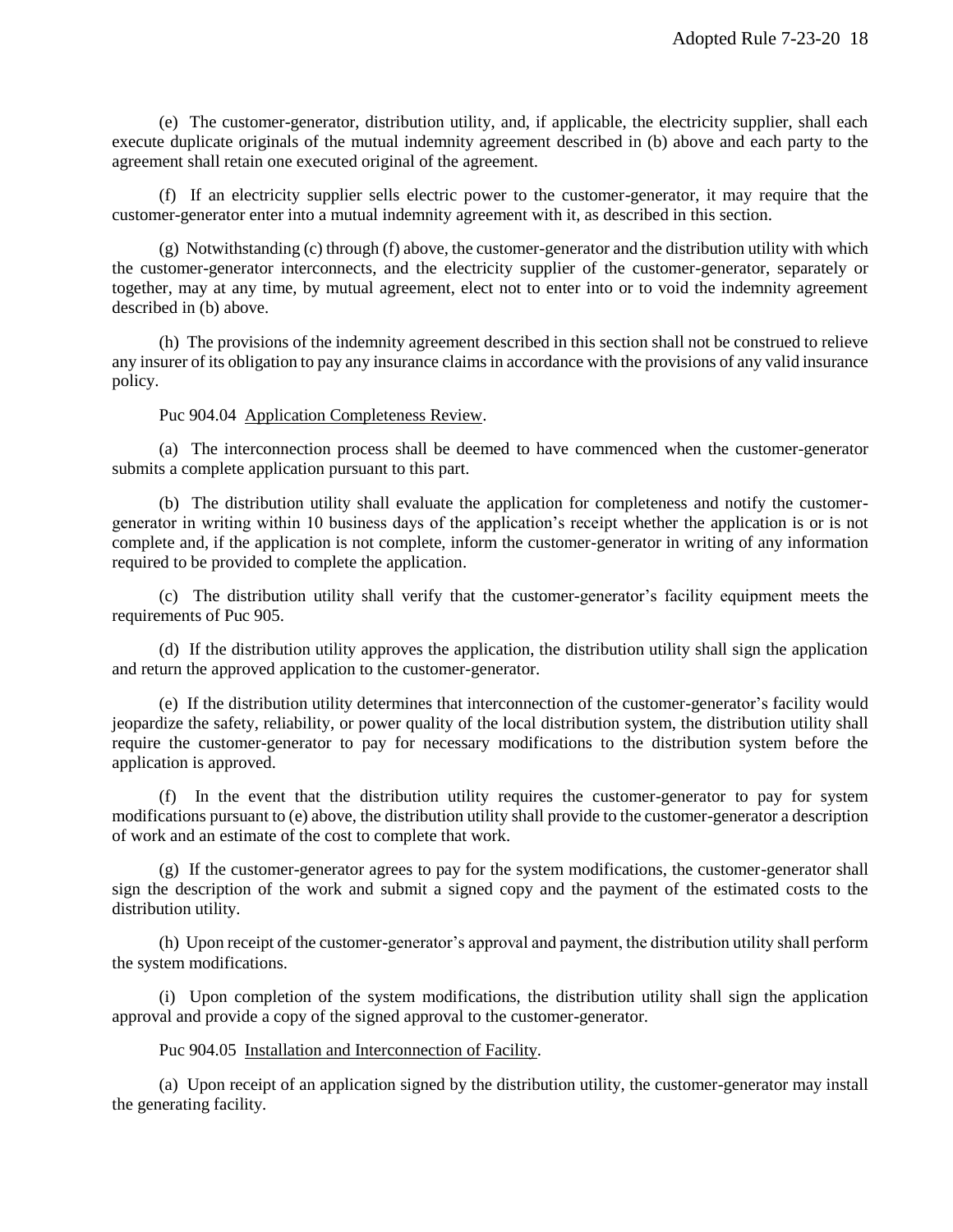(b) Following installation of the facility, the customer-generator shall arrange for inspection of the completed installation by the local building inspector or, if one is not available, a New Hampshire licensed electrician.

(c) The person who inspects the installation pursuant to (b) above shall sign a certificate of completion.

(d) If the facility was installed by an electrical contractor, the customer-generator shall also have the contractor complete a certificate of completion.

(e) When the customer-generator has obtained the certifications required pursuant to (c) and (d) above, the customer-generator shall provide to the distribution utility a copy of the certificate(s) of completion.

(f) Following receipt of the certificate(s) of completion, the distribution utility may inspect the customergenerator's facility for compliance with interconnection standards by arranging for a witness test.

(g) Until a witness test has been performed, the customer-generator shall not operate in parallel with the electric distribution system, unless a witness test has been previously waived by the distribution utility on the application form.

(h) If the distribution utility elects to conduct a witness test, the distribution utility shall attempt to conduct it within 10 business days of the receipt of the certificate(s) of completion.

(i) All projects larger than 10 kilowatts shall be subject to a witness test, unless the distribution utility has waived the witness test on the application form.

(j) If the witness test shows that the facility has been correctly installed and is functioning without jeopardizing the safety, reliability, or power quality of the distribution system, the distribution utility shall notify the customer-generator in writing that the interconnection is authorized.

(k) If the witness test results indicate that the facility installation jeopardizes the safety, reliability, or power quality of the distribution system, the distribution utility shall disconnect the facility, provided that the distribution utility informs the customer-generator in writing of the specific actions are required to address the safety, reliability, or power quality issues as necessary to permit approval of the facility interconnection.

(l) If the customer-generator does not substantially complete construction of the facility within 12 months after receiving application approval from the distribution utility, the distribution utility shall require the customer-generator to reapply for interconnection.

(m) With respect to any facility with a capacity size up to 25 kilowatts that does not interface with the electric distribution system by means of an inverter, the distribution utility shall have a period of 75 days from the initial filing of the interconnection application to:

(1) Assess the proposed facility and the customer-generator's site characteristics;

(2) Communicate with the customer-generator regarding adequate protective interface devices; and

(3) Allow the applicant to interconnect or provide to the customer-generator specific written reasons for objecting to interconnection of the facility.

(n) If the customer-generator and the distribution utility agree that the application reasonably requires more time before the distribution utility responds as provided in (m) above, as applicable, they may agree to extend the deadline for response.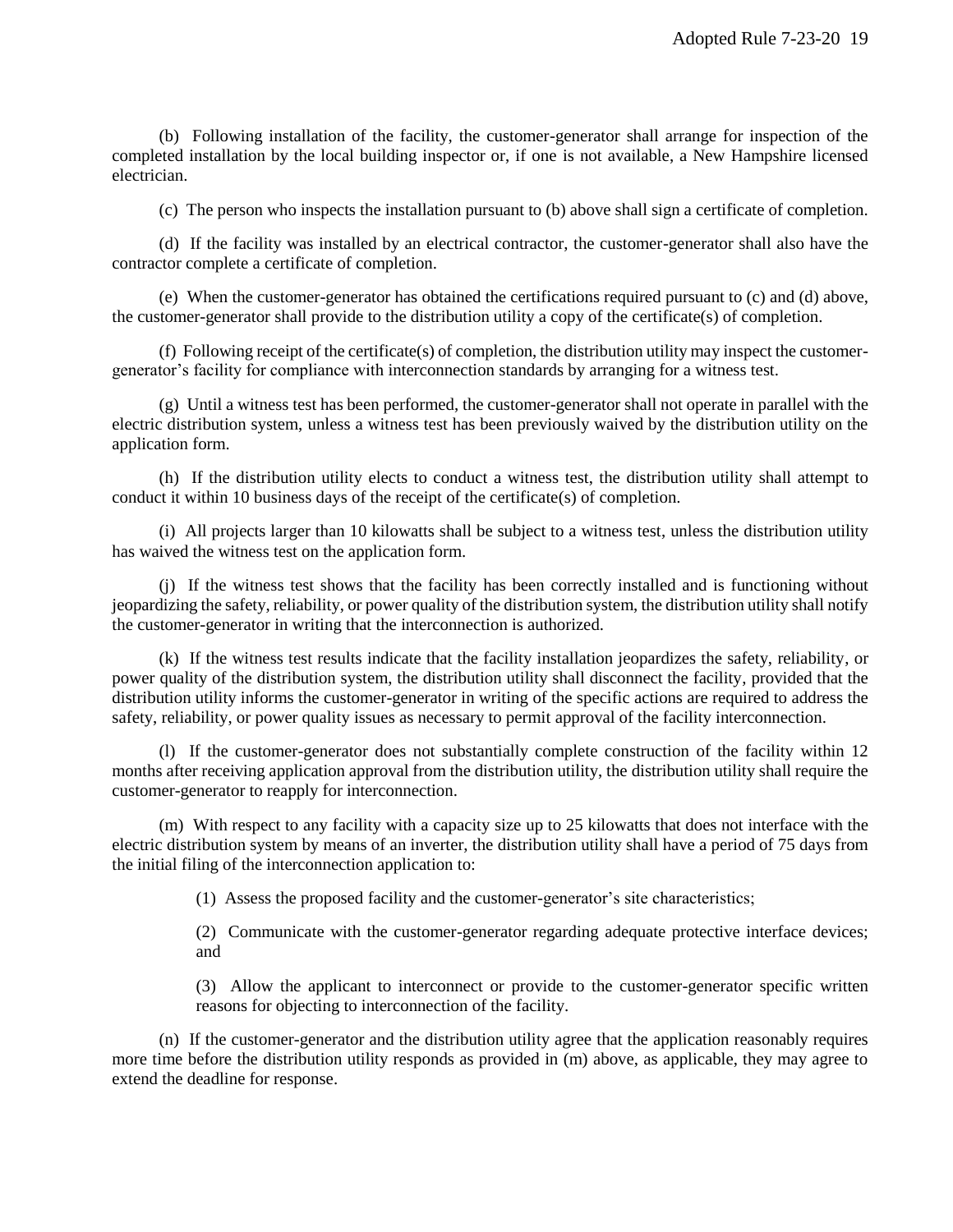(o) Except as provided in (n) above, if the distribution utility is not able to respond to the applicant within the 10-day review period for inverter-based systems or the 75-day review period for non-inverter-based facilities, and the customer-generator does not agree to an extension of the response time, the distribution utility shall:

> (1) Notify the commission and the customer-generator in writing no later than the expiration of the relevant period;

(2) Petition the commission for an extension of a specified time period; and

(3) Cite the specific reasons why the deadline was not met and the basis for the length of the requested extension.

(p) The commission shall grant an extension for review of the application for the shortest time reasonable, if any, if it determines that it is necessary to provide the distribution utility additional time to assess the effect of the proposal on safety, reliability, or power quality of the electric distribution system in light of:

(1) The complexity of the characteristics of the site;

(2) The complexity of the proposed generation and interconnection facilities; or

(3) Delay occasioned by:

a. Failure of the customer-generator to timely provide to the distribution utility information necessary to assess the potential impact of the system on safety, reliability or power quality of the electric distribution system;

b. Untimely response by the customer-generator to the distribution utility in response to a distribution utility request for information; or

c. Circumstances beyond the control of the distribution utility that prevent the utility from responding within the time limits established by this section.

(q) The distribution utility shall notify the customer-generator as soon as reasonably possible, but not later than 30 days following the filing of an application for interconnection of a facility, of any required information not included in the customer-generator's interconnection application that the customer-generator has indicated is complete.

(r) If the distribution utility has not met the applicable deadline for responding to a completed application pursuant to (m) above and has not petitioned for an extension pursuant to (o) and (p) above, the customergenerator may:

(1) Contact the distribution utility and the commission and request resolution; or

(2) File a complaint with the commission.

(s) Prior to operation, during normal business hours, the customer-generator shall:

- (1) Provide the distribution utility the opportunity to inspect the facility; and
- (2) Upon request, demonstrate to the distribution utility the operation of the facility.
- (t) The distribution utility shall interconnect with any customer-generator which:
	- (1) Receives electric service from the distribution utility;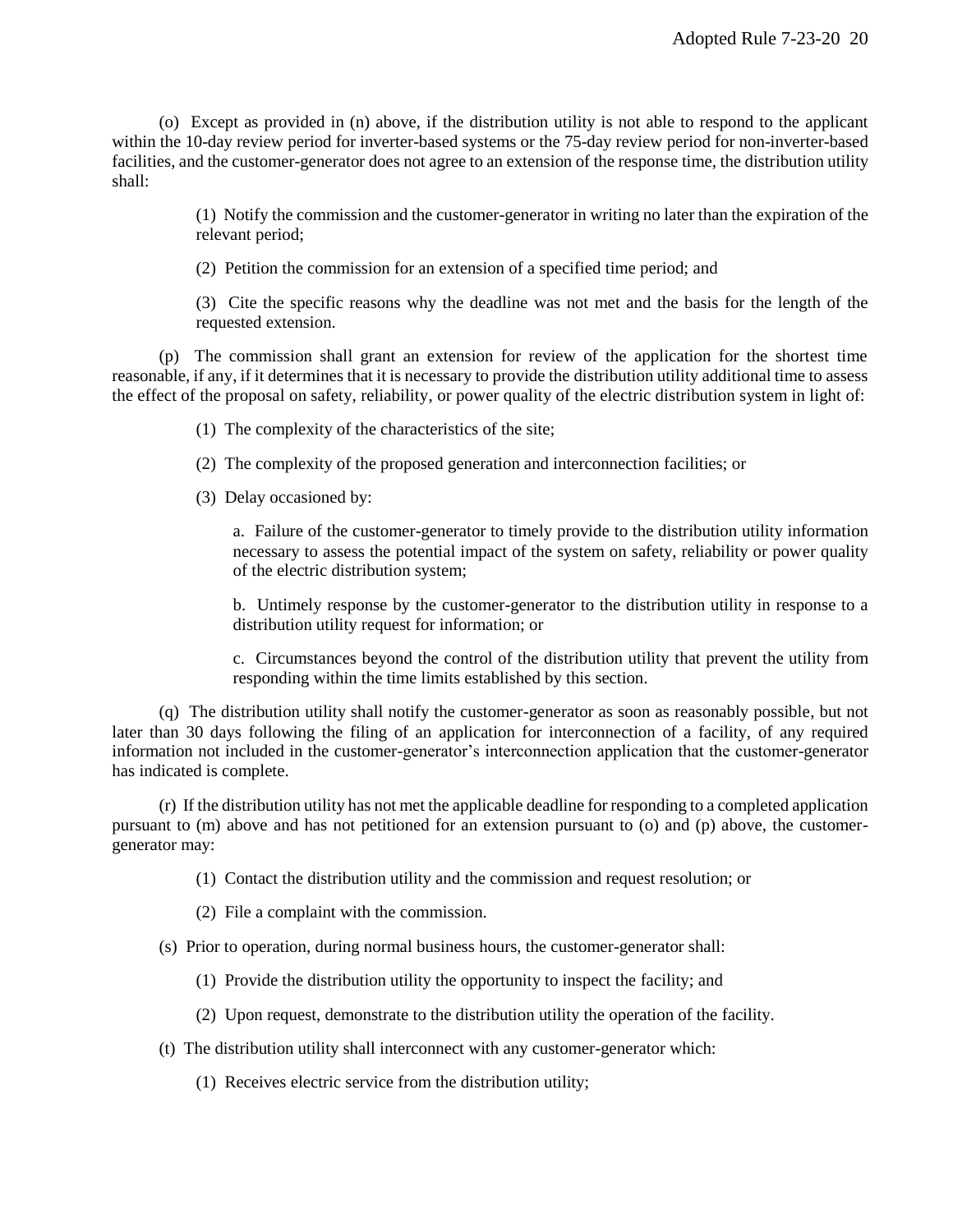(2) Has completed the application process required by this section; and

(3) Has installed a net energy metering facility that complies with the interconnection and technical specification requirements of Puc 900.

(u) Facilities that meet the interconnection requirements of Puc 900 shall not be required by the distribution utility to meet additional requirements, perform or pay for additional tests, or pay additional interconnection-related charges, except as otherwise provided.

(v) Nothing in (u) above shall prohibit a party from requesting that the commission grant a rule waiver, pursuant to Puc 201.05, with respect to any net-metered facility, to require additional interconnection requirements, performance of or payment for additional tests, or payment of additional interconnection-related charges.

(w) A customer-generator, distribution company, or electricity supplier may install additional controls or meters or conduct additional tests, in addition to those required by Puc 900, but if entry to the customergenerator's premises is necessary, it shall first obtain consent to access the premises pursuant to Puc 908.03.

(x) The expenses associated with any additional tests, meters, or equipment described in (w) above, shall be borne by the party requiring the additional tests, meters, or equipment.

(y) For facilities larger than 25 kilowatts, the distribution utility shall require a site-specific interconnection review that may require additional protective equipment and may exceed the 75-day time frame by up to an additional 60 days.

#### Puc 904.06 Upgrades or Changes in the Net Metering Facility.

(a) The customer-generator shall provide to the distribution utility a written update regarding any of the information required to be provided in the interconnection application as any such changes occur.

(b) The customer-generator shall re-certify to the distribution utility the applicable certifications required by Puc 904.05(c) and (d), if any of the following occurs:

- (1) The generation capacity of the facility is increased or its source is changed;
- (2) Any key component of the facility, such as the inverter, is replaced or upgraded; or
- (3) The relays for a non-inverter facility are replaced, rewired, or upgraded.

Puc 904.07 Insurance. The customer-generator shall not be required by the distribution utility or any electricity supplier to purchase or maintain property insurance or comprehensive personal liability insurance to protect against potential liability resulting from the installation, operation, or ownership of the generation and interconnection facility.

#### PART Puc 905 TECHNICAL REQUIREMENTS FOR INTERCONNECTION OF FACILITIES

Puc 905.01 Requirements for Disconnect Switches.

(a) No facility which connects to the electric distribution system by means of a single-phase or 3-phase inverter that complies with Puc 906.01 shall be required to install and maintain a manual disconnect switch for utility use, unless:

- (1) The customer-generator's revenue meter is not routinely accessible to the utility;
- (2) The facility uses multiple inverters connected in series; or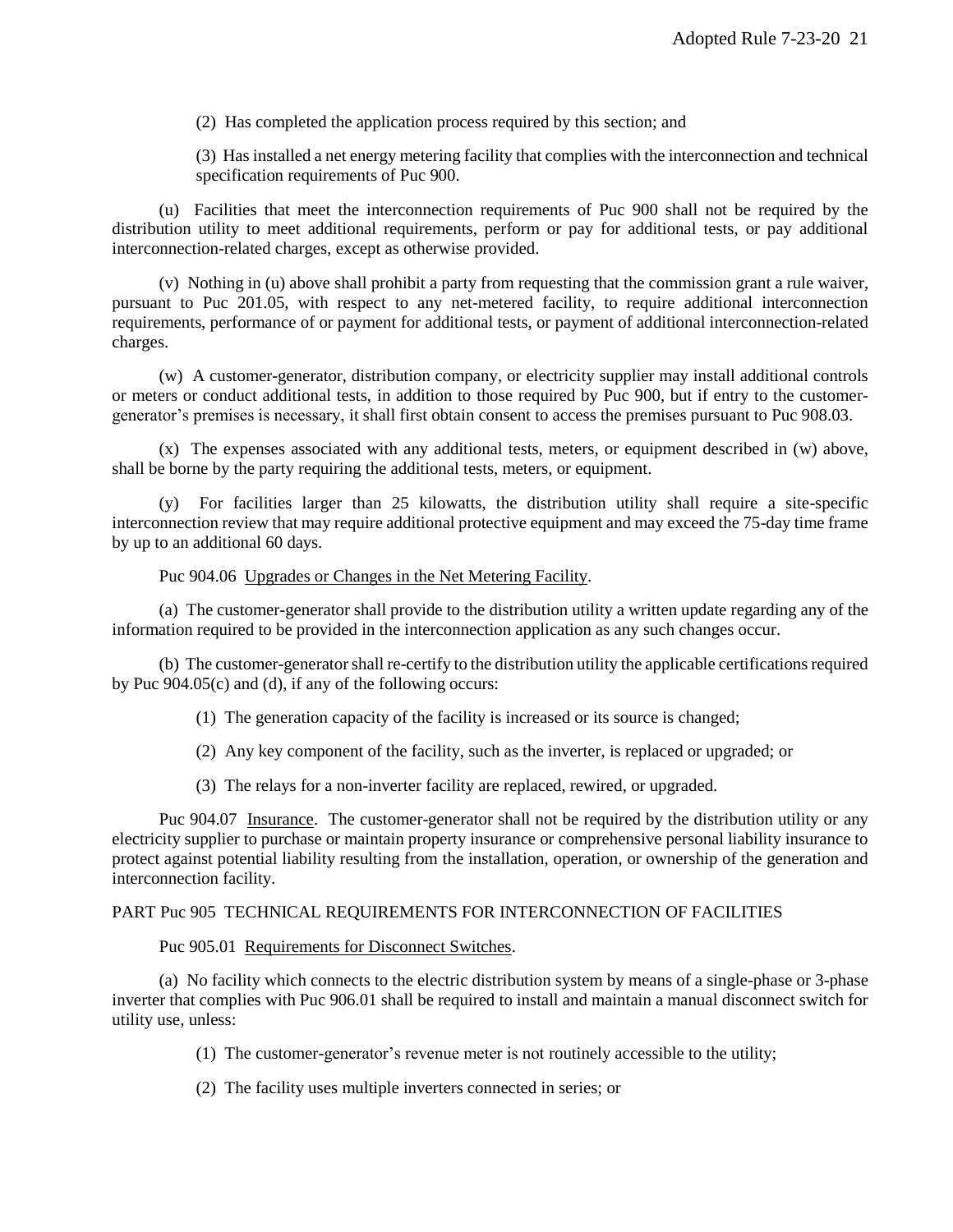(3) The utility connection is through a transformer rated meter.

(b) For purposes of this section, a "transformer rated meter" means a meter panel or switchboard employing the use of potential and current transformers.

(c) If the distribution utility finds it necessary for scheduled maintenance of which the customergenerator has received reasonable notice, or in an emergency situation, to disconnect from the electric distribution system a customer-generator that does not maintain a manual disconnect switch for utility use, the utility may do so by:

- (1) Pulling the customer-generator's meter;
- (2) Disconnecting the customer-generator's service at the site transformer; or
- (3) Executing any other reasonable method of disconnection.

(d) If the customer-generator has been notified of a scheduled maintenance or other event requiring disruption of service, as an alternative to having service disconnected, and upon agreement of the distribution utility, the customer-generator or its representative may be present at the scheduled time of disruption of service and demonstrate to the utility representative that generation has been isolated from the utility distribution system and remains isolated for the duration of the required period.

(e) If the customer-generator schedules a meeting with the distribution utility for disconnection of the facility, as described in (d) above, and the customer-generator does not meet at the scheduled time, the distribution utility may disconnect the service as provided in (c) above.

(f) If the customer-generator does not install a manual disconnect device accessible to the utility, the customer-generator:

> (1) Shall assume all risks and consequences associated with the loss of power to the customergenerator's premises during any period when the distribution utility is required to disconnect the customer-generator's electric service; and

> (2) Acknowledges that the service disconnection shall interrupt all electric service to the customergenerator's facility site.

(g) Any customer-generator may agree to install a manual disconnect device accessible to the distribution utility.

(h) If the customer-generator elects not to install a disconnect switch for use by the distribution utility, the customer-generator shall install a warning label, to be provided by the distribution utility, on or near the service meter location.

Puc 905.02 Disconnect Switch.

(a) For purposes of this section, a "gang-operated" switch means a switch in which the separate switches for each phase are operated as a group from a single control.

(b) A facility that elects to install a manual disconnect switch for utility use shall meet the following requirements:

> (1) The disconnect switch shall be an external, manual, visible, gang-operated, load break disconnecting switch;

(2) The customer-generator shall purchase, install, own, and maintain the disconnect switch;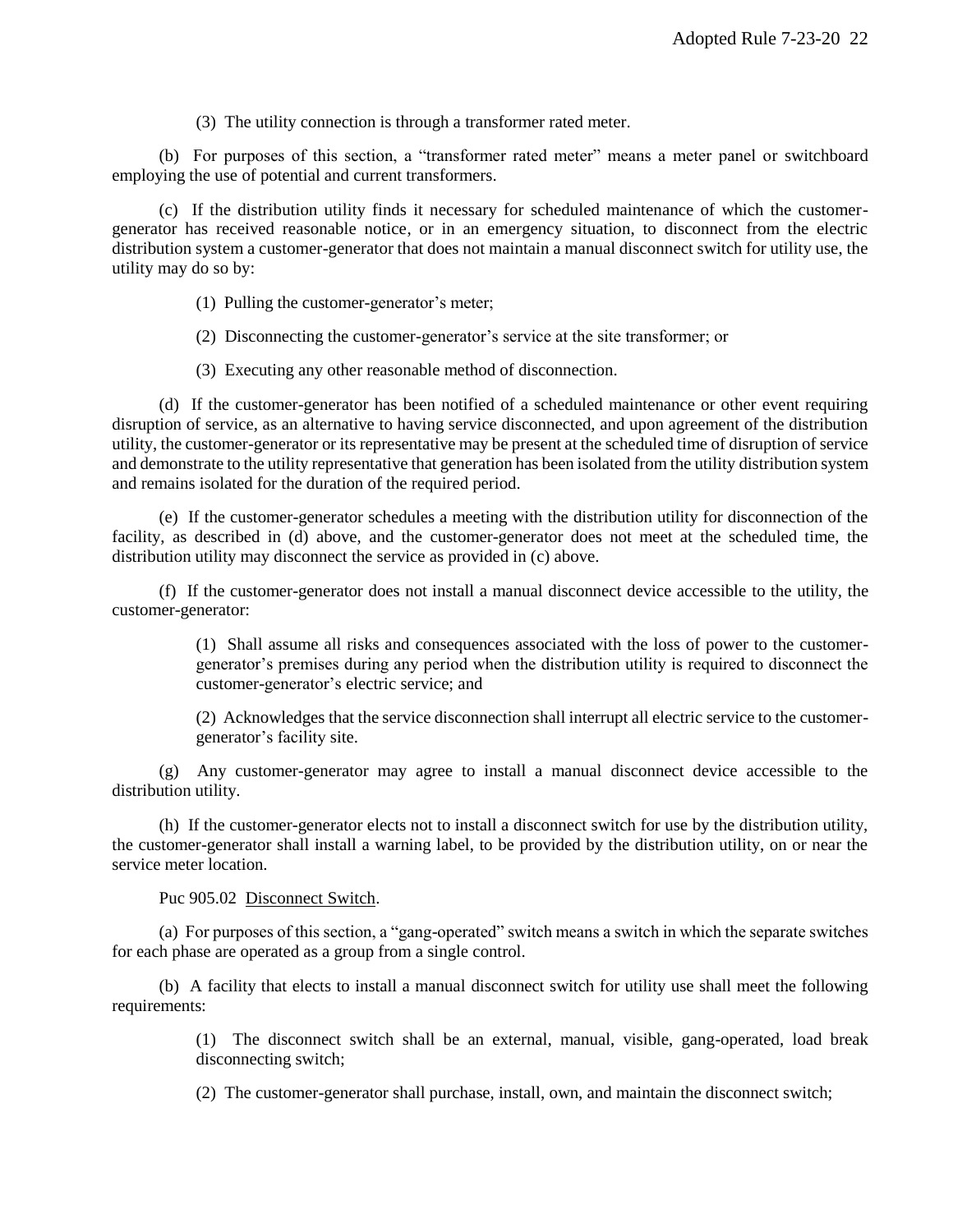(3) The disconnect switch shall be located between the power-producing equipment and the interconnection point with the distribution utility system;

(4) The disconnect switch shall meet applicable standards established by Underwriters Laboratories, American National Standards Institute, the National Electrical Code, and the Institute of Electrical and Electronic Engineers;

(5) The disconnect switch shall be clearly marked, "Generator Disconnect Switch", with permanent letters 3/8 inch or larger;

(6) The disconnect switch shall be located on the facility site at a location that is mutually agreeable to the customer-generator and the distribution utility;

(7) The disconnect switch shall be readily accessible for operation and locking by distribution utility personnel; and

(8) The disconnect switch shall be lockable in the open position with a standard padlock with a 3/8 inch shank.

Puc 905.03 Configuration of the Transformer Serving the Customer-Generator's Facility Site.

(a) The existing site transformer serving the customer-generator load may be used if its use will not significantly degrade the power quality or voltage regulation on the secondary distribution system and if such usage will not create problems for distribution utility system relaying.

(b) For single-phase distributed generation facilities connected to 4-wire multi-grounded neutral systems, the high side of the step-up transformer shall be connected phase-to-neutral.

(c) A phase-to-phase high side connection shall be allowed if it does not degrade power quality or voltage regulation on the distribution system.

(d) For single-phase distributed generation facilities connected to 3-wire or 4-wire impedance grounded systems, the step-up transformer high-side winding shall be connected phase-to-phase.

(e) For 3-phase distributed generation facilities connected to 4-wire multi-grounded distribution systems, the step-up transformer may be an existing grounded-wye to grounded-wye transformer. The term "wye," as used in this paragraph, means the configuration in which one end of each transformer winding is connected to a common point and the other to its appropriate line terminal, resembling the letter "Y."

(f) In cases as described in (e) above, the generator shall be impedance grounded as necessary to achieve effective grounding but limit the desensitization of the distribution utility system ground fault relaying.

(g) The net-metered facility site shall be impedance grounded, as described in (f) above, if necessary, in a manner adequate to assure that the facility does not:

(1) Significantly degrade the power quality or voltage regulation on the distribution system;

(2) Create significant safety problems; or

(3) Create problems for distribution utility system relaying.

(h) To guard against over-voltages on the unfaulted phases of a 3-phase utility primary, if the transformer serving the customer-generator site is ungrounded, over-voltage protection shall be used to:

> (1) Detect a situation in which the utility has tripped due to a phase-to-ground fault, and the connected ungrounded generator might not yet have tripped; and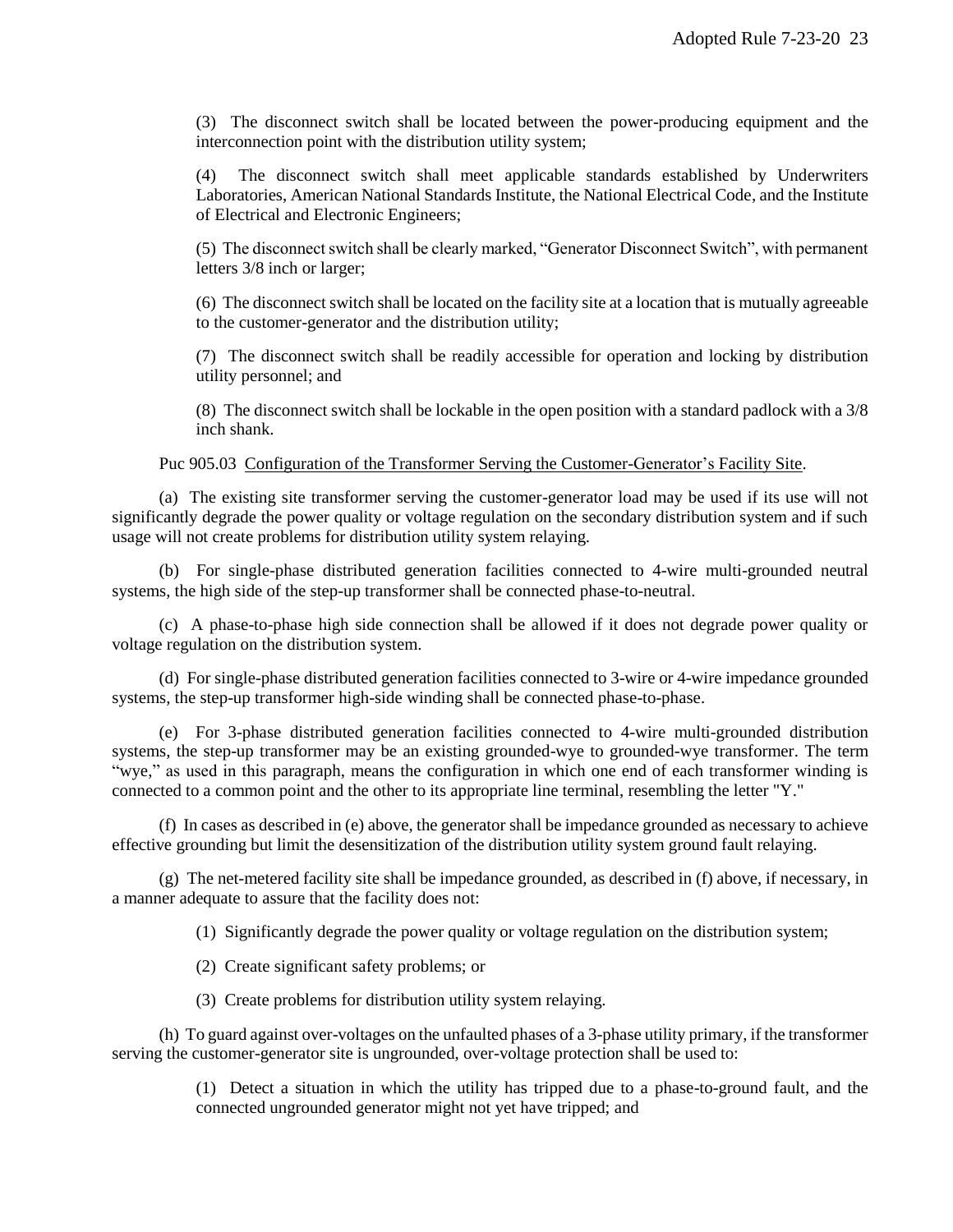(2) Trip the generator at high speed.

(i) The cost of any improvements necessary to the site transformer serving the net-metered facility shall be borne according to the distribution utility's approved tariff on file with the commission.

Puc 905.04 Initial Testing.

(a) After installation of the net-metered facility, and before final approval and interconnection to the electric distribution system, the customer-generator shall, in addition to the certification(s) required in connection with the interconnection application, conduct a load-break test on the facility, as described in (b) below, to confirm that the anti-islanding controls are functioning.

(b) When conducting a load-break test, the customer-generator shall demonstrate that, after the main disconnect switch or circuit breaker of the residence or building is opened, the net-metered facility shuts down within 2 seconds.

(c) If the generation unit fails to shut down within 2 seconds after conducting the test, as provided in (b) above, the customer-generator shall inform the distribution utility.

(d) The customer-generator shall provide an initial test on a non-inverter interfaced facility, by demonstrating that:

(1) The relays function as designed;

(2) The relays have been calibrated to settings as provided by the distribution utility pursuant to Puc 907.01(f);

(3) All key components of the facility function as designed; and

(4) The anti-islanding function of the facility works properly.

(e) The testing of the relays of a non-inverter interfaced facility shall be conducted by an individual who:

(1) Uses test equipment:

a. Necessary to adequately test the key components of the facility;

b. That is calibrated within tolerances sufficient to assure accurate testing; and

c. That is calibrated with a frequency consistent with industry standards;

(2) Has received the education and training necessary to conduct the sophisticated testing of relays and other components of a non-inverter based facility; and

(3) Maintains any professional accreditation or certification required to conduct such testing.

(f) The individual conducting the testing of a non-inverter-based facility required by this section shall, upon request, provide to the distribution utility information regarding his or her background and credentials, and equipment, maintenance, and calibration of the equipment sufficient to allow the utility to assess the individual's competence to undertake the required testing.

(g) Upon request, the customer-generator shall allow the distribution utility to have a representative present for the initial or periodic testing required by this part.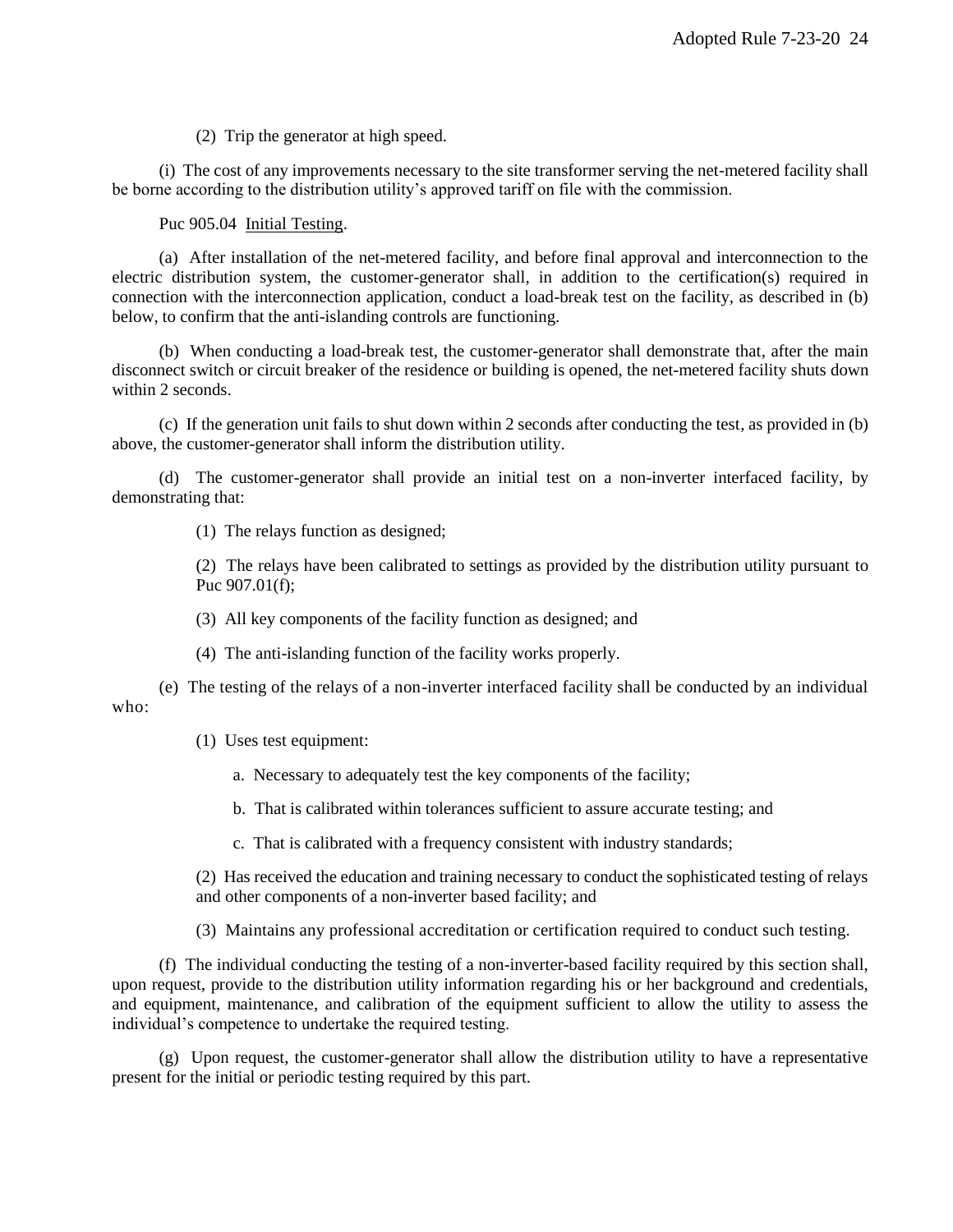Puc 905.05 Periodic Testing.

(a) With respect to a net-metered facility which interfaces with the electric distribution system by an inverter, the customer-generator shall, if requested to do so by the distribution utility, conduct a load-break test, as described in Puc 905.04(b), once per year after installation.

(b) With respect to a net-metered facility that does not interface with the electric distribution system by an inverter, the customer-generator shall:

(1) Conduct a load-break test, as described in Puc 905.04, once per year after installation; and

(2) Verify the proper calibration and protective function of the components and systems of the facility, which shall include the testing prescribed by each facility component manufacturer:

a. Once every 4 years or according to the schedule recommended by the manufacturer, whichever is more frequent, for facilities rated greater than 25 kilowatts; or

b. Once every 4 years for facilities rated 25 kilowatts or less.

(c) The testing of the calibration and protective function of the components and systems of a non-inverter interfaced system shall be conducted by an individual qualified as provided in Puc 905.04(e) and (f).

(d) The customer-generator shall:

(1) Create a written record of the dates and procedures for tests conducted pursuant to this section; and

(2) Maintain the written record of verification testing for inspection by the distribution utility for a period of 4 years from the date of each respective test.

Puc 905.06 Studies and Analysis.

(a) A distribution utility may conduct detailed load flow, voltage regulation, or short circuit coordination studies of the primary feeder if it determines that the addition of a net-metered facility will push the aggregate capacity of distributed generation on the feeder to the threshold level described in (b) and (c) below.

(b) The distribution utility may determine that the threshold of concern for aggregate distributed generation has been reached if:

> (1) The lower of 7.5 percent of the peak feeder demand as measured at the substation or 20 percent of the peak feeder demand downstream of the point of interconnection is reached;

> (2) More than one net-metered facility is proposed to be installed on the same secondary shared by many customers; or

> (3) Any other reasonable means, consistent with (1) or (2) above, of determining that a study is necessary.

(c) The distribution utility shall determine that the threshold of concern for aggregate distributed generation has been reached, if it determines that the addition of the proposed net-metered facility poses a reasonable threat to the continued safety, reliability, or power quality to any significant portion of the electric distribution system.

Puc 905.07 Payment for Upgrades or Improvements to the Electric Distribution System. If an upgrade or an improvement to the electric distribution system up to the customer-generator's meter is necessary for the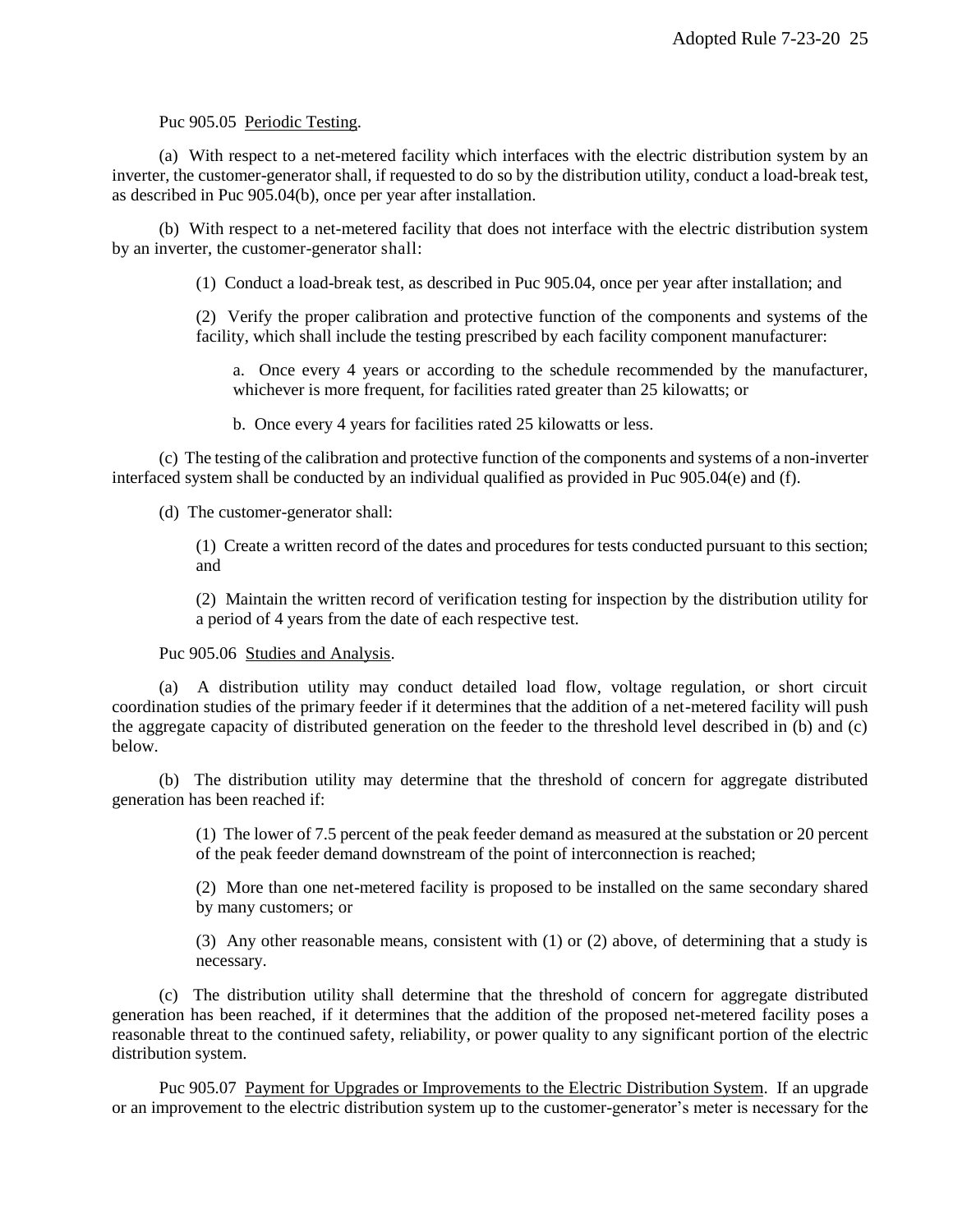distribution utility to interconnect to the customer-generator's net-metered facility, the expense shall be borne according to the utility's approved tariff on file with the commission.

# PART Puc 906 COMPLIANCE PROCESS FOR INVERTER-BASED FACILITIES

#### Puc 906.01 Inverter Requirements.

(a) A net-metered facility that interconnects to the electric distribution system by means of a singlephase or 3-phase inverter shall be deemed to be compliant with the technical specifications for the facility itself, as established by Puc 900, if the facility complies with the minimum requirements set forth in the following national standards:

> (1) The "IEEE Standard 1547 (2018) for Interconnecting Distributed Power Resources with Electric Power Systems" issued by the Institute of Electrical and Electronic Engineers, Inc., 445 Hoes Lane, Piscataway, New Jersey, available as specified in Appendix B; or

> (2) The "UL 1741 SA, Standard for Inverters, Converters, Controllers with Interconnection System Equipment for Use with Distributed Energy Resources," 2010, issued by Underwriters Laboratories, Inc., 333 Pfingsten Road, Northbrook, Illinois 60062, available as specified in Appendix B.

(b) Each net-metered facility shall be installed in accordance with the State Building Code, including the National Electrical Code, pursuant to RSA 155-A:1, IV, as may be modified from time to time by the state building code review board pursuant to RSA 155-A:10, V.

PART Puc 907 COMPLIANCE PROCESS FOR NET-METERED FACILITIES NOT USING AN INVERTER

Puc 907.01 Interconnection Requirements.

(a) Except as provided in (b) below, any net-metered facility that interfaces with the electric distribution system by means other than an inverter shall:

(1) Meet the following safety and service quality requirements:

a. The facility shall not compromise the safety of the distribution utility personnel, the customer-generator, or other customers on the electric distribution system;

b. The facility shall have:

1. Adequate non-islanding protection;

2. Utility-grade protective devices to separate the facility from the electric distribution system, including:

- (i) Time over-frequency protection;
- (ii) Time under-frequency protection;
- (iii) Time over-voltage protection; and
- (iv) Time under-voltage protection;

3. Protection devices at the primary voltage level for ground fault and ground current contribution;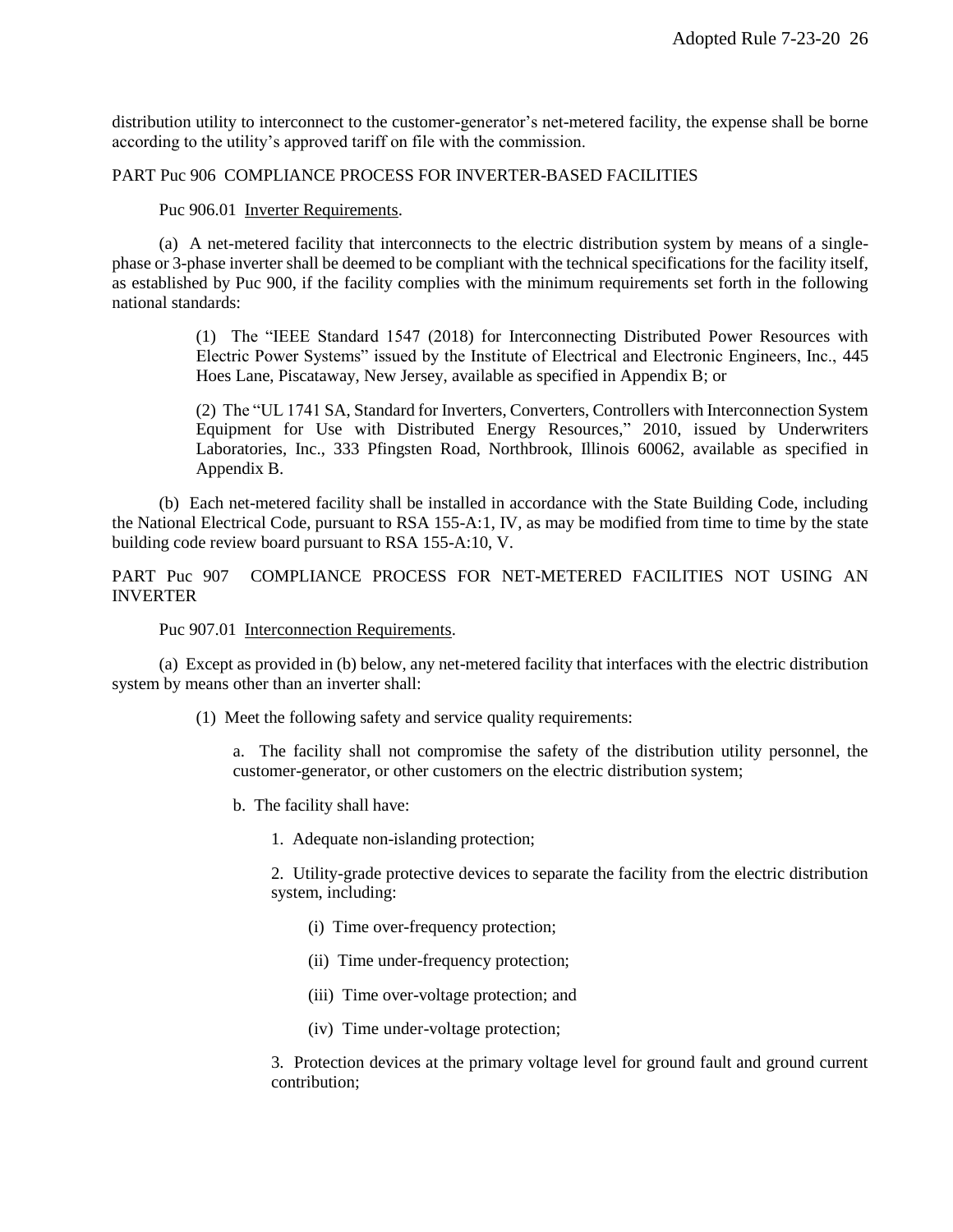- 4. Adequate short circuit interrupting devices; and
- 5. Reliable power sources for shunt-tripped short circuit interrupting devices;

c. The generation facility shall not reduce the quality of service on the electric distribution system, including voltage fluctuations, excessive voltage, and current harmonic content; and

d. Facilities greater than 35 kilowatts shall certify that they comply with the standard for harmonics set forth in "IEEE Standard 1547 (2018) for Interconnecting Distributed Power Resources with Electric Power Systems" issued by the Institute of Electrical and Electronic Engineers, Inc., 445 Hoes Lane, Piscataway, New Jersey, available as specified in Appendix B;

(2) Interface with the electric distribution system in compliance with the following requirements:

a. The system shall synchronize with the primary voltage level on the distribution system;

b. The transformer winding connection to be used at the primary voltage interconnecting point shall be adequate to coordinate with the distribution system;

c. The generation facility shall synchronize with the electric distribution system; and

d. The generation facility shall correct the power factor, if necessary;

(3) Not impair the quality of service standards maintained by the electric distribution system;

(4) Provide other protections and devices necessary, consistent with the requirements of this section, to assure safety, quality of service, reliability, and power quality of the electric distribution system; and

(5) Use utility grade relays as required.

(b) A non-inverter-based system shall be installed in accordance with the National Electrical Code, 2017, issued by the National Fire Protection Association, Quincy, Massachusetts, available as specified in Appendix B.

(c) An applicant proposing to interconnect a net-metered facility to the electric distribution system shall provide to the distribution utility the following:

(1) The interconnection application form required by Puc 904.02;

(2) Alternating current (AC) and direct current (DC) elementary and schematic diagrams describing the planned protection package; and

(3) A one-line diagram of the net-metered facility showing how the system protection shall be wired.

(d) The customer-generator shall provide for testing of the relays of the net-metered facility once the settings have been applied to confirm that the settings perform the intended function.

(e) With respect to the testing of relays described in (d) above:

(1) The testing shall be conducted by an individual qualified to conduct testing as provided in Puc 905.04(e) and (f); and

(2) The customer-generator shall provide to the distribution utility the opportunity to: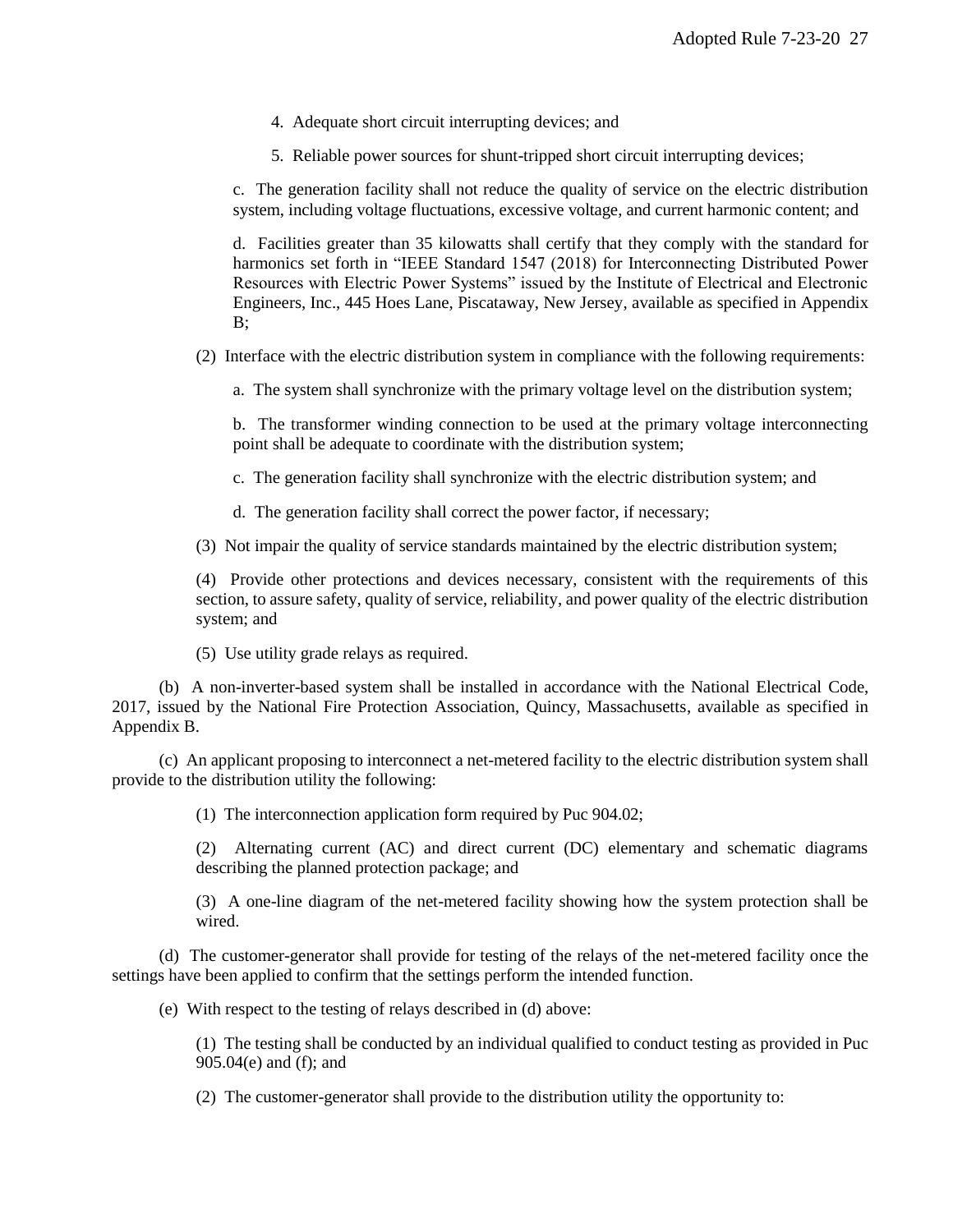a. Be present at and observe the testing; or

b. Conduct the testing of the relays by a qualified utility representative.

(f) If the customer-generator and the distribution utility cannot agree to the interconnection requirements, they shall file with the commission a detailed statement of their disagreement for review and determination by the commission.

(g) In determining interconnection requirements for a non-inverter-based facility, the commission shall consider safety, reliability, and power quality, in the context of the legislative intent of RSA 362-A:9.

# PART Puc 908 PROCEDURAL REQUIREMENTS FOR INTERCONNECTED FACILITIES

#### Puc 908.01 Emergencies and Maintenance.

(a) The customer-generator shall, during the period it operates as a customer-generator, provide to the distribution utility a current telephone number(s) at which the customer-generator shall be contacted.

(b) The distribution utility shall make arrangements for routine utility repairs or inspections that might involve the net-metered facility during normal business hours.

(c) The customer-generator shall not export electricity to the electric distribution system during any outages of the distribution system that serves the customer-generator.

(d) The customer-generator's net-metered facility may be operated during outages referred to in (c) above only with an open tie to the distribution utility.

(e) The customer-generator's net-metered facility shall not:

(1) Create an islanding situation on the electric distribution system; or

(2) Energize a de-energized utility circuit for any reason.

Puc 908.02 Procedures for Disconnection.

(a) When an emergency condition, as described in (b) below, exists and when it is necessary under the circumstances to do so, the distribution utility may disconnect the customer-generator's net-metered facility and electric service.

(b) An emergency condition shall have occurred when the interconnection represents a condition which:

(1) Is likely to result in imminent significant disruption of service to the distribution utility's customers;

- (2) Is imminently likely to endanger life or property;
- (3) Constitutes emergency or pre-emergency conditions on the utility system;
- (4) Constitutes a hazardous condition; or
- (5) Reveals that a protective device tampering has occurred on the customer-generator's facility.

(c) The distribution utility may open the disconnect switch or disconnect the customer-generator's service, as applicable, after notice to the customer-generator has been delivered and a reasonable time to correct the condition, consistent with the conditions, has elapsed, if: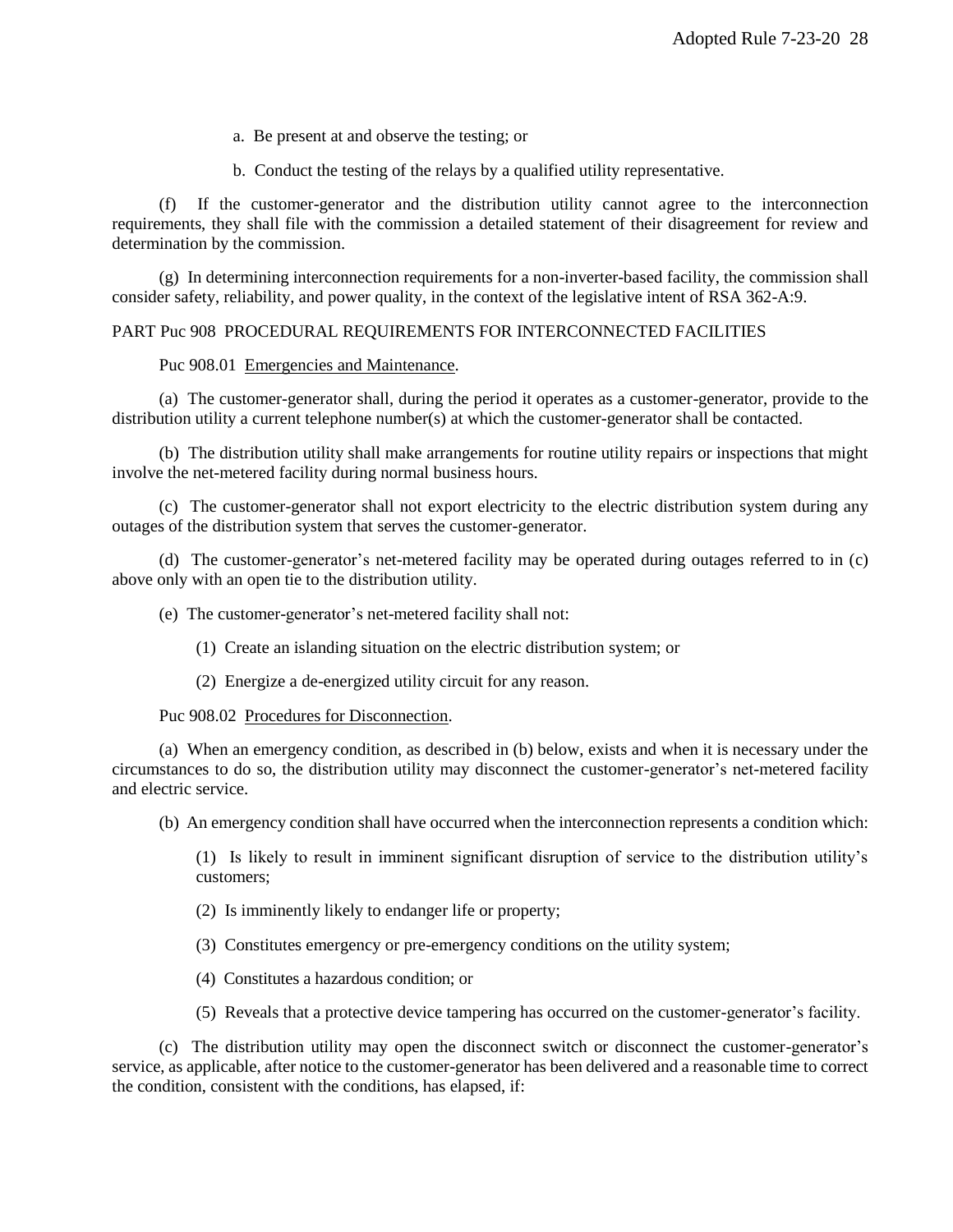(1) The customer-generator has failed to make available records of required verification tests, and, in the case of a non-inverter-interfaced facility, maintenance of its protective devices;

(2) The customer-generator's net-metered facility impedes:

a. The normal use of distribution utility equipment or equipment belonging to other distribution utility customers in a negative manner; or

b. The normal quality of service of other customers in a negative manner; or

(3) The customer-generator's net-metered facility has been modified so that it is not in compliance with Puc 900.

(d) When the customer-generator has corrected the problem and restored the net-metered facility to compliance with Puc 900 and notifies the distribution utility of such compliance, the utility shall:

(1) Within 2 business days provide:

a. Written verification to the customer-generator of such compliance; or

b. Written notice to the customer-generator of the specifics of any continued noncompliance; and

(2) When the system is in compliance, reconnect, or allow re-connection, as soon as possible under the circumstances.

(e) The customer-generator may reconnect the net-metered facility to the electric distribution system in coordination with the distribution utility, upon receipt of verification as provided in (d) above, if the customergenerator, upon the utility's request or otherwise, disconnected itself from the distribution system.

(f) If the distribution utility disconnects the customer-generator's net-metered facility as a result of one of the emergency conditions described in (b) above, it shall notify the customer-generator of the disconnection:

(1) Within 24 hours of the disconnection; or

(2) As soon as possible in circumstances where a widespread emergency or other significant extenuating circumstances preclude utility personnel contacting the customer-generator within the 24-hour period.

(g) If the emergency referred to in (a) above was not caused by the net-metered facility, then the distribution utility shall reconnect the facility upon cessation of the emergency.

(h) Notwithstanding any special notification and reconnection requirements for customer-generators established by this part, the distribution utility shall not be required to provide for special notification or reconnection for a customer-generator that differs from its usual and regular policies and protocols in a disconnection situation, if:

(1) The disconnection is not for reasons associated with the net-metered facility; and

(2) The distribution utility does not open the customer-generator's disconnect switch or pull the customer-generator's meter.

(i) If the emergency referred to in (a) above was caused by the net-metered facility, then the distribution utility shall communicate the nature of the problem to the customer-generator within 5 days, and attempt to resolve the issue with the customer-generator.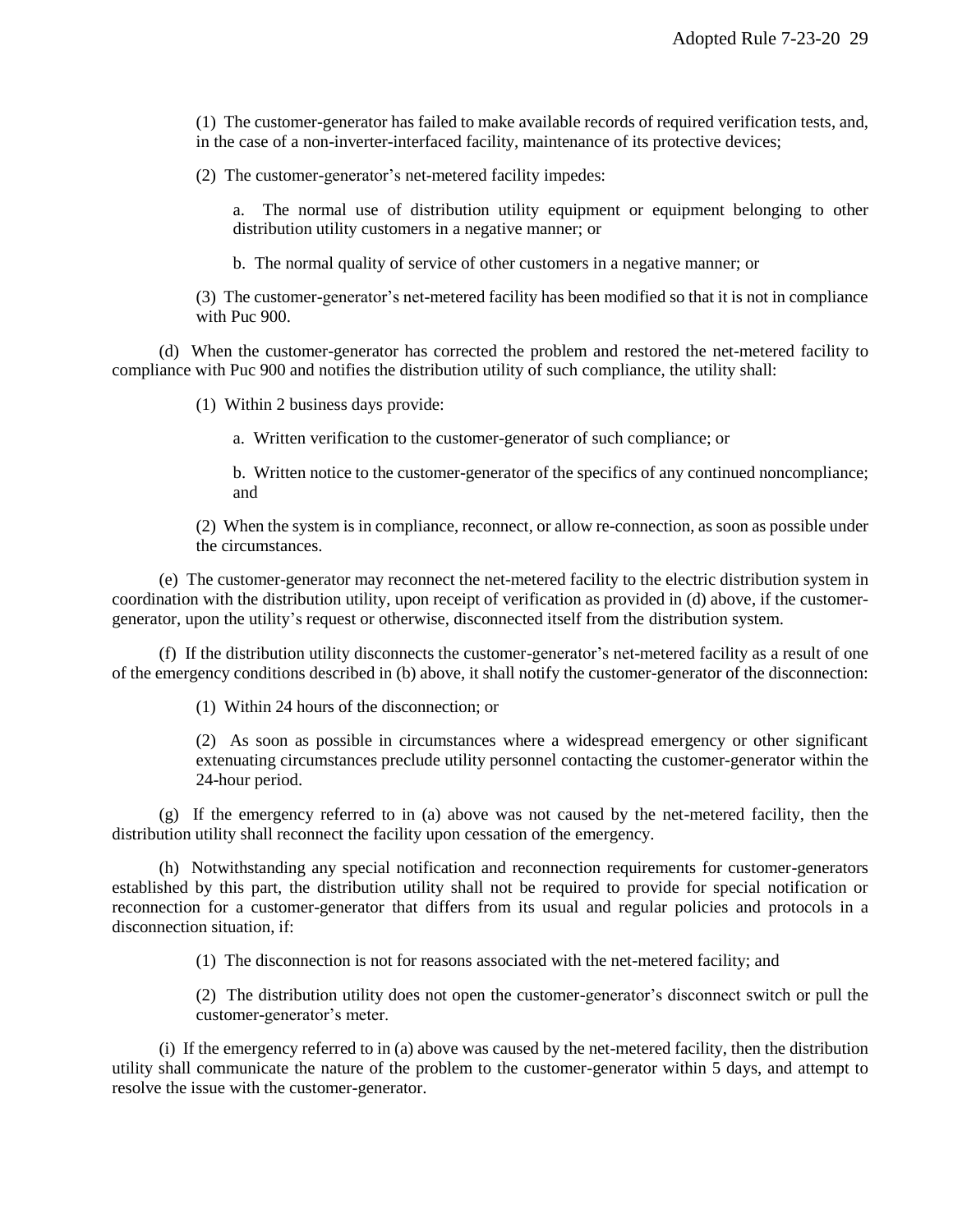(j) Within 30 days of the disconnection referred to in (h) above, the distribution utility shall file a disconnection petition with the commission if the distribution utility and the customer-generator have not reached a mutually agreed-upon resolution.

(k) Non-emergency disconnections of the net-metered facility by a distribution utility shall follow the same process as emergency disconnections of such systems, except that the utility shall:

> (1) Provide the customer-generator no less than 5 business days' prior notice of the disconnection; and

(2) Describe in detail in the notice to the customer-generator the reasons for the disconnection.

(l) If the net-metered facility is not the reason for the disconnection, the distribution utility shall reconnect the system as soon as the activity, such as line maintenance, necessitating the disconnection, ceases.

(m) When a utility disconnects a customer-generator's net-metered facility, the customer-generator may file a complaint with the commission at any time after disconnection.

(n) If a disconnection complaint is filed with the commission, the commission shall hold a hearing on the matter within 30 days and rule on whether the net-metered facility has violated a condition necessary for it to operate.

(o) In any hearing referred to in (n) above, the disconnecting utility shall have the burden of proof.

(p) A customer-generator shall not re-close a disconnect device which has been opened and tagged by its distribution utility, or attempt to re-install a pulled meter without the prior permission of the distribution utility, or in the event of a dispute, the commission.

(q) A customer-generator shall be allowed to disconnect the net-metered facility from the distribution utility without prior notice in order to self-generate, but shall notify the distribution utility as soon as practical following disconnection.

Puc 908.03 Distribution Utility Access to Net-Metered Facility.

(a) The distribution utility may inspect the net-metered facility at its own expense at a time mutually agreeable to the customer-generator upon reasonable notice to the customer-generator.

(b) Except in emergency circumstances, the distribution utility shall provide not less than 5 business days' prior notice to the customer-generator to enter the facility site in order to inspect the net-metered facility, install additional controls or meters, or conduct additional tests.

(c) A customer-generator shall not deny access to the distribution utility to inspect the net metered system, install additional controls or meters or conduct additional tests.

Puc 908.04 Complaints and Investigations.

(a) The procedures set forth in Puc 204 shall be applicable to filing and resolution of any complaint and investigation arising out of Puc 900.

(b) A customer-generator, distribution utility, or any other interested person may file with the commission a complaint or request for resolution of a dispute relating to Puc 900.

Puc 908.05 Notifying Public of Net Energy Metering.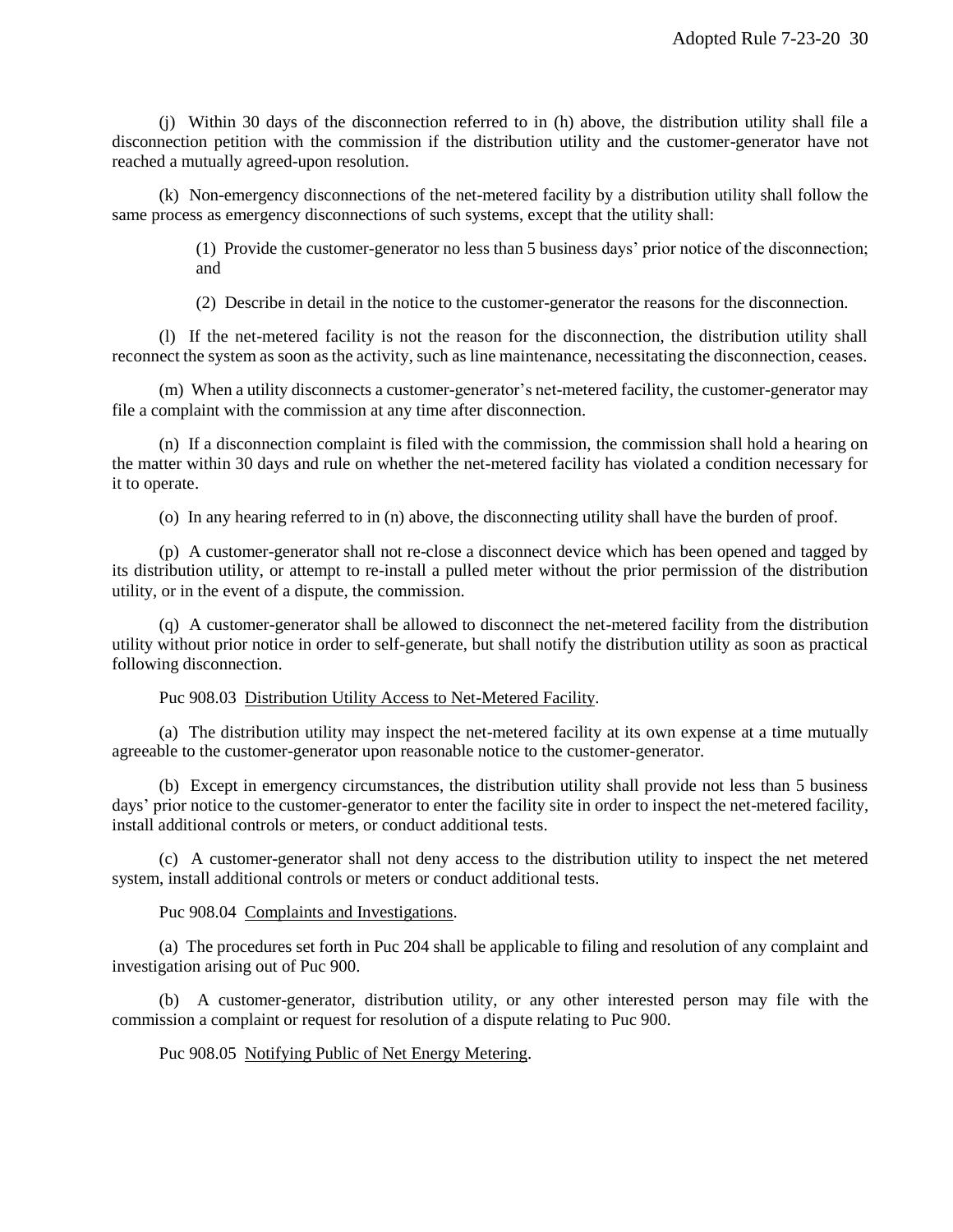(a) When a customer initiates an inquiry and requests information regarding net energy metering, the distribution utility shall provide to the customer a copy of Puc 900 and the name and telephone number of a contact person(s) at the utility and a description of net energy metering.

(b) The distribution utility shall provide to each customer in a billing insert or a billing message in the customer bill a brief description of the availability of net energy metering, which billing insert or message shall be of one paragraph or more in length.

(c) The distribution utility shall provide the information described in (b) above on an annual basis.

Puc 908.06 Violations of Authorization to Interconnect.

(a) After notice and an opportunity for a hearing, the commission shall revoke, suspend, or condition the authorization for a customer-generator to interconnect a net-metered facility, or take such other action consistent with the above that it deems warranted if it finds good cause therefor.

(b) "Good cause," as such phrase is used in (a) above, shall exist if the commission finds one or more of the following:

> (1) The customer-generator was granted authority to operate based on false or misleading information supplied by the applicant which:

a. Is material; and

b. The applicant knew or should have known was false or misleading;

(2) The facility was not installed or is not being operated in accordance with the National Electrical Code and applicable utility interconnection requirements;

(3) The customer-generator has failed to comply with the conditions of approval to operate or representations made in the filing for approval to operate; or

(4) Other conditions, consistent with (1) through (3) above, exist which the commission finds necessitate revocation or suspension, or placing conditions on, the authorization to interconnect.

(c) In determining the actions to be taken based on its finding in (a) above, the commission shall consider the following:

> (1) The severity of the consequences resulting from the violation, such that the more severe the consequences, the more severe the action to be taken;

> (2) Mitigating circumstances, such as how quickly the customer-generator took action to rectify the situation, how much control the customer-generator had over the situation, and other circumstances that would tend to lessen the fault of the customer-generator; and

(3) Any prior violations of Puc 900.

Puc 908.07 Utilities Shall Report Number and Size of Net-Metered Facilities.

(a) Each distribution utility shall:

(1) Track the number and size of net-metered facilities interconnected to their distribution systems;

(2) Report to the commission annually by April 1 of each year for the prior year, the following information regarding net-metered facilities: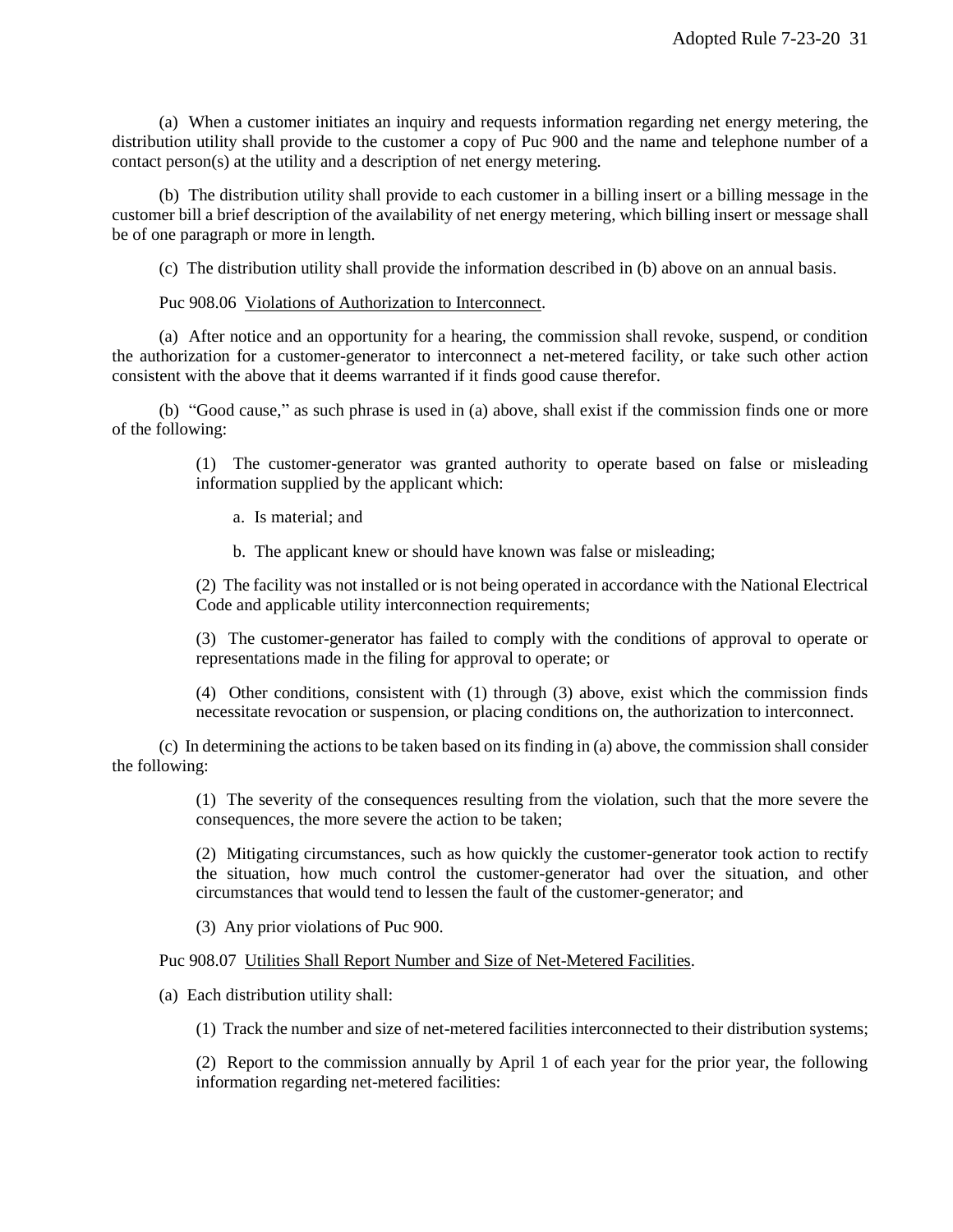- a. The number of facilities operating;
- b. The generation output rating of the facilities in kilowatts; and
- c. Information regarding any net-metered combined heat and power facilities.

Puc 908.08 Existing Facilities Grandfathered.

(a) Net-metered facilities that have been interconnected with the distribution utility, with the knowledge of the distribution utility, as of June 13, 1982 shall:

- 1. Be deemed to be registered; and
- 2. Not be required, due to the adoption of Puc 900, to:
	- a. Re-apply for interconnection pursuant to Puc 904; or

b. Upgrade to meet the applicable requirements for interconnection of Puc 905, the requirements for inverter units of Puc 906, or the requirements for non-inverters of Puc 907.

(b) The grandfathered facilities referred to in (a) above shall comply with the procedural requirements for interconnected facilities contained in Puc 908.

(c) A customer-generator may repair a net-metered facility that is grandfathered under (a) above, such as by repairing relays in a non-inverter system, but if the customer-generator changes the inverter or adds to the generation capacity or otherwise upgrades or alters the facility as provided in Puc 904.05, the customergenerator shall update the qualifications of the facility as provided in Puc 904.05.

(d) The distribution utility or electricity supplier may request, and the customer-generator shall provide, with respect to any facility grandfathered under this section, the information required in connection with the interconnection application form set forth in Puc 904.02, and the customer-generator shall, without request, update any such information as it may change.

(e) A net-metered facility that has been interconnected with its distribution utility prior to the initial adoption of Puc 900, without the knowledge of the distribution utility, shall not be grandfathered for purposes of this section.

Puc 908.09 Relationship to Other Commission Rules. Unless otherwise specified, Puc 900 shall not supersede any other rule of the commission, but instead shall supplement such rules.

Puc 908.10 Transferability.

(a) A customer-generator's certificate to operate a net-metered facility shall transfer to the new owner when the property with the net-metered facility is sold or otherwise conveyed, if the new owner provides to the distribution utility in writing:

> (1) Any information that is new or different from that provided in connection with the interconnection application as described in Puc 904.02; and

> (2) An agreement to operate and maintain the net-metered facility according to Puc 900, RSA 362- A, and other applicable requirements.

(b) The distribution utility shall not deny a new owner acquiring a currently-registered net-metered facility, which otherwise complies with the requirements of Puc 900, the right to register, provided that the new owner complies with (a) above.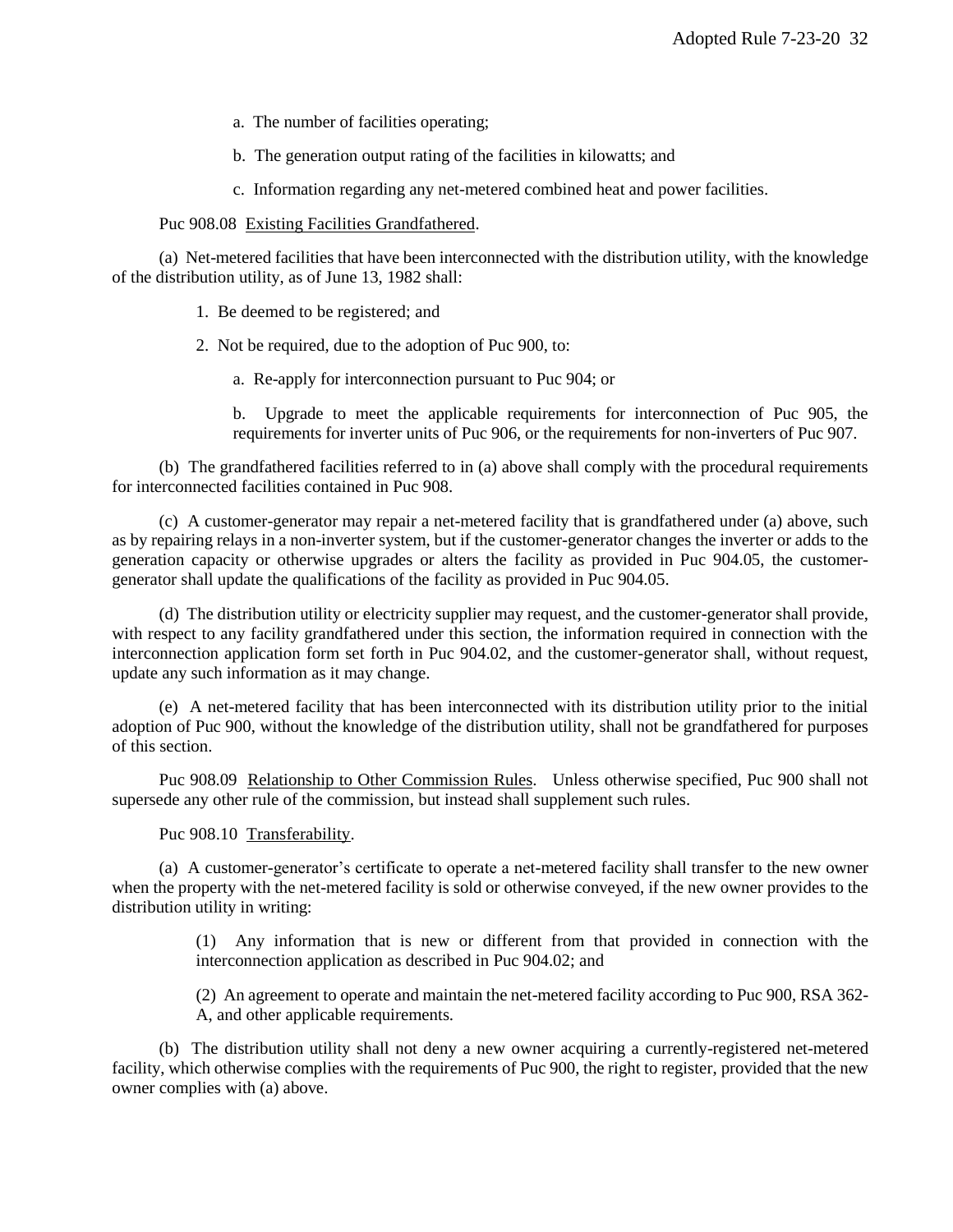(c) The new customer-generator owner, as described in (a) and (b) above, shall notify the distribution utility of the transfer and of the applicable information required by the interconnection application as described in Puc 904.02.

(d) A net-metered facility transferred as described in this section shall not be deemed to have exited from the system, and neither Puc 903.02(q) nor Puc 903.02(r) shall apply to any such transfer.

(e) If any change or upgrade in a net-metered facility would otherwise require new approval pursuant to Puc 904.05, a mere transfer of ownership shall not relieve the customer-generator from that requirement.

# **Readopt with amendments Puc 909, effective 1-8-15 (Document #10757), to read as follows:**

## PART Puc 909 GROUP NET METERING

Puc 909.01 Purpose. The purpose of this part is to implement the group net metering provisions of RSA 362-A:9, XIV and commission's expanded reporting requirement pursuant to RSA 362-F:10, IV.

#### Puc 909.02 Applicability.

(a) Puc 909.01 through Puc 909.15 shall apply to customer-generators who elect to become hosts, to group members, and to distribution utilities that serve hosts and group members.

(b) Large customer-generators subject to the alternative net metering tariff that do not consume behindthe-meter at least 20 percent of the actual or estimated annual electricity production from their facilities shall register as group hosts pursuant to this part or they shall be ineligible to net meter.

(c) Puc 909.12 applies to customer-generators who or which register or re-register as a host on or after July 1, 2019 and elect to receive on-bill credits.

(d) Puc 909.13 applies to customer-generators who or which meet the requirements specified therein to register as a low-moderate income community solar project.

## Puc 909.03 Registration and Re-registration of Hosts.

(a) To register as a host, a customer-generator shall provide the commission with the information specified in Puc 909.09, and shall send a copy to the host's distribution utility.

(b) No customer-generator shall begin acting as a host until it has received a registration number from the commission.

(c) Unless the commission denies a host registration application for being incomplete or ineligible within 60 days of its filing, the commission shall issue the host a registration number, with a copy provided to the distribution utility.

(d) Re-registration shall not be required so long as a registered host complies with the annual report requirements of Puc 909.07 and Puc 909.10.

(e) If a host must re-register, the host shall follow the requirements of (a) above.

(f) If a customer-generator requests that the commission issue a provisional host approval, the customergenerator shall provide the commission with the information specified in Puc 909.09 that demonstrates compliance with those requirements at a specific date in the future. Unless the commission denies a request for provisional approval for being incomplete or ineligible within 60 days of its filing, the commission shall issue a provisional approval, with a copy provided to the distribution utility. A provisional approval shall expire 12 months from the date of its issuance. A provisional approval does not supersede the requirement to obtain a host registration number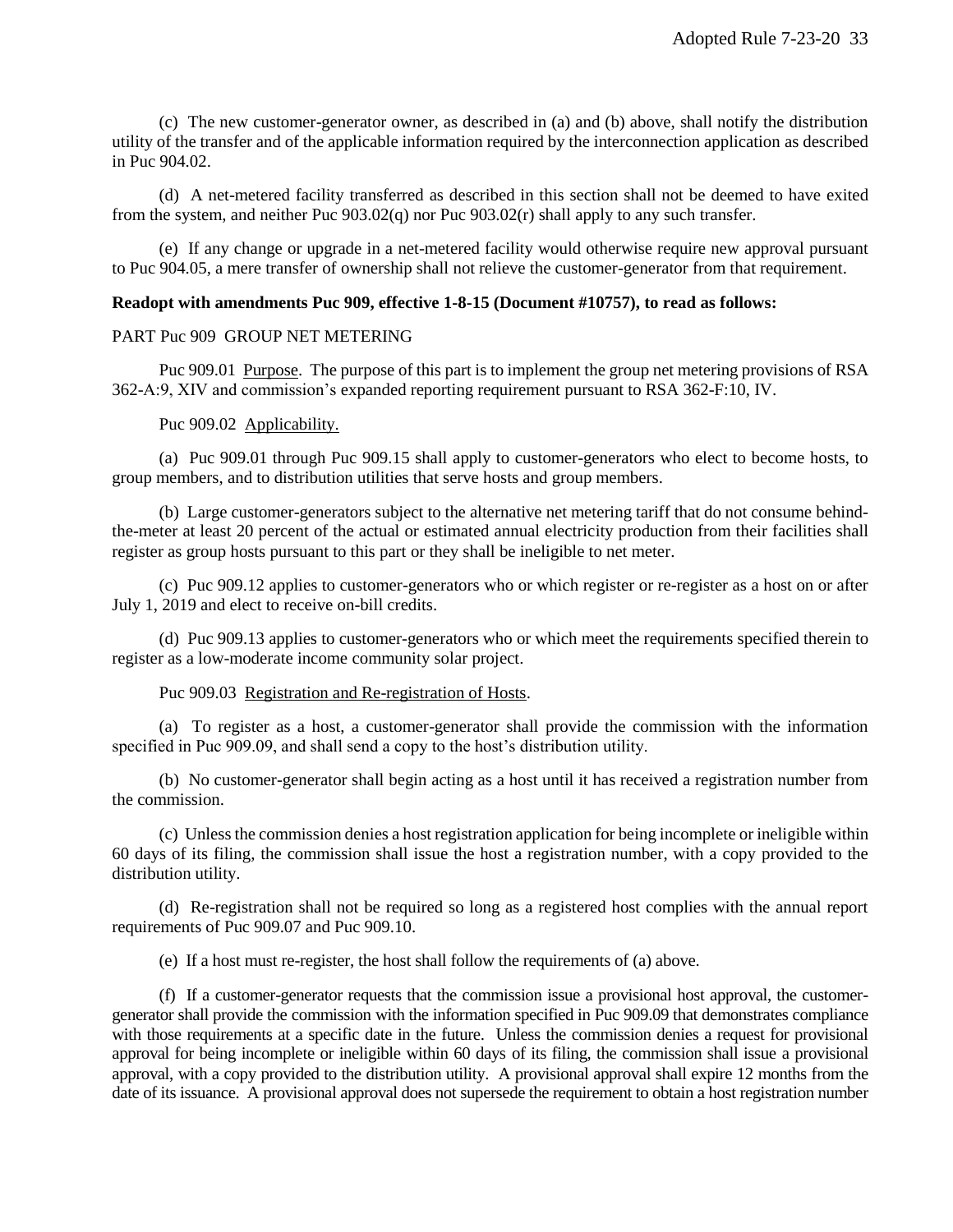under (b) above. Prior to receiving a host registration number, a customer-generator that received provisional approval shall provide to the commission updated information that demonstrates current compliance with Puc 909.09. The commission shall act upon the updated information as provided in (c) above.

(g) A host may voluntarily surrender its host registration at any time by so notifying the commission and the distribution utility.

(h) Upon request, a host shall provide to the commission copies of agreements with its members and any other document related to its host status, operation of its facility, and relationship with its members.

Puc 909.04 Transfer of Registration Numbers.

(a) A group host registration number may be transferred by the host or by operation of law to another, provided that the following conditions have been met:

(1) The proposed host meets the definition of Puc 902.18; and

(2) The proposed host shall serve as host of the same facility under the terms of the agreement governing the existing host and group members.

(b) Within 30 days of the transfer of the registration number, the new host shall provide the commission the following information, with a copy provided to the host's distribution utility:

(1) The former host's name and registration number;

(2) The new host's name, mailing address, trade name, if any, telephone number, email address, and website address, if any;

(3) The physical address, service address, account number(s), and meter number(s) of the facility that the new host serves;

(4) The name, telephone number, and email address of the individual responsible for responding to commission inquiries after transfer of the registration number;

(5) The identity of the owner and operator of the facility after transfer of the registration number;

(6) A description of changes to the members in the group, if any, including changes in names, billing addresses, service addresses, account numbers, meter numbers, and projected annual load;

(7) A certification that all members and the new host are customers of the same distribution utility;

(8) A certification that the new host has provided to the distribution utility a copy of the notice required by this paragraph;

(9) A certification that the information provided is true, accurate, and complete; and

(10) Except as allowed by Puc 902.16 and Puc 902.22, a certification that none of the members is a customer-generator.

Puc 909.05 Agreement.

(a) The host and its members shall sign an agreement, as defined in Puc 902.02, which includes at least the following: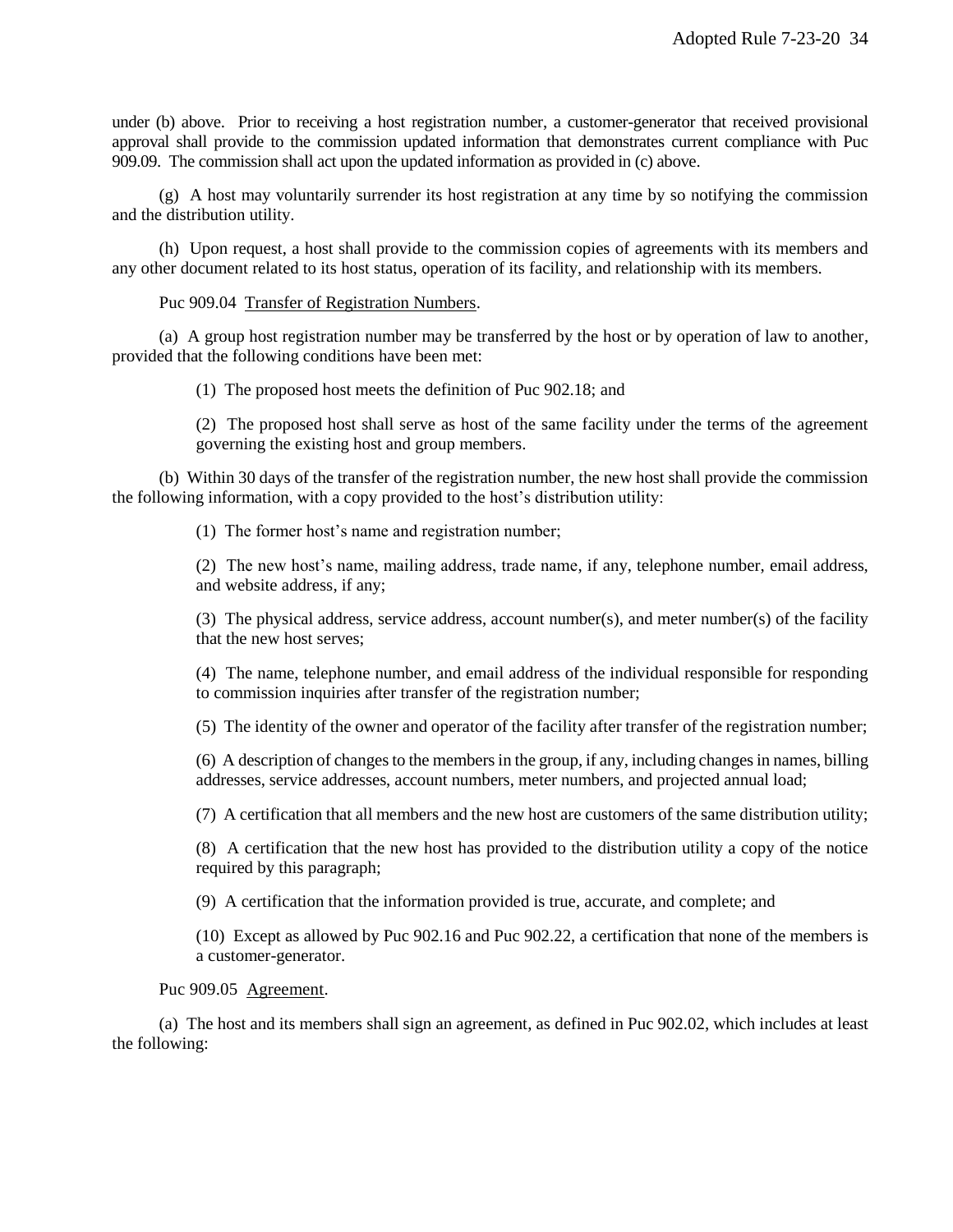(1) The contact information for the host and each member, including their names, billing addresses, service addresses, account numbers, meter numbers, phone numbers, email addresses, and name of distribution utility;

(2) The procedure by which the host will allocate and make payments to, and allocate and collect payments from, its members, including the frequency and manner of such payments and collection, or, for groups electing on-bill crediting, the procedure by which on-bill credit percentage allocations will be determined, subject to the restrictions specified in Puc 909.12 and Puc 909.13;

(3) The procedure by which members may join and leave the group, which procedure shall, at a minimum, comply with and contain the language required by Puc 909.06;

(4) A binding process for the resolution of any disputes arising under the agreement involving the host, its members, or among members, including disputes arising out of the member removal process required by Puc 909.06, which dispute resolution process does not rely on the distribution utility or the commission; and

(5) For groups electing on-bill crediting, each member shall grant limited permission for the host to obtain member load and account information from the distribution utility for the purposes of complying with Puc 909.06 and Puc 909.10.

(b) The host and each member shall sign an agreement attesting that the information provided is true to the best of their knowledge and belief.

(c) A member that is not participating in on-bill crediting may sign an agreement with more than one host, but the portions of that member's load which are allocated to each host, when combined, shall not exceed that member's total load. A member in a group participating in on-bill crediting shall not be a member of more than one group at the same time.

(d) The requirements of this section to sign an agreement shall not apply if the host and members are the same person or the same entity.

(e) No agreement shall in any way prohibit or restrict the members of a low-moderate income community solar project group who are residential end-user customers with household income at or below 300 percent of the federal poverty guidelines from leaving such groups, consistent with Puc 909.13(d)(8).

Puc 909.06 Group Changes.

(a) The procedure by which members are added to and removed from the group shall be defined in the agreement. The agreement shall describe how members may be added, how members may leave voluntarily, and how members may be removed involuntarily, subject to the limitation specified in Puc 909.05(e).

(b) For groups participating in group net metering without on-bill crediting, changes in group membership shall be implemented as follows:

> (1) The addition of a member shall be effective on the member's first meter read date immediately following the new member's addition;

> (2) The departure of a member shall be effective on the member's first meter read date immediately following the member's date of departure;

> (3) Departing members shall receive their allocated share of any payments due from the host, and shall be responsible for their allocated share of any payments due to the host, through the effective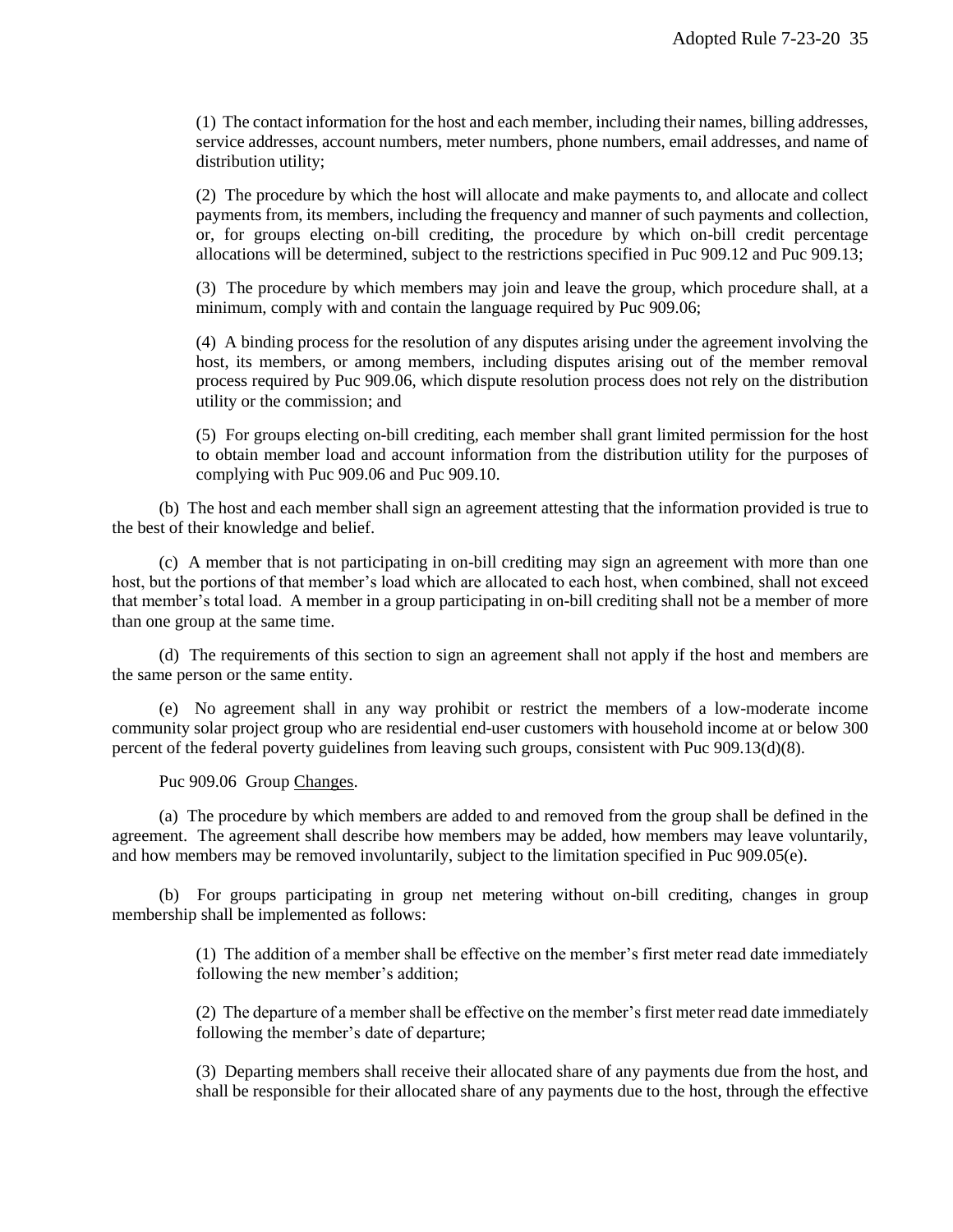date of their departure, and the agreement shall describe how payments are to be made between the host and members upon the departure of a member; and

(4) The host shall notify the commission of changes to the group membership, and the month in which each such change occurs, on an annual basis, pursuant to Puc 909.07.

(c) For groups participating in group net metering with on-bill crediting, changes shall be implemented as follows:

> (1) A host may make changes to group membership or credit percentage allocations up to 4 times each year, and only once in each calendar quarter ending March 31, June 30, September 30, and December 31, by submitting the information specified in (e) below;

> (2) Group changes submitted pursuant to (1) above, and approved by the commission when applicable under Puc 909.06(h) shall take effect for the next host and member billing cycles beginning at least 10 business days following the date of change notification submission or approval of changes by the commission, if required;

> (3) Group changes for low-moderate income community solar projects shall continue to meet the requirements for such projects specified in Puc  $909.06(e)(7)$  and  $(8)$ ;

> (4) In the event a member has moved, the member's credit percentage allocation for the applicable meter shall continue to accrue until the implementation of (2) above following the submission and approval of the information required in  $(e)$  below pursuant to the applicable schedule specified in (1) above; and

> (5) If the meter of a member becomes inactive, the credit percentage allocation for the account associated with that meter shall be redistributed the host until the implementation of (2) above, following the submission and approval of the information required in (e) below pursuant to the applicable schedule specified in (1) above.

(d) Unless the agreement provides otherwise, in the event of a host's or member's death, the meter(s) associated with that deceased host or member shall continue to be a part of the group until removed according to the terms of the agreement or by order of a court of competent jurisdiction. The legal representatives of deceased hosts or members shall remain bound by the terms of the agreement, unless the agreement provides otherwise.

(e) The host shall notify the commission and the distribution utility of any change to the group by providing the following information in accordance with  $(b)(4)$  above or  $(c)(1)$  above, as applicable:

> (1) The host's name, trade name, if any, address, service address, telephone number, email address, website address, if any, name of distribution utility, meter number, and account number;

> (2) For a group adding or removing members, each departing member's name, billing address, service address, account number, meter number, projected annual load, percentage allocation, month of member change, and low-moderate income status, as applicable;

> (3) For a group adding or removing members, each new member's name, billing address, service address, account number, meter number, projected annual load, percentage allocation, month of member change, and low-moderate income status, as applicable;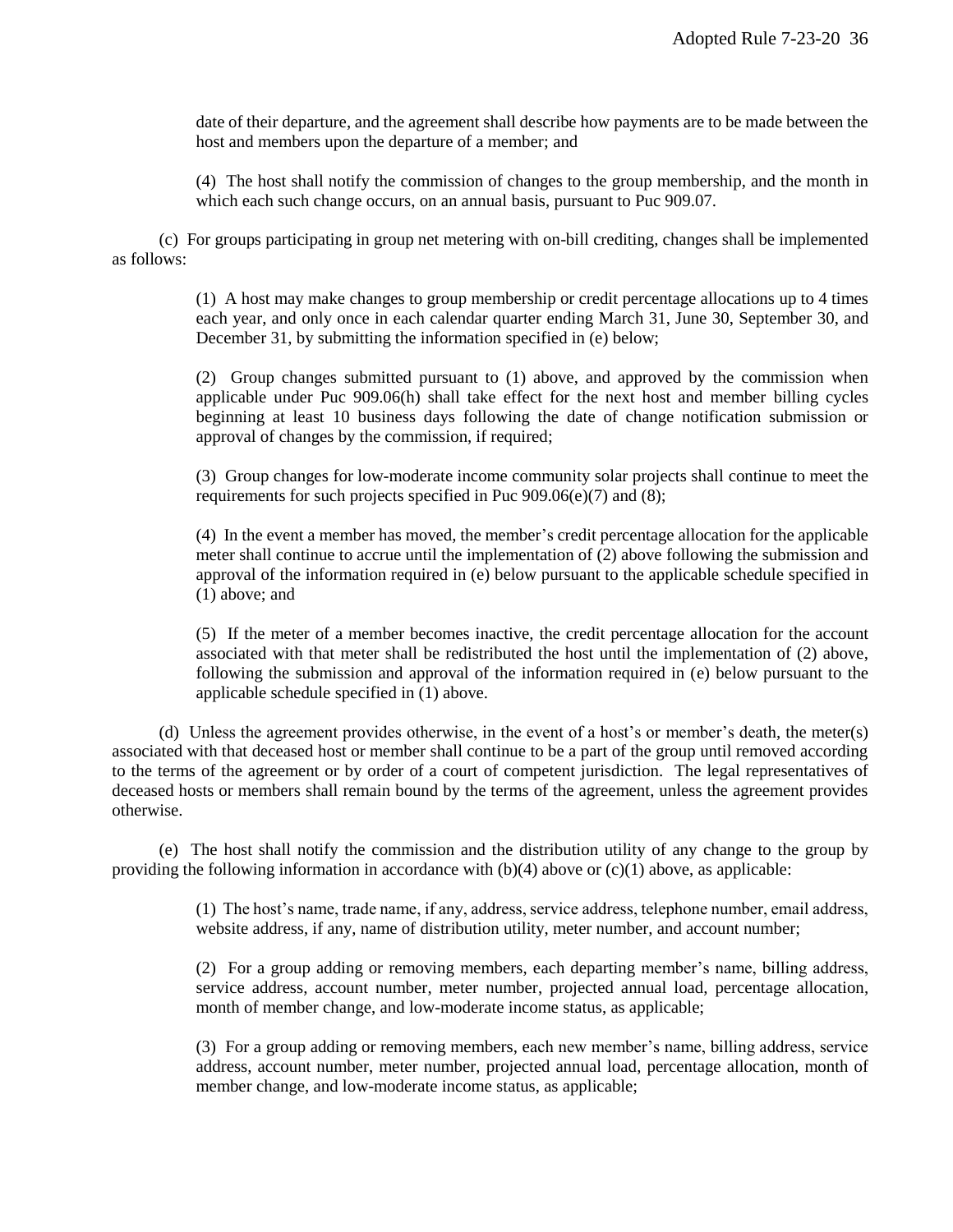(4) Except as otherwise permitted under Puc 902.16 and Puc 902.22, a certification that no new member is a customer-generator;

(5) For a group using on-bill crediting and changing credit percentage allocations, the name, billing address, service address, account number, meter number, current percentage allocation, and lowmoderate income status, if applicable, for each group member and the host;

(6) For a group using on-bill crediting and changing credit percentage allocations, the new allocation percentage for each group member and the host;

(7) For a group with a low-moderate income community solar project, the information specified in Puc 909.09(a)(17); and

(8) For a group with a low-moderate income community solar project, verification that the percentage allocations meet the requirements of Puc 909.12(c) through (e) and Puc 909.13(h).

(f) The host shall sign and date the change notification submitted.

(g) The individual signing the change notification shall certify that the information provided is true, accurate, and complete, to the best of the individual's knowledge and belief.

(h) For any group with a low-moderate income community solar project, the commission shall review each complete change notification for continued low-moderate income community solar project adder eligibility, and approve or deny such change notification within 20 business days following its submission pursuant to Puc  $909.06(c)(1)$ . The commission shall notify the utility and the host of its approval or denial.

Puc 909.07 Annual Report.

(a) Except as otherwise provided in (b) below, each host shall file with the commission, on or before April 1 of each year after registration, an annual report that contains the information required by Puc 909.10, and shall send a copy of the report to the host's distribution utility. Failure to timely file an annual report shall authorize the distribution utility to cease making the payments provided for in Puc 909.08 until the host files its annual report, as described in Puc 909.08(i) and (j).

(b) A customer-generator with a residential net-metered facility with generating capacity less than 15 kilowatts interconnected to a distribution utility that is not a low-moderate income community solar project, is not required to file an annual report under this section.

(c) A host's registration shall expire without further action by the commission if the host fails to file an annual report by October 1 of the year the annual report is due, with the exception of hosts subject to the exemption in (b) above.

(d) The commission shall notify the appropriate utilities of hosts whose registration has expired under (c) above.

#### Puc 909.08 Duties of the Distribution Utility.

(a) With the exception of groups that elect to receive on-bill credits pursuant to Puc 909.12, upon receipt of a host registration number, the distribution utility shall thereafter pay the host for the host's net excess electricity exported to the distribution system at the end of each billing cycle in accordance with the utility tariff provisions applicable to the host's customer class, unless the host is a large customer-generator that does not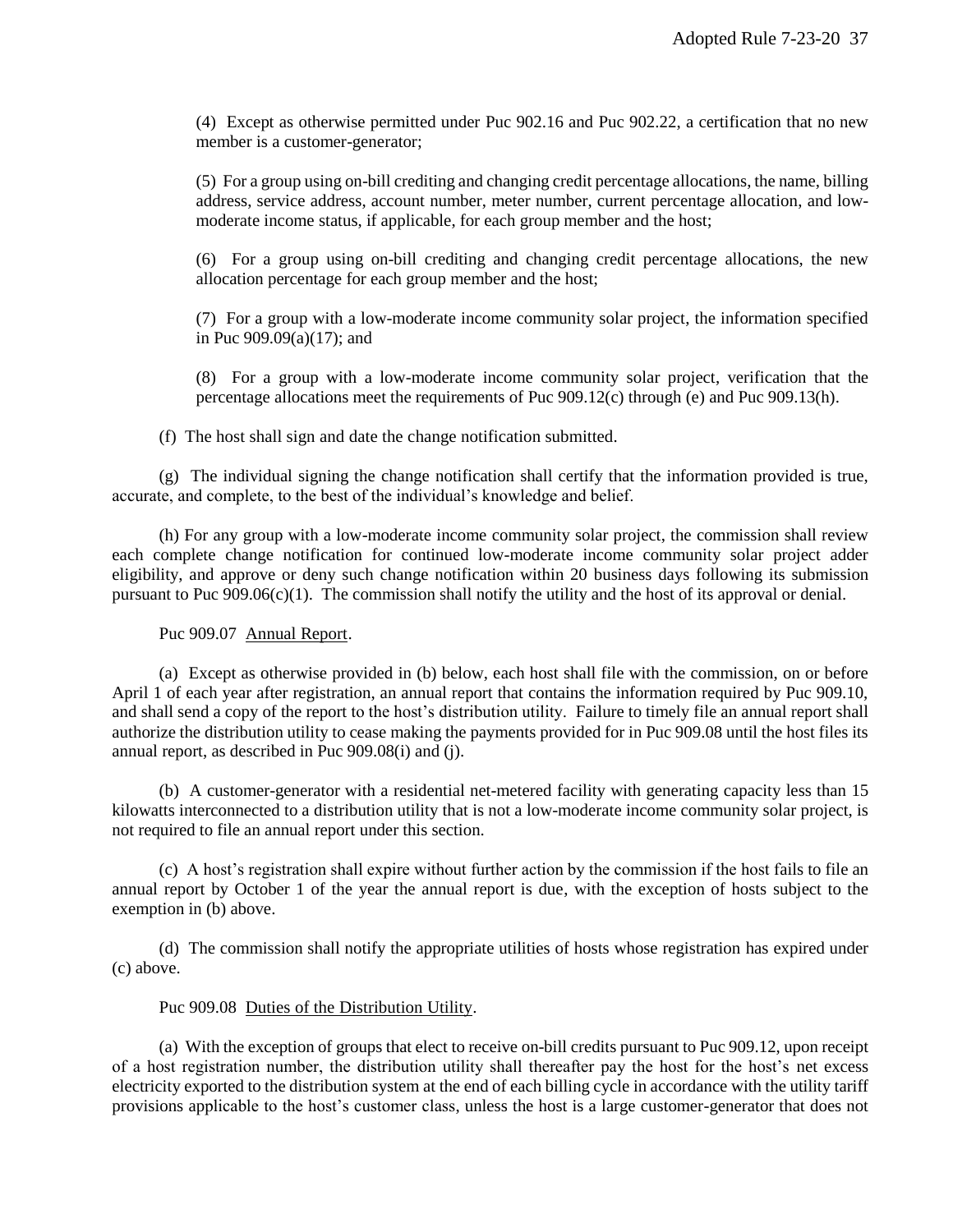receive default service from the utility. The first payment shall be due for the billing cycle beginning with the meter read date immediately following the effective date of the host's registration, unless the meter read date is less than 5 business days after the effective date, in which case the first payment shall be due for the billing cycle beginning with the next meter read date.

(b) Upon receipt of a host registration number for a group that elects to receive on-bill credits under Puc 909.12, the distribution utility shall thereafter allocate a monetary credit on the account of the host and each member of the group pursuant to Puc 909.12(f).

(c) Upon receipt of a host registration number for a group with a low-moderate income community solar project under Puc 909.13, the distribution utility shall thereafter allocate a monetary credit on the account of the host and each member of the group pursuant to Puc 909.13(c) and (i).

(d) For hosts that are small customer-generators subject to the standard net metering tariff that receive default service from the distribution utility, the payments or credits from the distribution utility for net excess electricity exported to the distribution system shall be based on all charges assessed on a per-kilowatt-hour basis.

(e) For hosts that are small customer-generators subject to the alternative net metering tariff that receive default service from the distribution utility, the payments or credits from the distribution utility for net excess electricity exported to the distribution system shall be calculated based on 25 percent of any distribution charges assessed on a per-kilowatt-hour basis, any transmission charges assessed on a per-kilowatt-hour basis, and the default service rate on a per-kilowatt-hour basis.

(f) For hosts that are large customer-generators and receive default service from the distribution utility, the payments or credits from the distribution utility for net excess electricity exported to the distribution system shall be based on the distribution utility's default service rate.

(g) For hosts that are small customer-generators subject to the alternative net metering tariff that do not receive default service from the distribution utility, the payments or credits from the distribution utility for net excess electricity exported to the distribution system shall be calculated based on 25 percent of any distribution charges assessed on a per-kilowatt-hour basis and any transmission charges assessed on a per-kilowatt-hour basis.

(h) For all hosts not exempted under Puc 909.07(b), by June 1 of each year the distribution utility shall determine for the prior year whether the host's net exported generation exceeded the group's total electricity use. If so, the host shall only be entitled to compensation for that excess generation at the avoided cost or default service rate. For purposes of calculating the payment adjustment under this subsection, the distribution utility shall be bound by its election pursuant to Puc 903.02(p) of the avoided cost rate calculated by the commission, or by the distribution utility for each specific host, or the distribution utility's default service rate. The distribution utility shall calculate whether it overpaid the host for that excess generation according to the rates in (d) through (g) above, and bill the host accordingly.

(i) If the host's registration is suspended under Puc 909.11, or if the host fails to timely file an annual report required by Puc 909.07(a), the distribution utility shall cease making payments or providing credits due under this chapter beginning with the billing cycle that starts with the meter read date immediately following the date of suspension or the due date for the annual report.

(j) If the distribution utility ceased making payments under (i) above, the distribution utility shall resume making monthly payments or providing monthly credits beginning with the billing cycle that starts with the meter read date immediately following the host's re-registration or filing of its annual report, as applicable. The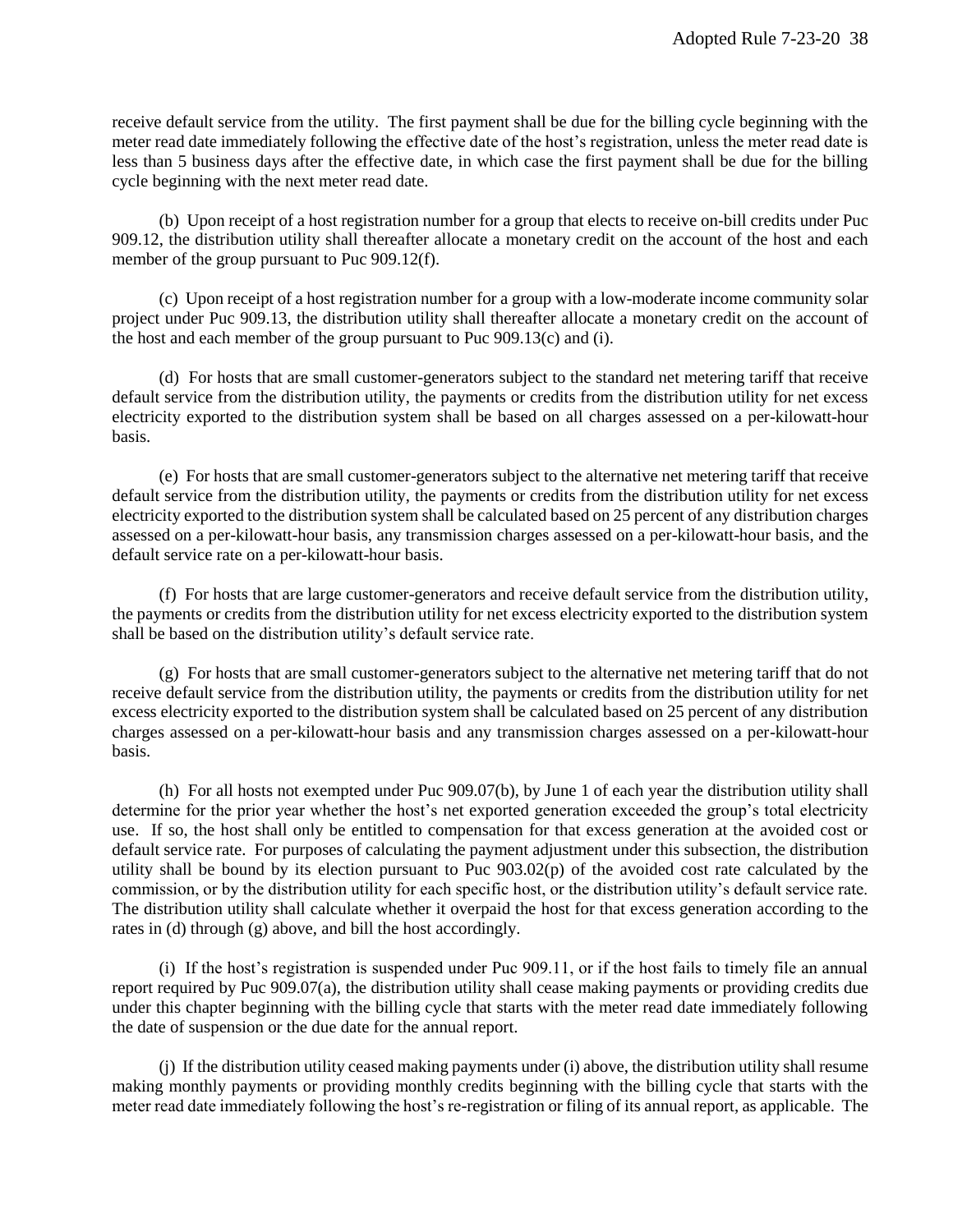host shall not be entitled to payments, nor shall the host and members be entitled to any credits, for any billing cycles with respect to which payments were not made or credits were not provided as a result of suspension or failure to timely file any required annual reports.

(k) Any distribution utility serving registered hosts shall file an annual report with the commission on or before June 1 of each year, beginning June 1, 2015, covering the immediately preceding calendar year, which report shall describe the number and location of all registered group host facilities it serves, the generating capacity and renewable source of each facility, whether the group is using on-bill crediting, whether the group is a low-moderate income community solar project, the payments to each host, the credits provided to each group host and members, and the total load of the members for each facility, and the load of each host. The distribution utility shall not be required to include actual host and member load data for hosts that are exempt from filing annual reports under Puc 909.07(b), but instead shall include the estimated facility production and estimated host and member load data for such exempt groups.

(l) Any distribution utility serving registered hosts with low-moderate income community solar projects shall file with the commission an appendix to its annual report on or before June 1 of each year covering the immediately preceding calendar year, which appendix shall provide the total annual amount of on-bill monetary credits provided to each member of any such group.

(m) For any existing net metering customer-generator who becomes a host under this chapter, the distribution utility shall close out that customer-generator's net metering account and make any payments or bill credits due under the applicable tariff rate for standard or alternative net metering pursuant to Puc 903.02(l) or (m), Puc 903.02(q) shall not apply to an existing net metering customer who becomes a host.

(n) For any group which elects to receive on-bill credits, the distribution utility shall make available to the host through electronic mail, letter, or internet portal the following information following the end of each host monthly billing cycle:

(1) The total net electricity exports from the host's facility during the billing cycle;

(2) The total amount of on-bill monetary credits accrued to the host and group members during the billing cycle; and

(3) The on-bill monetary credit allocated to the host and each group member for the billing cycle.

(o) For any group which elects to receive on-bill credits, the distribution utility shall make available to the host by January 30th of each year the load for each group member who was a member for any period during the preceding calendar year, by such member's monthly billing cycle during the year.

Puc 909.09 Application to Register or Re-register as a Host.

(a) An applicant for registration or re-registration as a host shall provide to the commission, with a copy to the distribution utility, the following information:

> (1) The host's name, trade name, if any, address, service address, telephone number, email address, website address, if any, name of distribution utility, meter number, and account number;

> (2) The name, telephone number, and email address of the individual responsible for responding to commission inquiries;

(3) The identity of the owner and operator of the facility;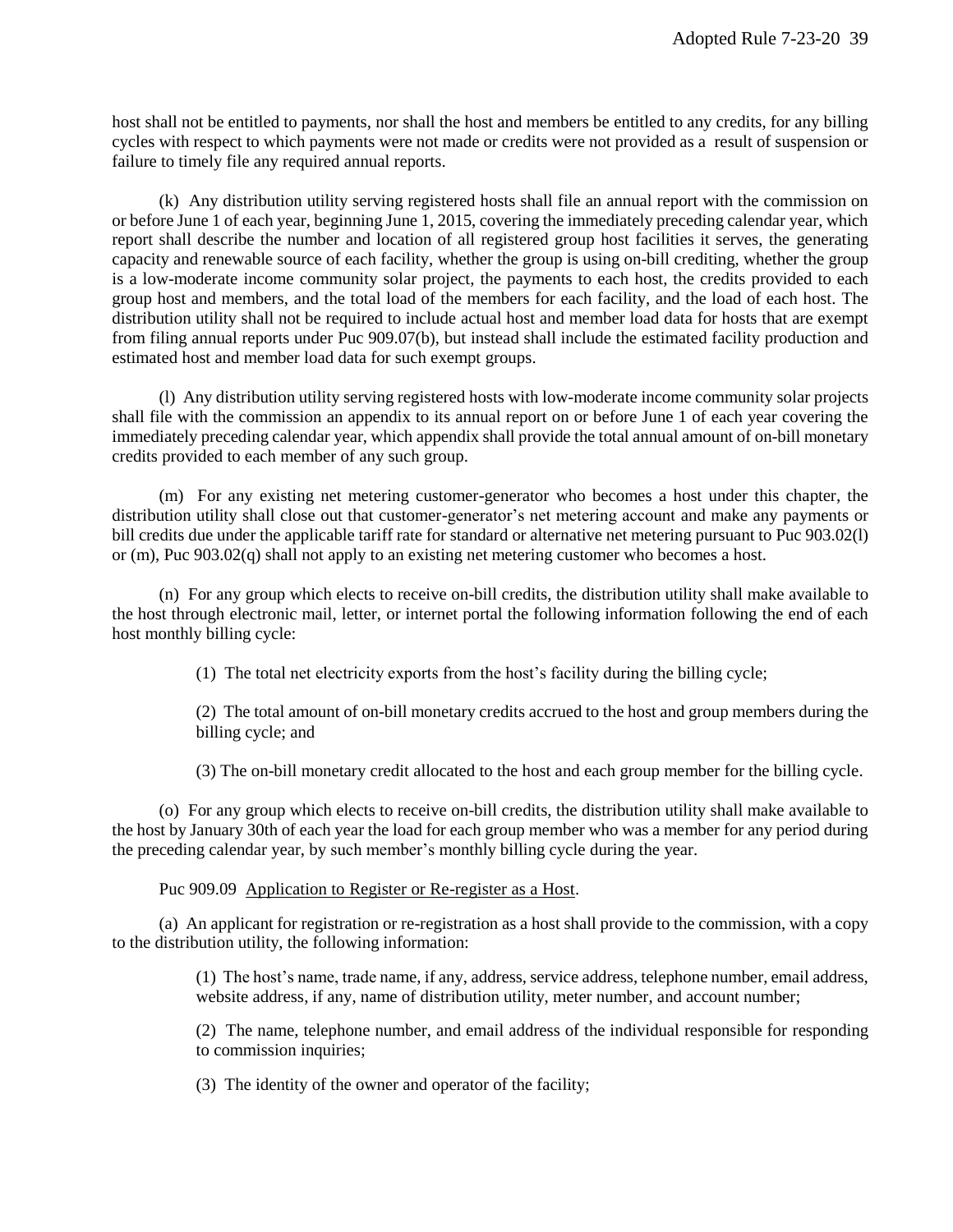(4) A list of all members in the host's group, including each member's name, billing address, service address, account number, meter number, and projected annual load;

(5) Certification that all members of the group have executed an agreement with the host;

(6) A statement that all members and the host are customers of the same distribution utility;

(7) The total historic annual load and the total projected annual load of the host;

(8) The total historic annual load and the total projected annual load of the members;

(9) The fuel source of the host's facility, its generating capacity, the actual annual output of the host's facility, if known, and the projected annual output of the facility;

(10) A statement that the total historic annual load of the members together with the host exceeds the projected annual output of the host's facility;

(11) A statement that the host has provided a copy of the application to the distribution utility;

(12) A statement that the applicant has the authority to file the application on behalf of the host and that the contents of the application are true, accurate, and complete;

(13) Except as allowed by Puc 902.16 and Puc 902.22, a certification that none of the members is a customer-generator;

(14) A statement regarding whether the group is electing to receive on-bill monetary credits;

(15) A statement regarding whether the group has a low-moderate income community solar project;

(16) For groups that elect to receive on-bill monetary credits:

a. The annual credit percentage allocation for the host and each member; and

b. A statement verifying that the specified percentage allocations meet the requirements of Puc 909.12(e); and

(17) For hosts registering a group with a low-moderate income community solar project:

a. Indication of residential end-user customer status for the host and each member;

b. Indication whether the host and each member is a residential end-user customer with household income at or below 300 percent of the federal poverty guidelines;

c. Specification of the amount of any group host or member load attributable to nonresidential end-user customers, residential end-user customers, and affordable housing projects;

d. Description of the income verification procedure for the group;

e. Certification that the group meets the requirements of Puc 909.13(d);

f. Certification that the agreement meets the requirements of Puc 909.05(e);

g. Statement confirming that the specified credit percentage allocations meet the requirements of Puc 909.12(c) through (e) and Puc 909.13(h);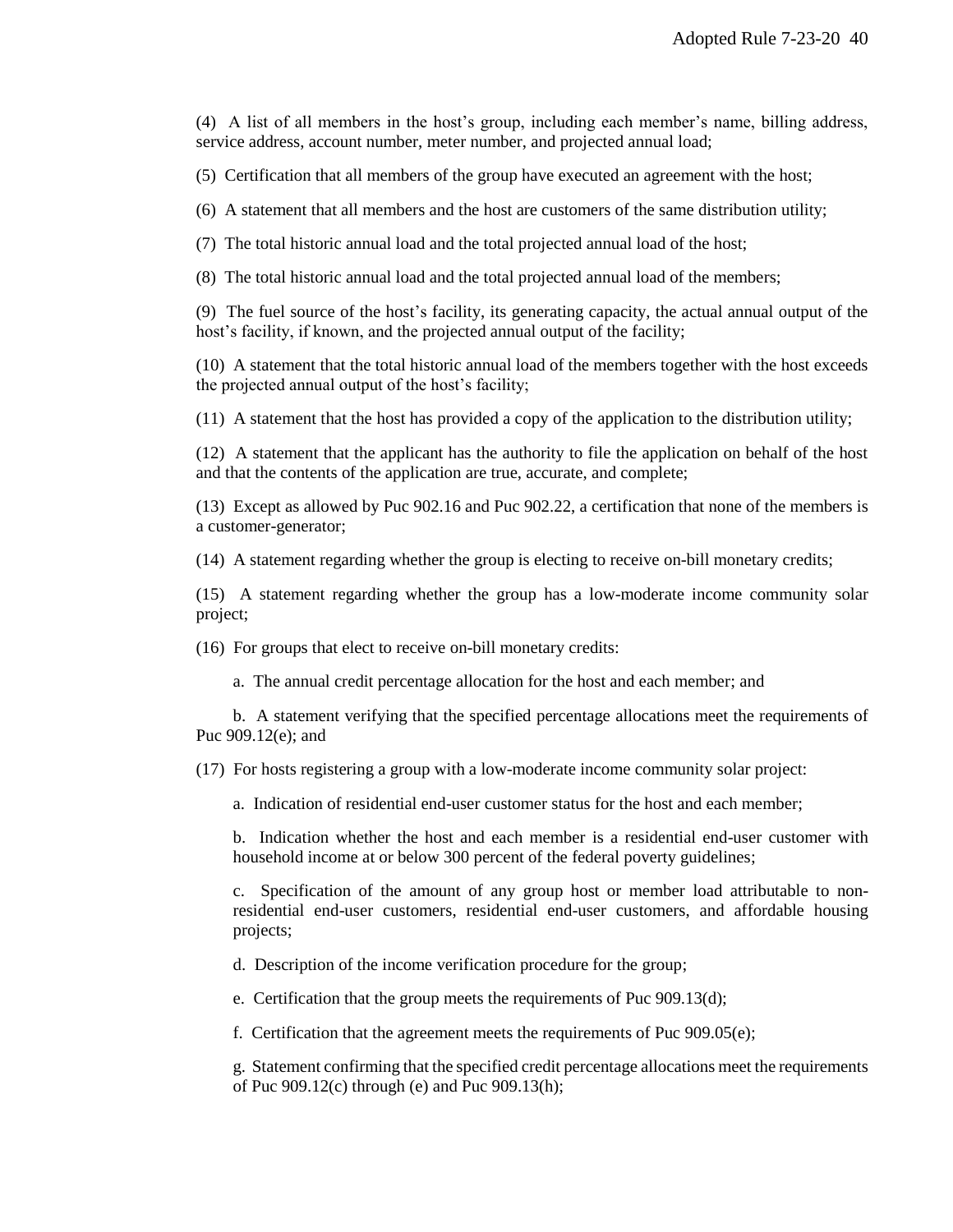h. Certification that no member is also a member of another group at the time of registration;

i. Documentation demonstrating that any member which is an affordable housing project qualifies as such under Puc 902.01; and

j. Description of the direct, quantifiable benefits to be provided by any member which is an affordable housing project to the tenants or residents of that project pursuant to Puc 909.13(e).

(b) The applicant shall sign and date the document.

(c) The individual signing the document shall certify that the information provided is true, accurate, and complete, to the best of the individual's knowledge and belief.

(d) For groups participating in on-bill crediting, member information and credit percentage allocations shall be provided in xls format.

(e) The applicant shall electronically file the document and any attachments, in a format compatible with the computer system of the commission, pursuant to Puc 203.03, or through the following email address: [PUCGroupNetMetering@puc.nh.gov.](mailto:PUCGroupNetMetering@puc.nh.gov) The commission shall accept the document and any attachments through the U.S. mail, by overnight express service, or by hand delivery, if the applicant is unable to file the document electronically.

#### Puc 909.10 Host's Annual Report.

(a) On or before April 1 of each year, beginning the year after the host received a registration number, all hosts shall provide to the commission, with a copy sent to the distribution utility, an annual report containing the following information, covering the immediately preceding calendar year:

(1) Any changes to the information required by Puc 909.09;

(2) For groups participating in group net metering without on-bill crediting, the applicable information regarding changes to the group as required by Puc 909.06(e);

(3) A calculation, with supporting documentation, for each month of the year, of the total electricity generated by the host's facility, the total net electricity exported to the distribution system for which the host was compensated under these rules, the host's total load for which it was billed by the utility, the total billed load of each member, and the total billed load of all members; and

(4) Any host with a low-moderate income community solar project shall provide in xls format the following additional information, covering the immediately preceding calendar year, together with the host annual report:

a. Identification of each group member who is a residential end-user customer with household income at or below 300 percent of the federal poverty guidelines, who is a residential customer not identified as having such a household income level, or which is an affordable housing project;

b. Certification that all members who are residential end-user customers with household income at or below 300 percent of the federal poverty guidelines have been income-verified by a method or methods consistent with Puc 909.13(f) within the year covered by the annual report;

c. The total amount of monetary credits awarded by month to each group member and the host;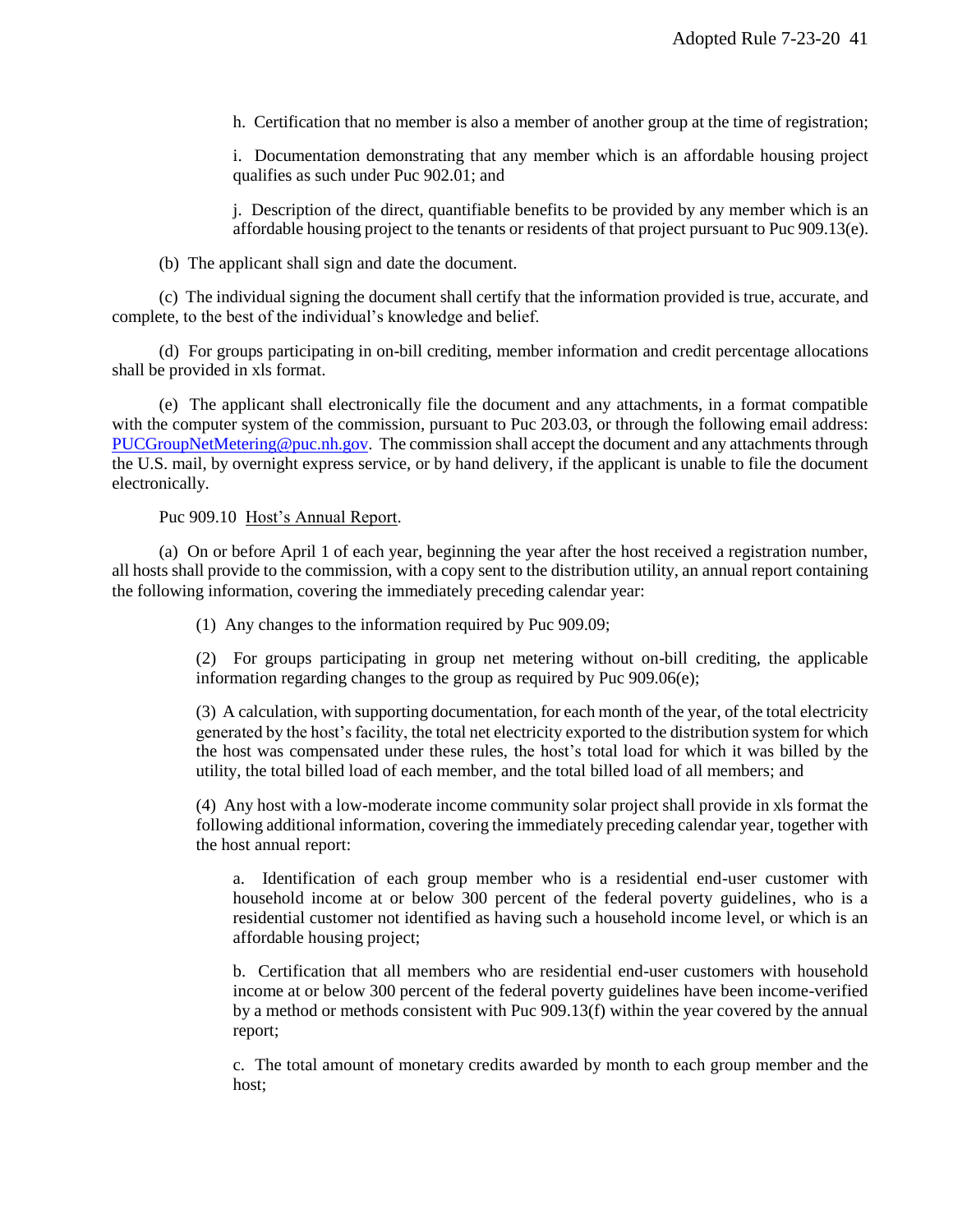d. Copies of the monthly documentation provided to the host by the distribution utility pursuant to Puc 909.08(n);

e. The total percentage of all monetary credits that was distributed to group members who are residential end-user customers with household income at or below 300 percent of the federal poverty guidelines or which are affordable housing projects;

f. Certification that the group met the requirements specified in Puc 909.13 during the preceding calendar year;

g. For any member which is an affordable housing project, the total amount of on-bill monetary credits, net of payments or other charges under any power purchase agreement or other contractual arrangement with the host, that was available to provide direct, quantifiable benefits to the tenants or residents of that project pursuant to Puc 909.13(e); and

h. Description of the direct, quantifiable benefits provided by a member which is an affordable housing project to the tenants or residents of that project pursuant to Puc  $909.13(e)$ , including total benefit-related spending for the calendar year covered by the report.

(b) The host shall sign and date the annual report.

(c) The host signing the annual report shall state that the information in the annual report is true, accurate, and complete, to the best of the individual's knowledge and belief.

(d) The host shall electronically file the annual report, in a format compatible with the computer system of the commission, pursuant to Puc 203.03, or through the following email address: [PUCGroupNetMetering@puc.nh.gov.](mailto:PUCGroupNetMetering@puc.nh.gov) The commission shall accept the annual report through the U.S. mail, by overnight express service, or by hand delivery, if the host is unable to file the report electronically.

Puc 909.11 Sanctions for Failure to Comply.

(a) The commission shall suspend a host's registration for a period of not more than 2 years, after notice and an opportunity to be heard, for any of the following:

> (1) A material misrepresentation of information required by Puc 909.09, which, if accurately reported, would have resulted in the denial of the application;

(2) A material violation of Puc 909 or RSA 362-A:9, XIV; or

(3) A material violation of any commission order.

(b) The commission shall determine the period of suspension based on:

(1) The severity of the infraction;

(2) Whether the host acted in good faith;

(3) Whether other mitigating or aggravating circumstances exist; and

(4) Other relevant information pertaining to the host and its principals.

(c) The commission shall notify the appropriate distribution utility of any host suspension.

(d) A host whose registration was suspended may, at the end of the period of suspension, seek reinstatement by submitting a re-registration application pursuant to Puc 909.03.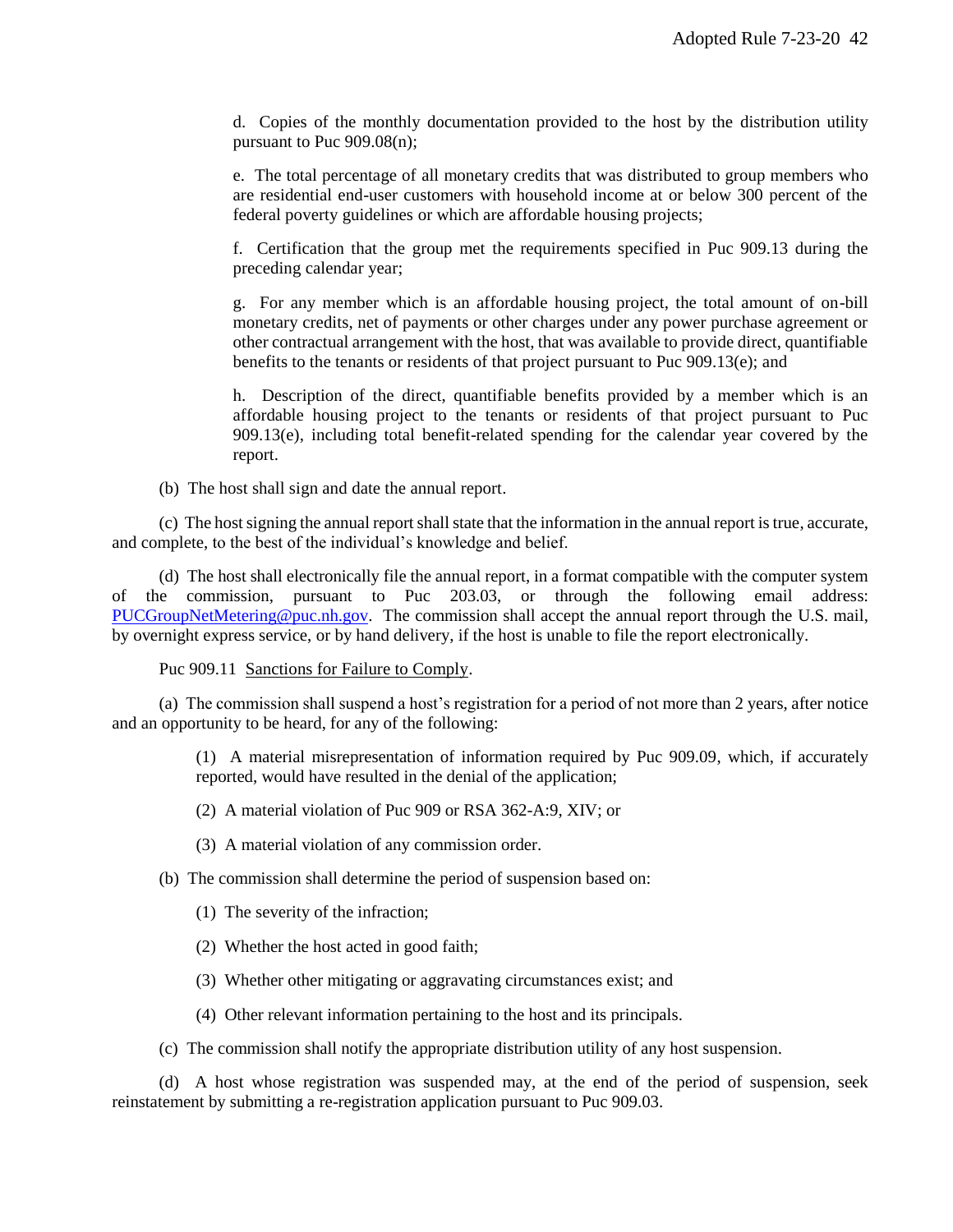# Puc 909.12 Group Net Metering with On-bill Credits.

(a) A customer-generator registering or re-registering a group with the commission on or after July 1, 2019 may elect in the application for registration or re-registration for the group host and all group members to receive on-bill credits.

(b) To elect on-bill monetary credits, a group shall meet all of the applicable requirements of this chapter and the host shall provide the additional information required under Puc 909.09(a)(16).

(c) The host of a group for which on-bill monetary credits have been elected shall specify the percentage of the net metering credit monetary amount otherwise payable to the host to be allocated to the host and to each group member on their respective distribution utility bills, which percentage shall apply to the sum of the base net metering credit and the additional credit amount described in Puc 909.13(b) for any group registered as a low-moderate income community solar project, pursuant to Puc 909.13(h).

(d) The percentage allocations required under (c) above shall be made initially in the registration or reregistration application submitted by the host, and thereafter any changes to such allocations shall be made in the group change notification required to be submitted pursuant to Puc 909.06(c).

(e) For all groups receiving on-bill monetary credits, the credit percentage allocations shall be subject to the following restrictions:

(1) The percentage allocations shall total 100 percent; and

(2) Each group member's total percentage allocation shall be greater than zero.

(f) Upon receipt of a host registration number for a group for which on-bill monetary credits have been elected under this section, the distribution utility shall thereafter allocate a monetary credit on the host's and each member's account as follows:

> (1) A total monetary credit shall be calculated for the host's net excess electricity exported to the distribution system at the end of each billing cycle based on the applicable net metering tariff and host rate class;

> (2) The total monetary credit calculated pursuant to (1) above shall be distributed to the host and the group members as monetary credits on their monthly utility bills in accordance with the percentage allocations specified in accordance with (c) through (e) above; and

> (3) The monetary credit shall be separately itemized on a customer's bill and deducted from the balance due on the bill after all applicable charges and all other credits.

Puc 909.13 Low-Moderate Income Community Solar Projects.

(a) The host customer-generator for a low-moderate income community solar project shall register as a low-moderate income community solar project group by providing the information in its registration application as specified in Puc  $909.09(a)(1)$  through (17).

(b) A group registered with a low-moderate income community solar project shall receive additional on-bill monetary credits for all excess electricity production eligible under Puc 909.08(c) through (j), at the following rates for the specified time periods:

(1) An additional 3 cents per kilowatt-hour through July 1, 2021; and

(2) An additional 2.5 cents per kilowatt-hour on July 2, 2021 and thereafter.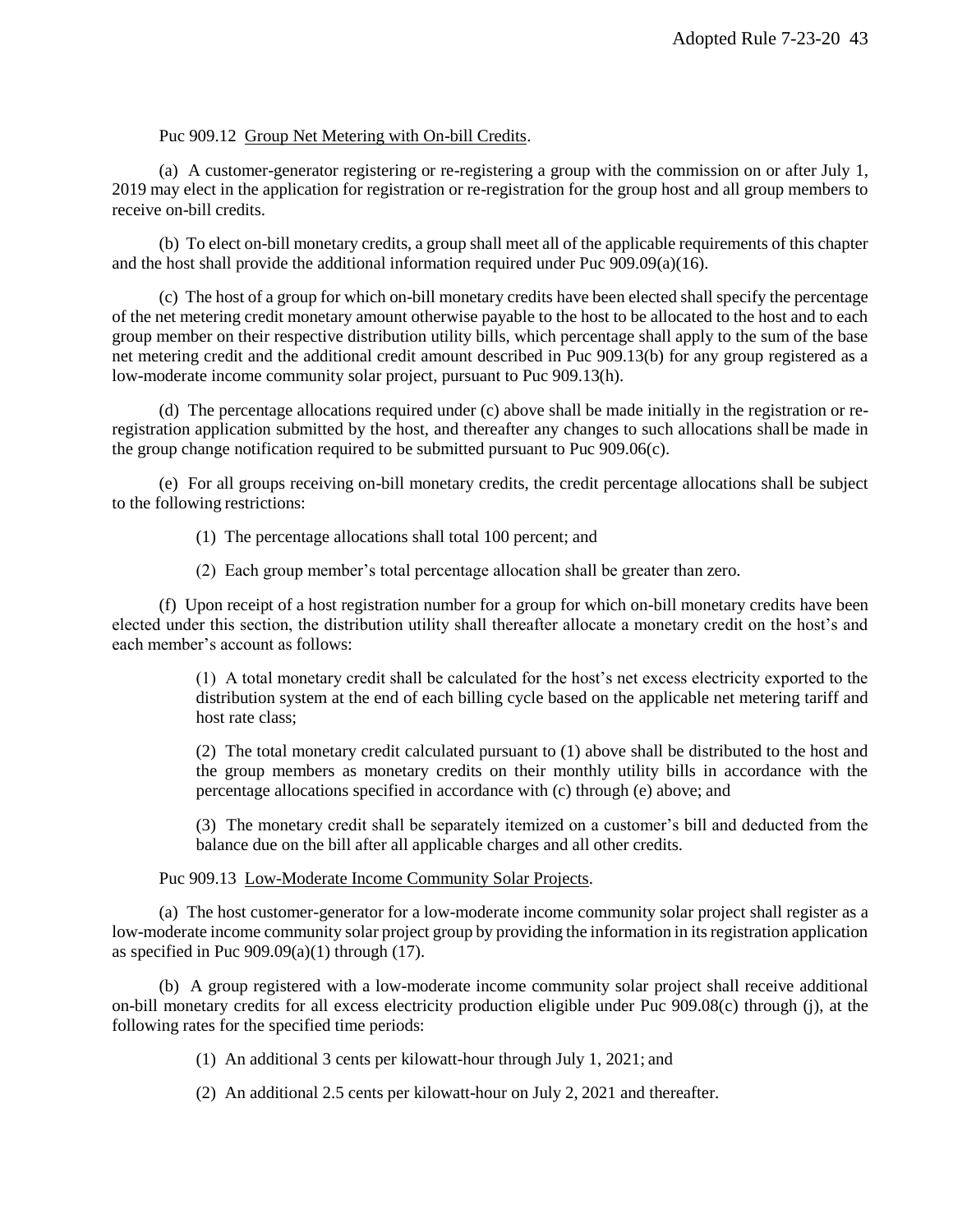(c) The group host of a low-moderate income community solar project shall have the option to receive payment from the electric distribution utility on a monthly basis equal to the host's on-bill monetary credit amount in excess of the host's billed charges for the billing period.

(d) To register as a low-moderate income community solar project group, a project shall meet the following requirements:

(1) The host facility has an initial operational date on or after July 1, 2019;

(2) The host has elected for the group to receive on-bill credits pursuant to Puc 909.12;

(3) The host shall indicate whether it elects the monthly payment option provided under (c) above;

(4) The group includes at least 5 residential end-user customers;

(5) A majority of the residential end-user customers in the group have household income at or below 300 percent of the federal poverty guidelines, as verified by the methods specified in (f) below;

(6) No more than 15 percent of the projected annual load for the group is attributable to nonresidential end-user customers;

(7) A group member that is an affordable housing project will provide direct benefits to the tenants or residents of that project as provided in (e) below;

(8) No group member who is a residential end-user customer with household income at or below 300 percent of the federal poverty guidelines shall be charged or assessed any subscription fee, investment amount, termination fee, withdrawal charge, or other cost, expense, fee, charge, price, or other amount as a condition of his or her group membership; and

(9) Solely for the purposes of this paragraph (d), the projected annual load for a group that is attributable to non-residential end-user customers shall not include any such projected load attributable to affordable housing projects.

(e) A group member that is an affordable housing project shall provide direct, quantifiable benefits, such as rental payment reductions, building improvements, energy efficiency measures, wireless internet access, investments in new affordable housing units, or resident services to the extent not reimbursed or otherwise funded by a federal, state, or local source, to the tenants or residents of that project, unless the provision of such benefits would result in any tenant's or resident's ineligibility for, or reduction in the amount of benefits available from, any other federal, state, or local assistance program.

(f) The host shall be responsible for initial and ongoing annual income verification for group members who are residential end-user customers with household income at or below 300 percent of the federal poverty guidelines, using one of the following income verification methods:

(1) Participation in the electric assistance program;

(2) Income verification performed by a community action agency;

(3) A complete copy of an award letter dated within 12 months of the income verification date for the Home Energy Assistance Program/Fuel Assistance Program, Supplemental Nutrition Assistance Program, Temporary Assistance for Needy Families, or Supplemental Security Income;

(4) Verification of moderate income members with sufficient documentation to verifythat annual income is at or below 300 percent of the federal poverty guidelines; or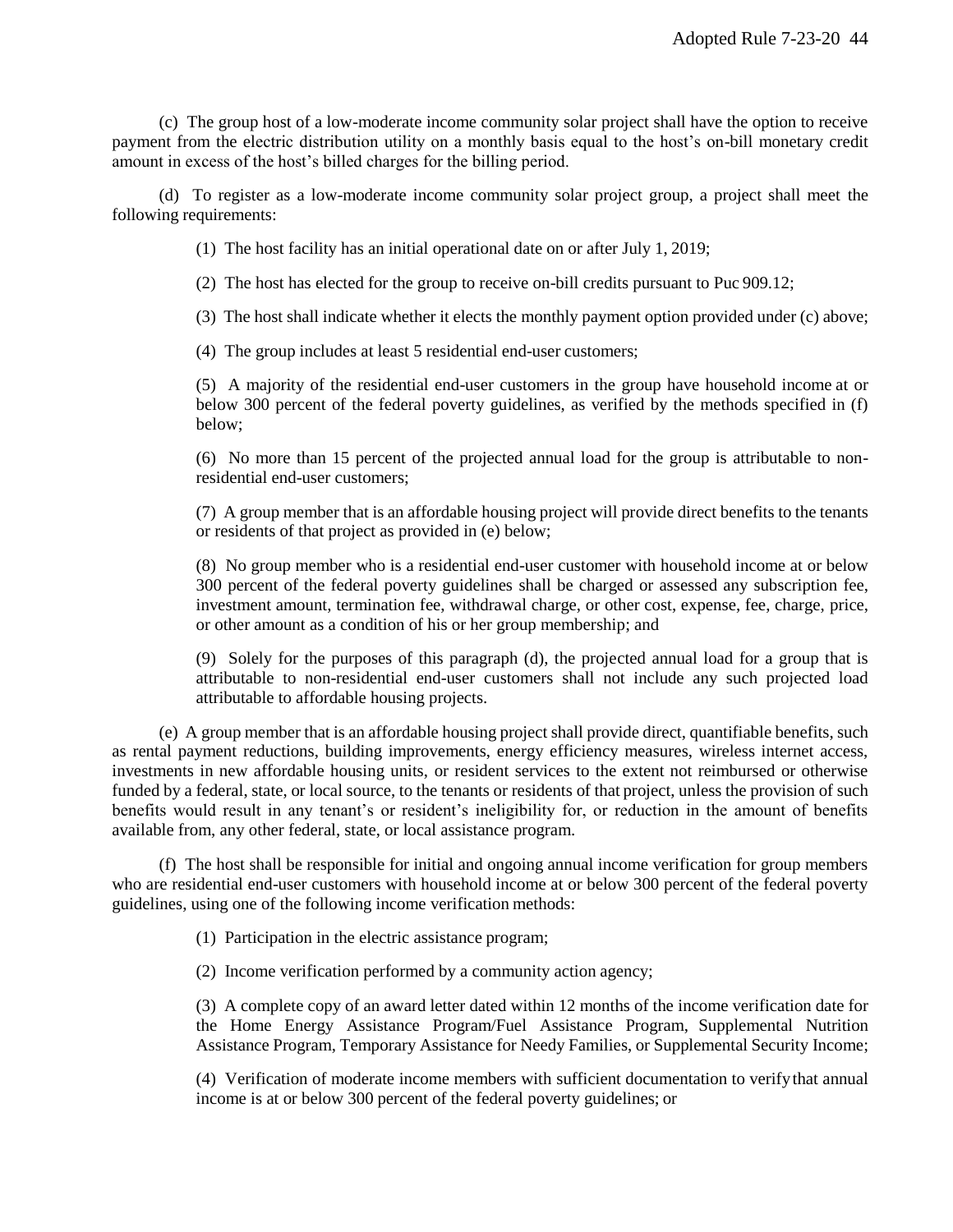(5) An alternative income verification method functionally equivalent to the methods described in (1) through (3) above that is proposed by a host and approved by the commission.

(g) The commission or its third party contractor may independently review and verify a host's income verification method and documentation, group members' income information, and eligibility criteria compliance for low-moderate income community solar projects.

(h) In addition to compliance with Puc 909.12(c) through (e), the host of a group registered as a lowmoderate income community solar project shall make on-bill monetary credit percentage allocations to the host and group members such that the sum of such percentage allocations to members that are residential end-user customers with household income at or below 300 percent of the federal poverty guidelines or affordable housing projects shall not be less than 12 percent of the total credit amount allocated to the host and all group members.

(i) Upon receipt of a host registration number for a group registered as a low-moderate income community solar project, the distribution utility shall thereafter allocate an on-bill monetary credit to the host's and each group member's account as follows:

> (1) A total monetary credit shall be calculated for the host's net excess electricity exported to the distribution system at the end of each billing cycle, based on the alternative net metering tariff and host rate class, plus an additional 3 cents per kilowatt-hour through July 1, 2021 and 2.5 cents per kilowatt-hour after that date;

> (2) The total monetary credit for each billing cycle calculated pursuant to (1) above shall be distributed to the host's and members' accounts in accordance with the percentage allocations specified pursuant to Puc 909.12(c) through (e) and (h) above;

> (3) The monetary credit shall be separately itemized on one line on a customer's bill and deducted from the balance due on the bill after all applicable charges and all other credits; and

> (4) Monthly payments shall be made to any group host that has elected the monthly payment option provided under (c) above.

(j) The host of a group registered as a low-moderate income community solar project shall demonstrate the continuing eligibility of the group on an annual basis by providing the information required pursuant to Puc 909.10(a)(4).

Puc 909.14 Confidentiality. The registration and re-registration applications, the host's annual report, the distribution utility's annual report described in Puc 909.08(i), and any related attachments provided to the commission shall be public documents which shall be disclosed by the commission upon request, except that the commission shall protect from public disclosure to the extent permitted by law information that is considered to be confidential, commercial, or financial, or other information, the disclosure of which would constitute an invasion of privacy. Notwithstanding the foregoing, any information submitted to the commission pursuant to this chapter shall be available to the commission for the preparation and public release of statistics and other metric and non-metric data.

Puc 909.15 Electronic Documents and Signatures. All documents and signatures referenced in this chapter may be electronic as authorized by RSA 294-E.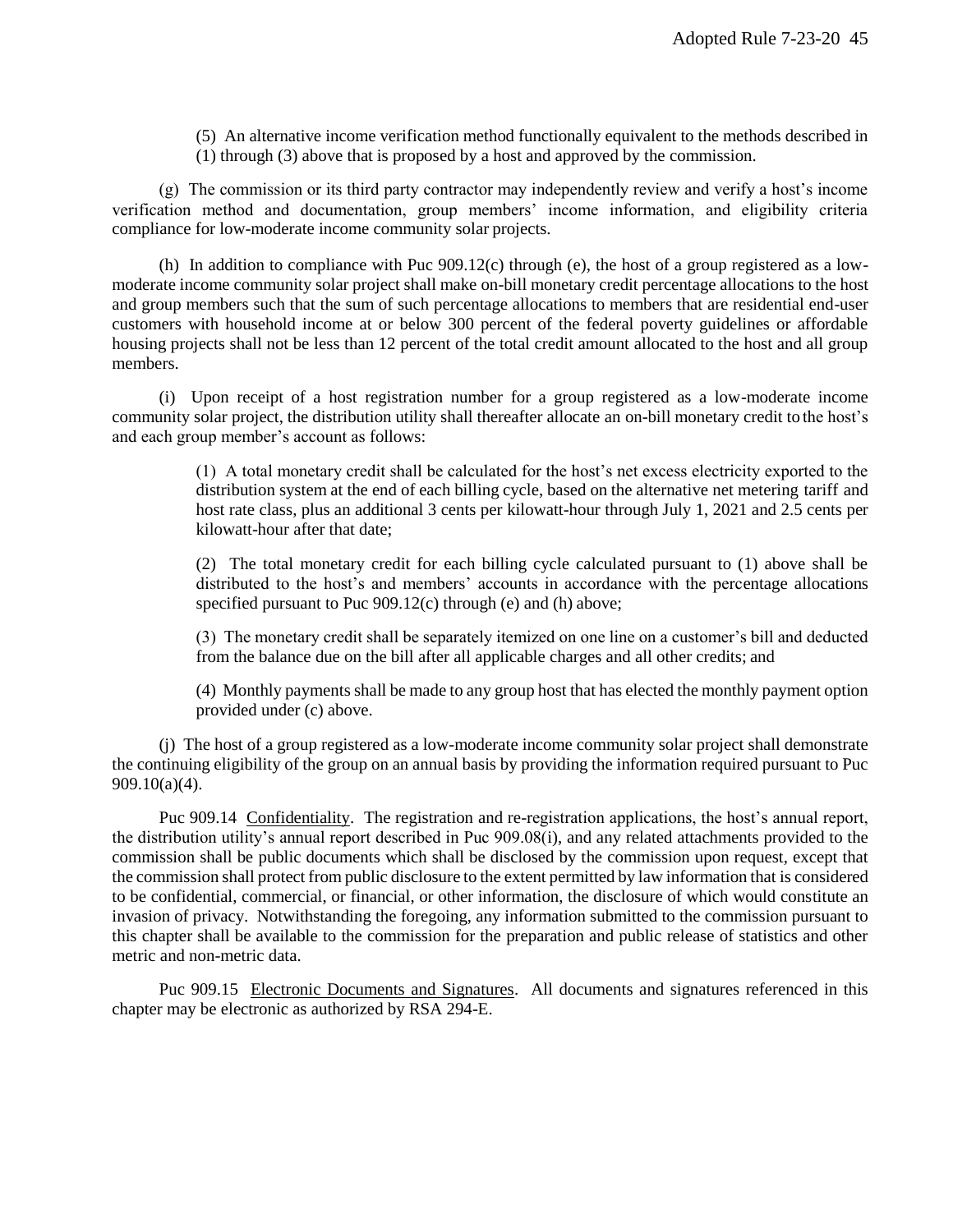# **APPENDIX A**

| Rule(s)                         | <b>Statute</b>                                               |  |
|---------------------------------|--------------------------------------------------------------|--|
| Puc 902 and 909 (other specific | RSA 362-A:9, X and 365:8, I(1)                               |  |
| provisions implemented by       |                                                              |  |
| specific rules listed below)    |                                                              |  |
| Puc 902.01                      | RSA 362-A:9, XIV(a)                                          |  |
| Puc 902.02                      | RSA 362-A:9, XVI                                             |  |
| Puc 902.03                      | RSA 362-A:1-a, I-d                                           |  |
| Puc 902.04                      | RSA 362-A:1-a, II-b                                          |  |
| Puc 902.08                      | RSA 374-F:2, II                                              |  |
| Puc 902.09                      | RSA 362-A:1-a, II-c                                          |  |
| Puc 902.12                      | RSA 362-A:9, XIV(a)                                          |  |
| Puc 902.13                      | RSA 362-A:1-a, II-d                                          |  |
| Puc 902.14                      | RSA 362-A:9, XIV(a)                                          |  |
| Puc 902.17                      | RSA 362-A:9, XIV(a)                                          |  |
| Puc 902.18                      | RSA 362-A:1-a, III-a                                         |  |
| Puc 902.22                      | RSA 362-A:9, XVI                                             |  |
| Puc 903                         | RSA 362-A:9                                                  |  |
| Puc $903.01(c)$                 | RSA 362-A:9, II                                              |  |
| Puc $903.01(n)$                 | RSA 362-A:9, XIII                                            |  |
| Puc $903.02(g)$                 | RSA 374-F:7                                                  |  |
| Puc 903.03                      | RSA 362-A:1-a, II-b; RSA 362-A:9, X(b); RSA 365:8, I(l)      |  |
| Puc 904.02                      | RSA 362-A:9; RSA 362-F:4, I (a) through (f); RSA 365:8, I(1) |  |
| Puc 908.03                      | RSA 365:8, I                                                 |  |
| Puc 908.05                      | RSA 365:8, I(1)                                              |  |
| Puc 908.06                      | RSA 541-A:30, II                                             |  |
| Puc 908.07                      | RSA 362-A:9; RSA 374:15                                      |  |
| Puc 909.01                      | RSA 362-A:9, XIV                                             |  |
| Puc 909.02                      | RSA 362-A:9, XIV                                             |  |
| Puc 909.03                      | RSA 362-A:9, XIV(a)                                          |  |
| Puc 909.04                      | RSA 362-A:9, XIV(a)                                          |  |
| Puc 909.05                      | RSA 362-A:9, XIV(a)                                          |  |
| Puc 909.06                      | RSA 362-A:9, XIV(a)                                          |  |
| Puc 909.07                      | RSA 362-A:9, XIV; RSA 362-F:10, IV                           |  |
| Puc 909.08                      | RSA 362-A:9, XIV                                             |  |
| Puc 909.09                      | RSA 362-A:9, XIV(a)                                          |  |
| Puc 909.10                      | RSA 362-A:9, XIV(a); RSA 362-F:10, IV                        |  |
| Puc 909.11                      | RSA 362-A:9, XIV(e)                                          |  |
| Puc 909.12                      | RSA 362-A:9, XIV                                             |  |
| Puc 909.13                      | RSA 362-A:9, XIV; RSA 362-A:9, XIX                           |  |
| Puc 909.14                      | RSA 365:8, I(d); RSA 91-A:5                                  |  |
| Puc 909.15                      | <b>RSA 294-E</b>                                             |  |